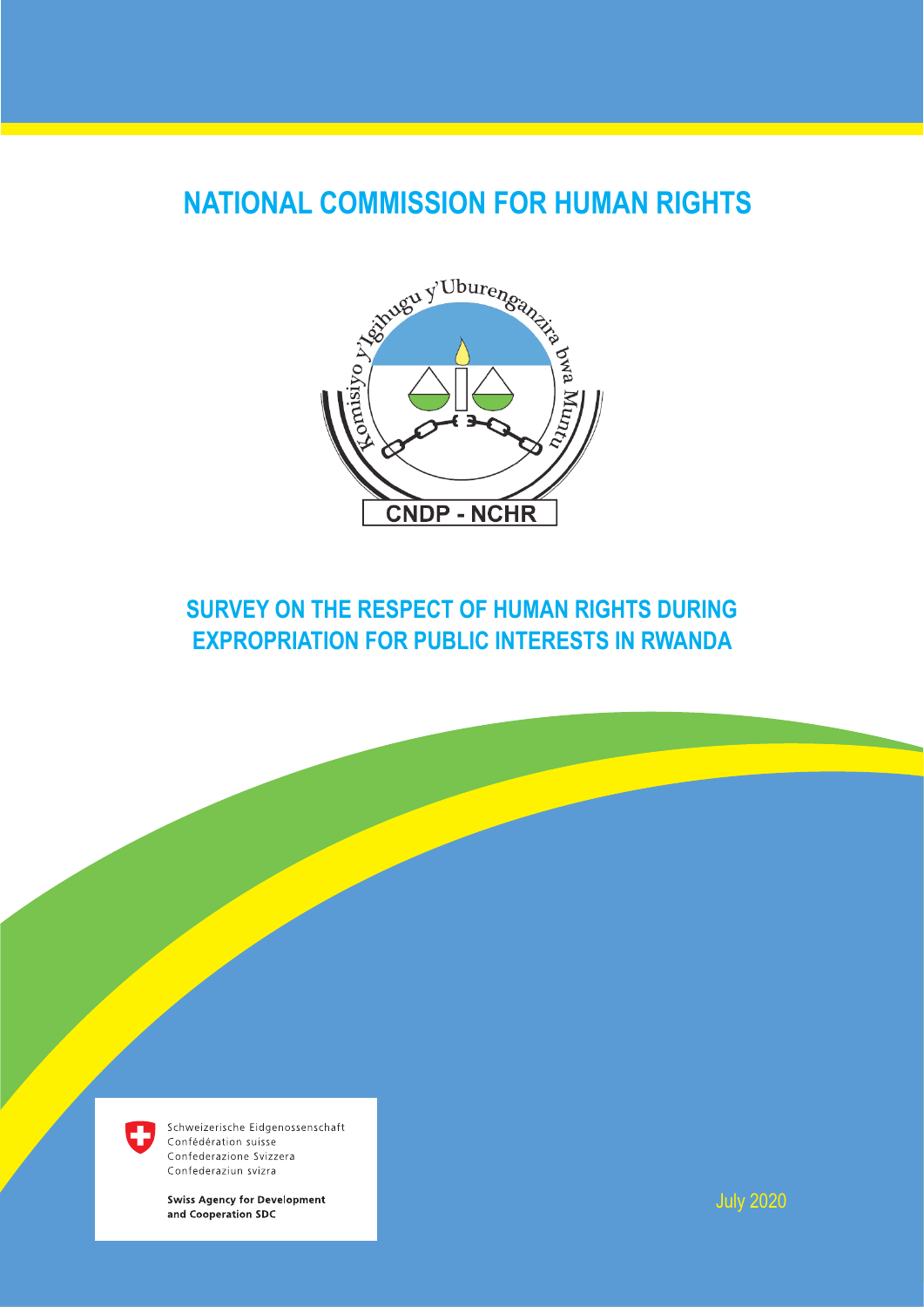

# **SURVEY ON THE RESPECT OF HUMAN RIGHTS DURING EXPROPRIATION FOR PUBLIC INTERESTS IN RWANDA**

*July 2020*



Schweizerische Eidgenossenschaft Confédération suisse Confederazione Svizzera Confederaziun svizra

**Swiss Agency for Development** and Cooperation SDC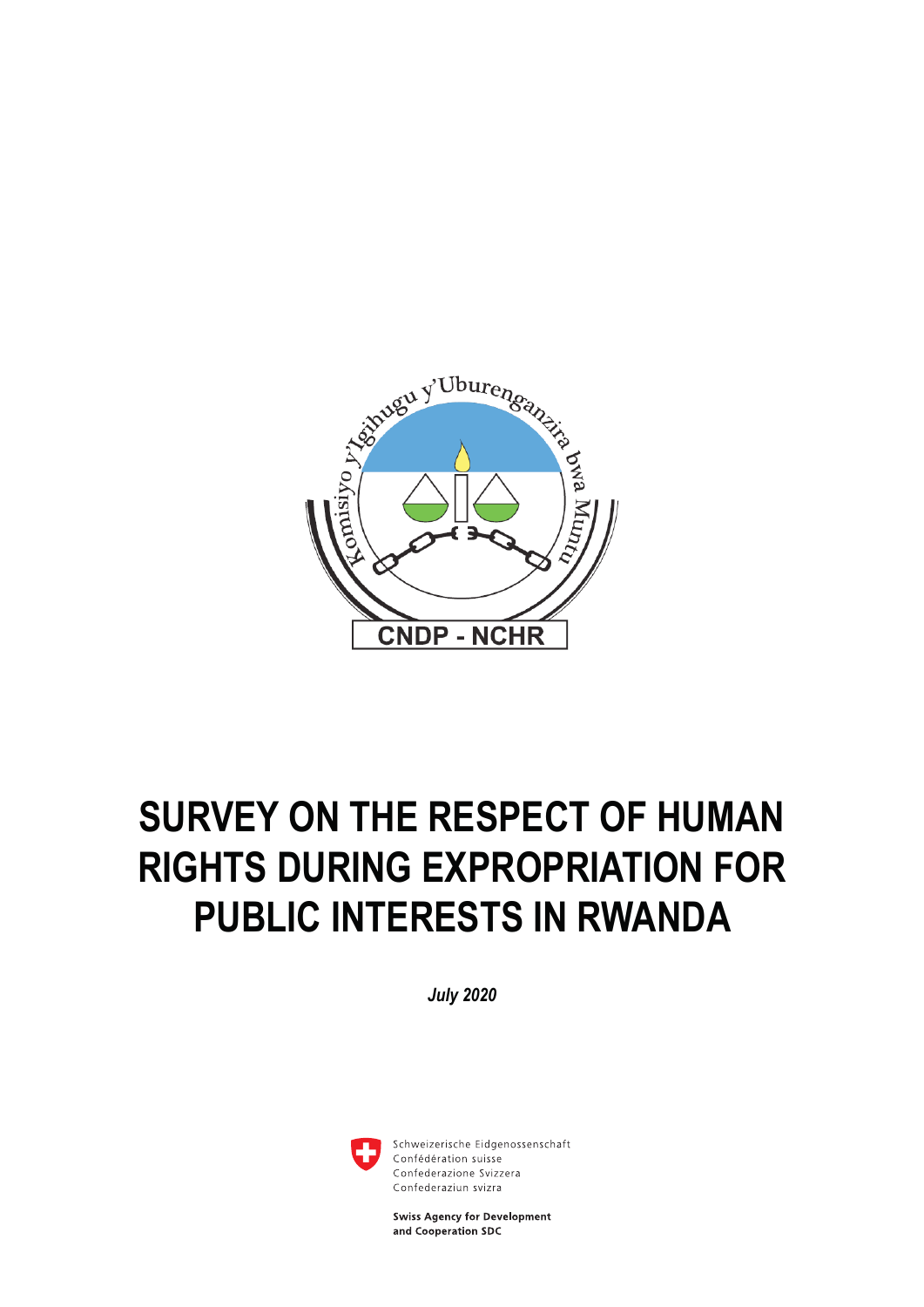# **Introduction**

Pursuant to Article 42 of the Constitution of the Republic of Rwanda of 2003 revised in 2015, the National Commission for Humana Rights (NCHR) is assigned to promote human rights. To accomplish its obligation, the Law No 19/2013 of 25/03/2013 as modified by the Law No 61/2018 of 24/08/2018 determining the mission, organization and function of the NCHR, empowers the commission to carry out researches on thematic issues and publish findings and address recommendations to different stakeholders and role players for the assurance of human rights.

It is in that regard that the National Commission for Human Rights conducted a survey on respect of human rights during expropriation for public interests in order to assess the level of human rights assurance within expropriation projects in Rwanda; as herein reported.

We acknowledge the contribution of different organs and people who made this survey possible, including respondents, Government agencies, private professional bodies, members of the civil society platform and others who provided information and documentation.

The Commission would like to express the deepest acknowledgement to Swiss Agency for Development and Cooperation in Rwanda for funding the implementation of this survey.

We get this opportunity to call upon all role players to abide by provisions of different sources of law on expropriation in Rwanda, especially the Law N° 32/2015 of 11/06/2015 relating to expropriation in the public interest; for effective assurance of human rights during expropriation. Detailed recommendations for this cause were elaborated, together with the call for organs in charge of amending laws, to improve the same law on its provisions that hinder the full enjoyment of property owners' rights during expropriation.

# **Mrs MUKASINE Marie Claire**

**Chairperson** 

National Commission for Human Rights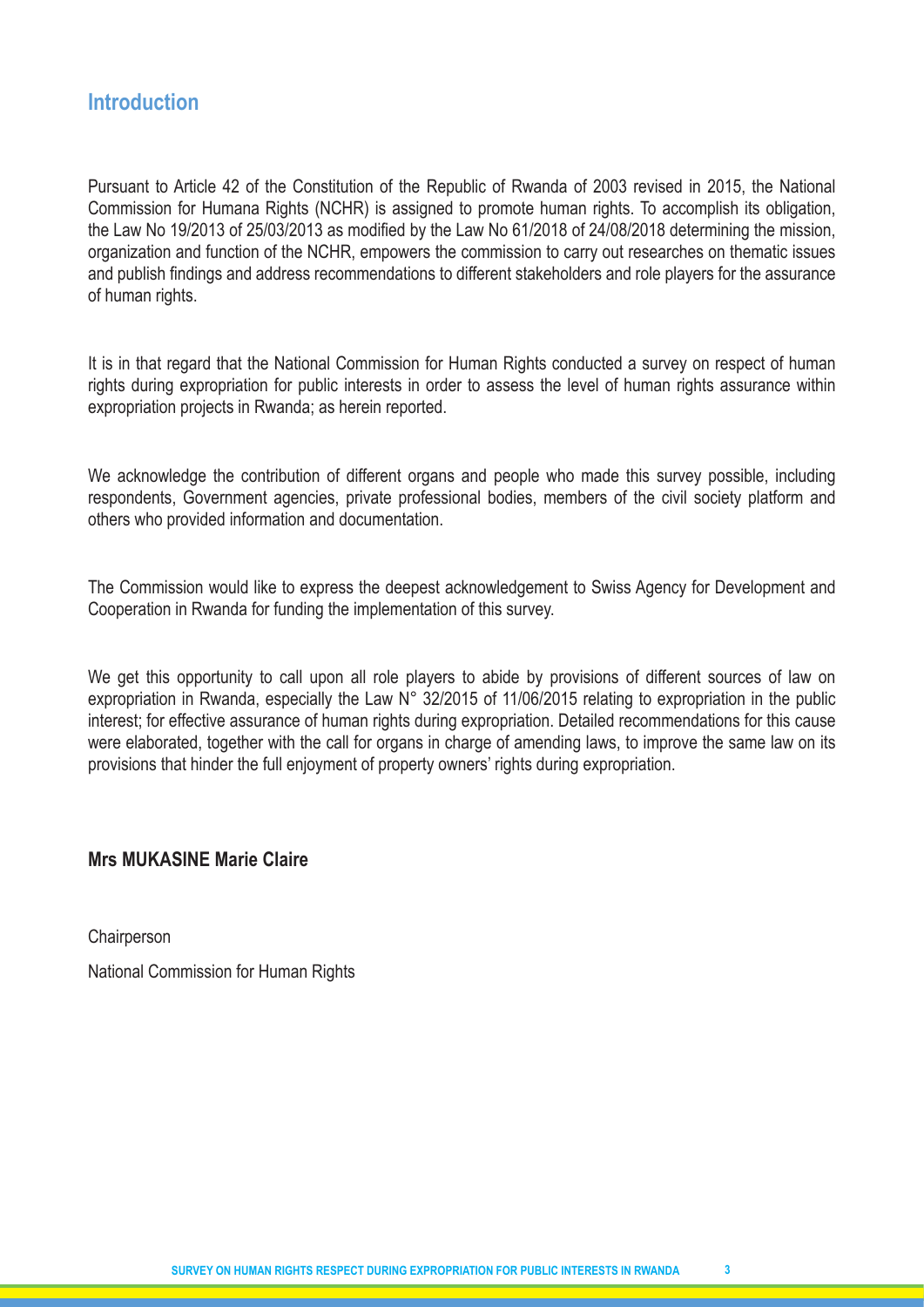# **Survey summary**

It is well known that the right to private property is inviolable especially in a state ruled by the rule of law and signatory of international and regional human rights instruments. But, the need of rapid development and economic transformation has urged Rwanda to use its power of eminent domain to acquire landed properties for the same purpose, through expropriation. The Commission has repeatedly received complaints on human rights violation during expropriation and same claims were routinely raised by the media, scholars and institutions.

The survey focused on four (4) specific objectives: (1) assessment of human rights respect during expropriation for public interests in Rwanda, (2) proposition of mechanisms to prevent human rights violations during expropriation, (3) suggestion of effective remedial actions for victims of human rights violations resulted from expropriations and (4) formulation of recommendations to relevant stakeholders. In order to attain those objectives, both quantitative and qualitative approaches were applied. Hence, the findings are as follow.

# **The right to information**

The ICCPR (art. 19) and the Constitution of the Republic of Rwanda (art. 38) define the right to information as forth: '' Everyone shall have the right to freedom of expression; this right shall include freedom to seek, receive and impart information and ideas of all kinds, regardless of frontiers, either orally, in writing or in print, in the form of art, or through any other media of his choice''. But it is subject to certain lawful restrictions, such as respect of the rights or reputations of others and the protection of national security or of public order, or of public health or morals. In the context of expropriation, right to information is associated with enabling property owners to have complete and accurate information about the expropriation project, all processes, the roles and responsibilities of various stakeholders included.

The results show that 85.8% of property owners were informed about the expropriation projects. It is concluded that the remaining 14.2% of property owners should be informed too.

# **The right to property**

The ACHPR I (art. 14) and the Constitution of the Republic of Rwanda (art. 34 and 35) stipulate that ''everyone has the right to private property, whether individually or collectively owned. It is inviolable. And the right to property shall not be encroached upon except in public interest and in accordance with the provisions of the law''.

The right to property during expropriation consists of taking the personal interest for public interests with fulfilment of both fundamental and procedural conditions of lawful expropriation. Any violation of the conditions for lawful expropriation including the public interests, due process of law, non-discrimination and compensation; would suffice to draw a conclusion that there has been violation of right to property, because the evictee has not enjoyed her/his full rights over her/his properties.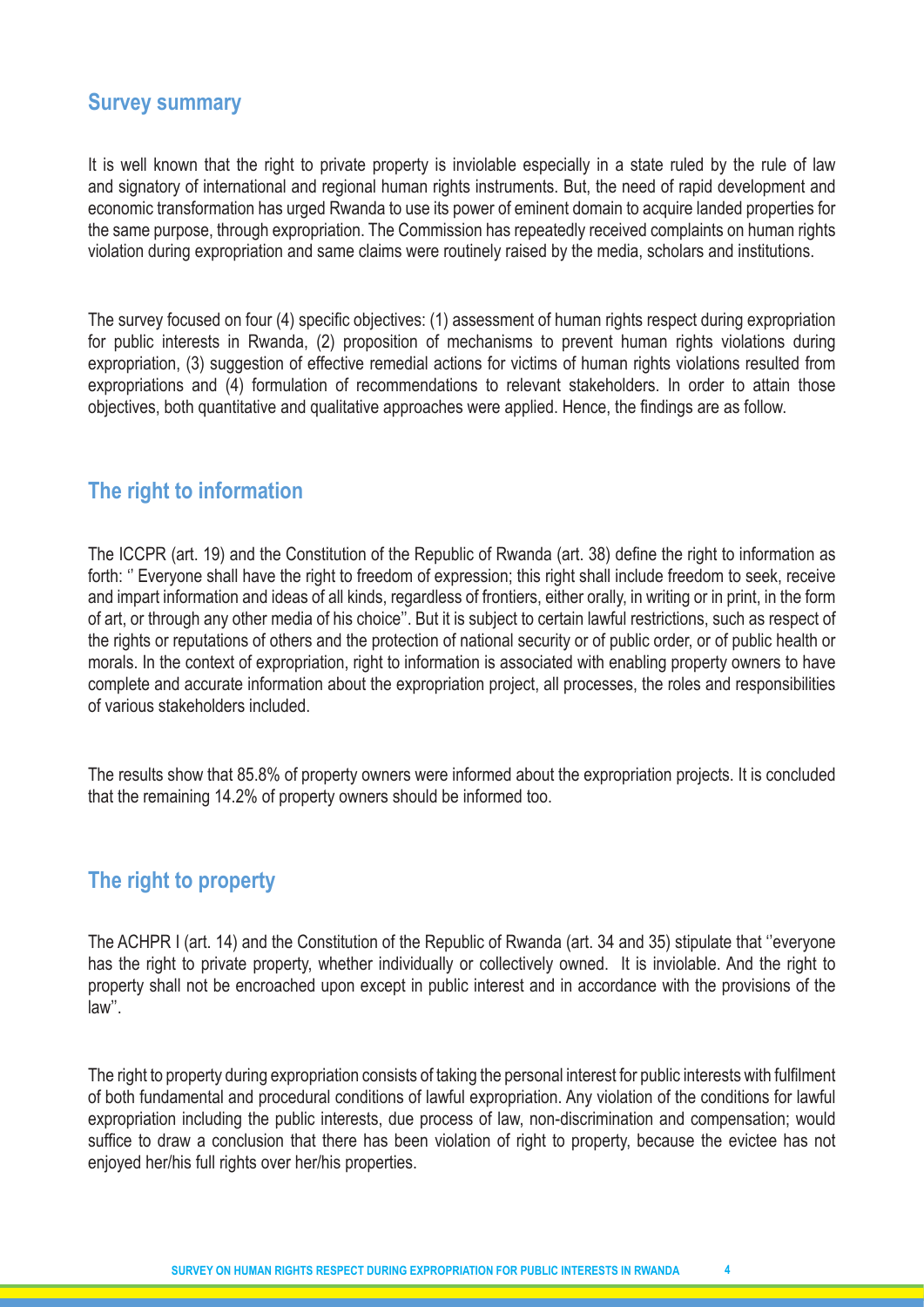The study results showed that both substantive and procedural conditions were not fully respected during expropriation for public interests. It was revealed that out of 817 expropriated households on completed projects, 577 (70.6%) were paid their compensation while 240 (29.4%) did not.

As far as compensation time frame is concerned, it was found that among 577 households who received their compensations, 313 (54.2%) households received the compensation within 120 days while 264 (45.8%) were paid after a period of 120 days.

Concerning the relocation of households after receiving the compensations, there was surveyed 42 households who were relocated without being paid yet.

The focus group discussions (FGDs) also highlighted concerns on the non-respect of a time frame of 120 days for compensation of expropriated households and the relocation of households without payment of compensations.

It was noticed that the Government took consideration on this issue and it was captured in the 2020/2021 budget, to reinstate the right to property to the victims.

Referring to Article 2 and Article 35 of the Law n° 32/2015 of 11/06/2015 relating to expropriation in the public interest, fair compensation refers to an indemnity equivalent to the value of land and the activities performed thereon given to the person to be expropriated and calculated in consideration of market prices as well as compensation for disturbance due to expropriation. It is paid in advance and can be paid in monetary form or in any other form mutually agreed upon by the expropriator and the person to be expropriated.

The findings showed that 47.3% of expropriated households expressed that there was unfair determination of compensation. This was linked to valuations inconsistencies highlighted by some property valuers who said they were not independent while determining the fair compensation. Valuation variances, out-dated land price references and voids in current expropriation law were highlighted among other causes of alleged undervaluation.

It was also found that 56% of the respondents did not appreciate the 5% of disturbance allowance, saying it is not sufficient.

The reverence of right to adequate standards of living was evaluated because the study showed linkage between the households' livelihood and the enjoyment of the property rights.

# **The Right to an adequate standard of living**

The Article 11 of the International Covenant on ESCR highlights that ''the States Parties to the present Covenant recognize the right of everyone to an adequate standard of living for himself and his family, including adequate food, clothing and housing, and to the continuous improvement of living conditions''. As the landed properties are bedrock of human being activities which are sources of adequate living conditions for human kind, the violation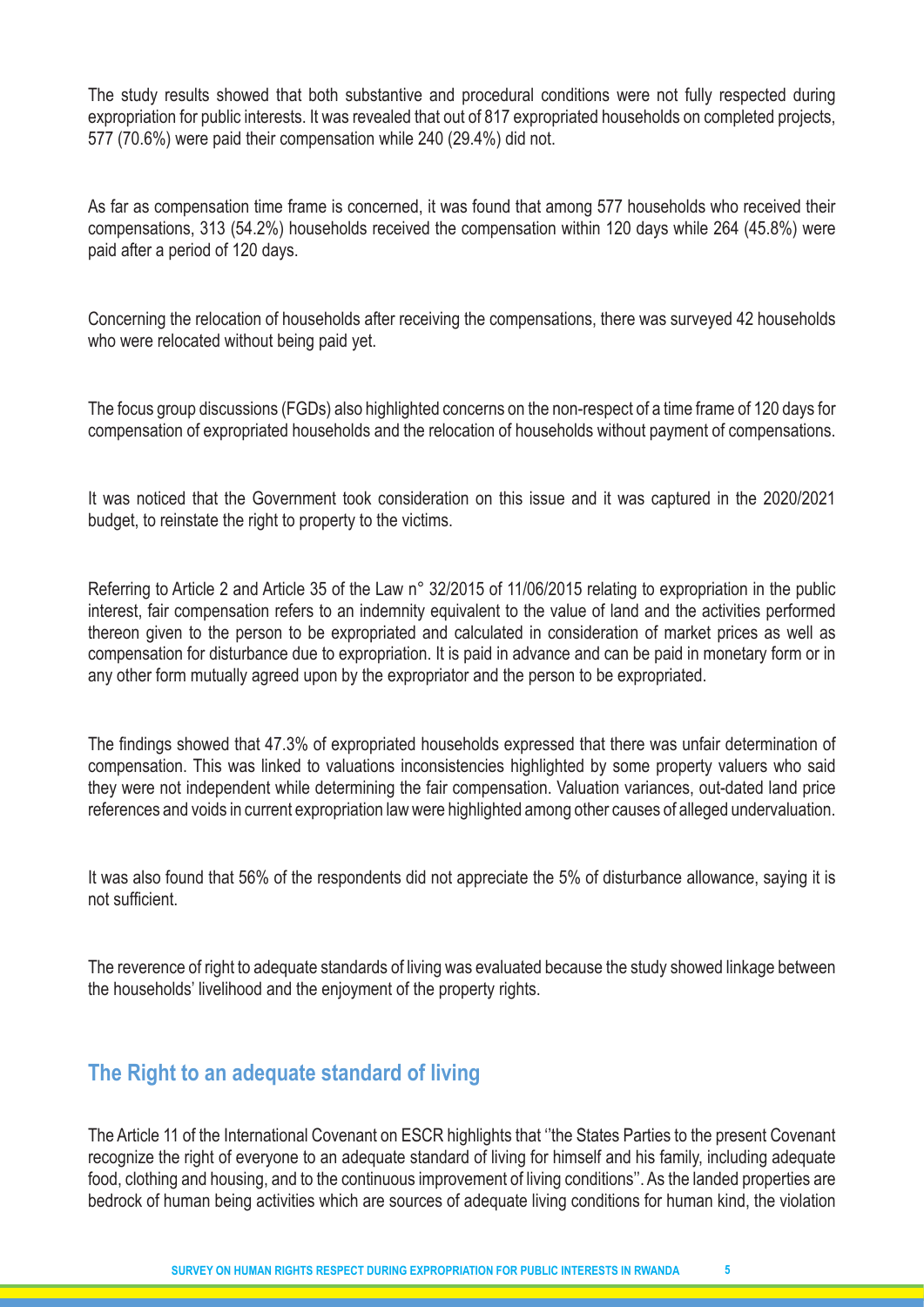of right to property can immediately lead to the violation of Right to an adequate standard of living (housing, food, water, sanitation, etc.). The right to an adequate standard of living, includes the right to adequate housing, food, water, sanitation, etc. (art. 11 article of the International Covenant on ESCR).

The results showed that when the compensation delay takes years, the limitation of the right to undertake long term activities on the real properties lead to the loss of capability to cover housing need, food needs and sanitation expenses which in turn results into the violation of right to an adequate standards of living. For further analysis, the study evaluated the respect of right to adequate housing and right to clean environment as forth.

According to the Office of High Commissioner for Human Rights, CESCR General Comment No. 4: The Right to Adequate Housing (Art. 11 (1) of the Covenant) Adopted at the Sixth Session of the Committee on Economic, Social and Cultural Rights, on 13 December 1991; the right to adequate housing is more than just four walls and a roof. It is the right of every one to gain and sustain a safe and secure home and community in which to live in peace and dignity. Among six major element of this right, the study focused on the habitability element of right to adequate housing. In this element; adequate housing should provide elements such as adequate space, protection from cold, damp, heat, rain, wind or other threats to health, structural hazards, and disease vectors.

During the survey, it was found that 12.6 % of 95 non-relocated property owners did not get opportunity to repair their houses, as they were still living there waiting for the compensation. Therefore, the habitability element is not met and there was some less respect of right to adequate housing.

Concerning the right to environment stipulated in Article 22 of the Constitution of the Republic of Rwanda of 2003 revised in 2015 which states that everyone has the right to live in a clean and healthy environment, it is also stipulated in Organic Law n° 04/2005 of 08/04/2005 determining the modalities of protection, conservation and promotion of environment in Rwanda; when expropriation projects expose anyone to unsuitable environment, the right to clean environment is violated.

With reference to Table 4.10, the results showed that 33.5% of surveyed families were exposed to the rain water from various infrastructure projects for the families left in high risks zones. That implies that there were some voids in regarding the right to clean environment. It was found that this is due to the expropriation projects which are not thoroughly analysed and not fully inclusive. The study advises the complementation based on the elimination of the legal loopholes for sustainable human rights respect.

Generally, during the present survey, it was found considerable commitments to the respect of human rights comparing to previous reports though, this progression is still hindered by incomplete files of affected property owners, lack of accountability of different players in expropriation and loopholes in governing legislations.

Based on the findings, the Commission requires different organs to join efforts and protect the rights of property owners who may face different challenges resulting in the non-conformity to the expropriation law and some provisions of the same law that need to be amended.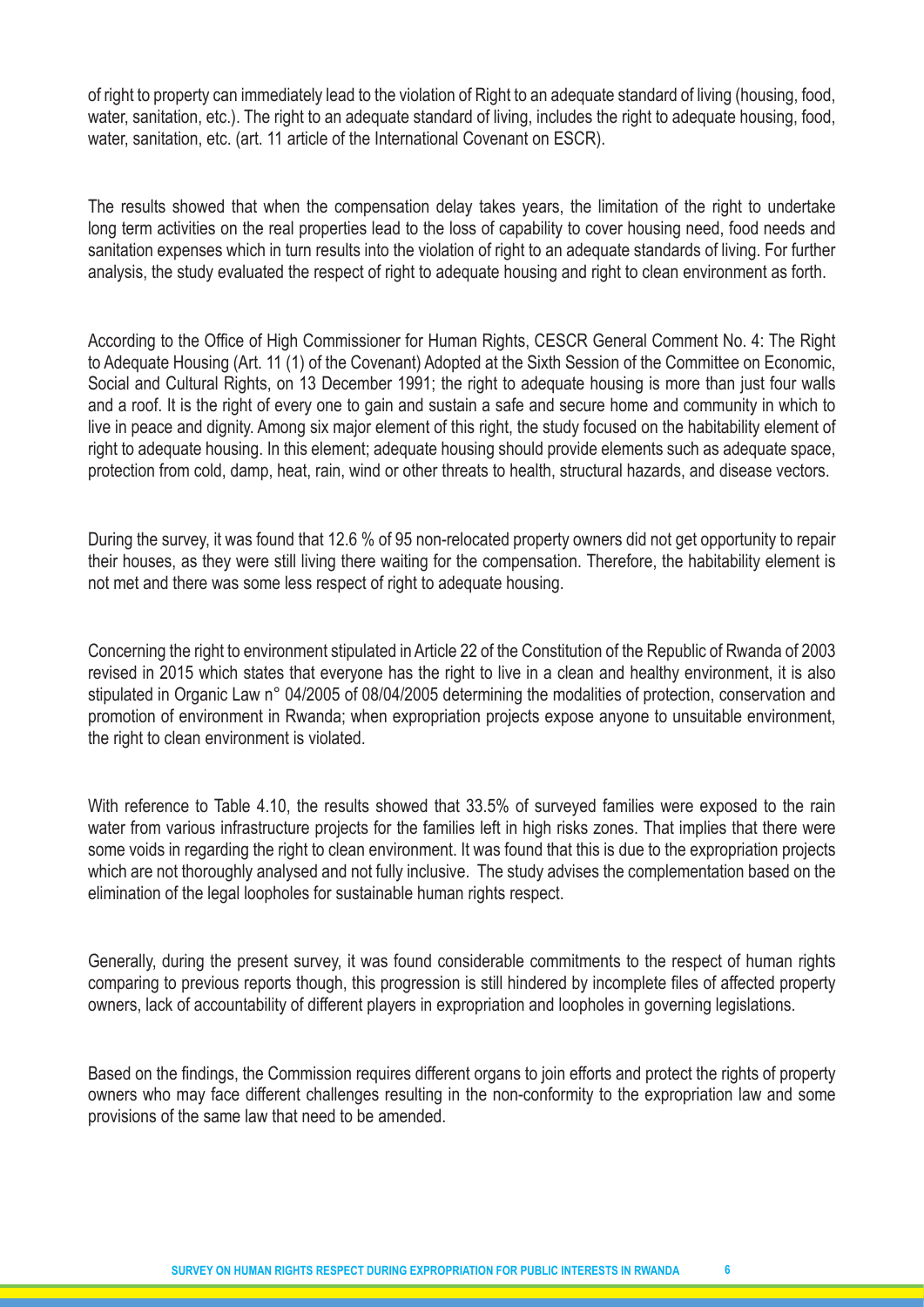The Commission recommends both protective and preventive measures as follow:

- 1. The Commission recommends the Ministry of Finance and Economic planning, in collaboration with expropriating agencies to accelerate the payment of compensation arrears.
- 2. To establish ''The Order of the Prime Minister determining the organization, functioning, responsibilities and composition of the committees in charge of supervision of projects of expropriation in the public interest'' provided for in Article 8 of the law N° 32/2015 of 11/06/2015 relating to expropriation in the public interest, the survey reminds the Office of the Prime Minister: has to be established
- 3. The study has ascertained that only 40.22% of all pasted expropriation projects appreciated fully the due process of law. The expropriating institutions also confirmed it through highlighting that only 45.45% of the expropriation cases respected fully the entire expropriation law. Hence, the Commission recommends MINICOM, MININFRA (particularly REG, WASAC, RTDA and RHA), and MINALOC especially Districts and the City of Kigali, to abide by any substantive and procedural condition set by the expropriation law, while initiating and implementing expropriation projects; and to hold accountable those who are responsible for human rights violations during expropriation.
- 4. There was identified some loopholes in the law N° 32/2015 of 11/06/2015 relating to expropriation in the public interest related to the non-limitation of the delay period after the legal period of expiration of 120 days. The Ministry of Justice is recommended to set an acceptable period of delay to which a disturbance allowance rate shall be applied as compound rate if not respected.
- 5. The survey recognised that the Article 22 of law N° 32/2015 of 11/06/2015 relating to expropriation in the public interest was not fully respected. The land prices references were not annually published and those prices did not fully reflect market value. The Ministry of Environment and the Institute of Real Property Valuers (IRPV) are recommended to base on acceptable scientific method in establishing and publishing the annual property reference prices reflecting the market value as provided for by the expropriation law; in addition, the reference prices should be accessible and understandable to the local community. They are also recommended to constantly build the capacity in fair compensation determination and to monitor property valuers involved in the valuation of properties meant for expropriation and inflict sanctions against those who breach on IRPV's ethical rules and regulations.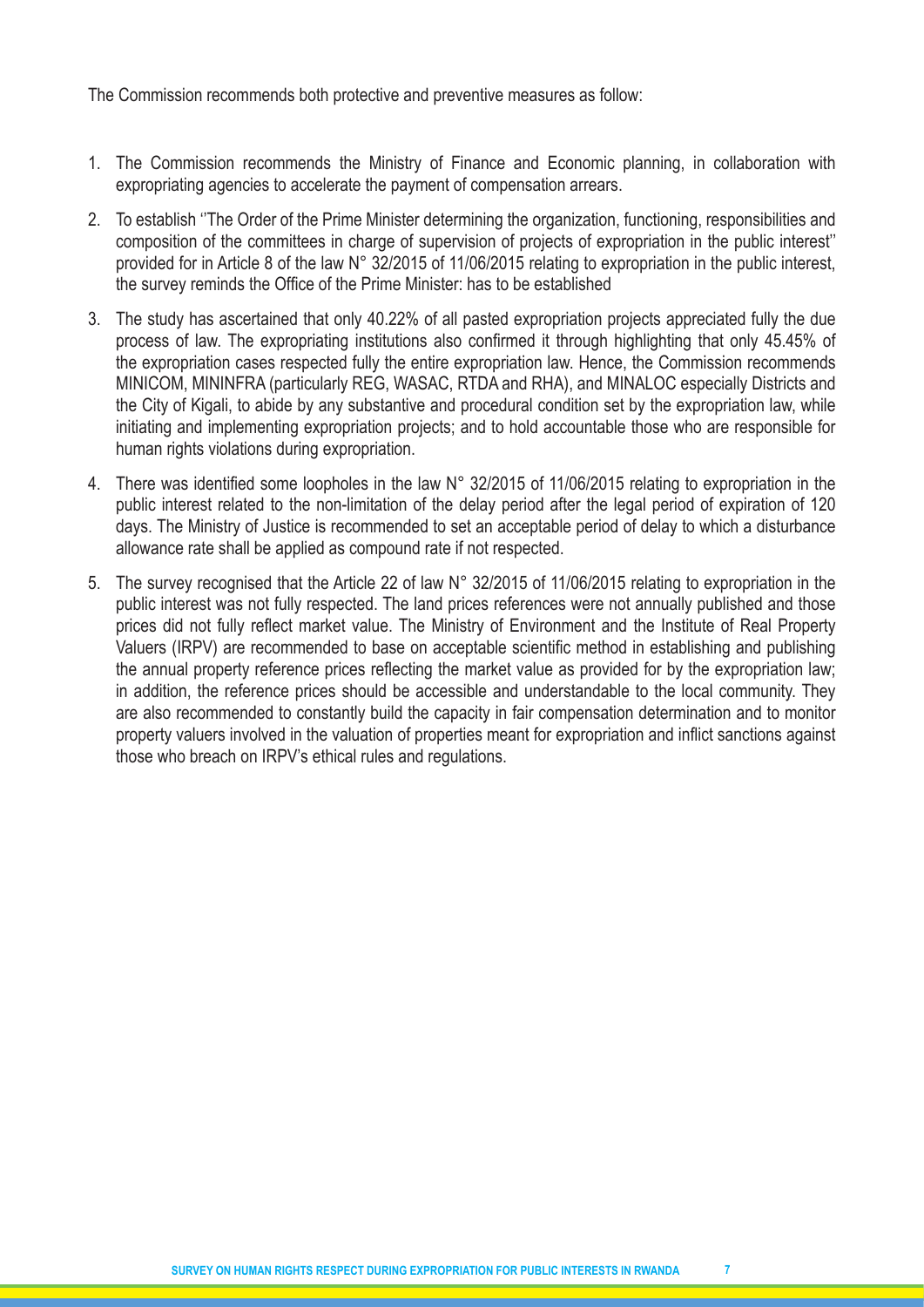# **Table of contents**

|                                                                                                                                                                                                                                | 3   |
|--------------------------------------------------------------------------------------------------------------------------------------------------------------------------------------------------------------------------------|-----|
| Survey summary with the contract of the contract of the state of the state of the state of the state of the state of the state of the state of the state of the state of the state of the state of the state of the state of t | 4   |
| Table of contents with the contents of the content of the content of the content of the contents of the content of the content of the content of the content of the content of the content of the content of the content of th | 8   |
| List of figures with a continuum and contact the contract of figures with a contract of figures with a contract of the contract of the contract of the contract of the contract of the contract of the contract of the contrac | -11 |
|                                                                                                                                                                                                                                | 11  |
|                                                                                                                                                                                                                                | 13  |
|                                                                                                                                                                                                                                | 13  |
|                                                                                                                                                                                                                                | 13  |
|                                                                                                                                                                                                                                | 14  |
|                                                                                                                                                                                                                                | 14  |
|                                                                                                                                                                                                                                | 14  |
|                                                                                                                                                                                                                                | 15  |
| Chap. II. REVIEW OF THE LITERATURE AND LEGAL FRAMEWORK <b>WELLER AND ACTION</b>                                                                                                                                                | 16  |
|                                                                                                                                                                                                                                | 16  |
| 2.1.1. The concept of property, land and properties incorporated thereon                                                                                                                                                       | 16  |
|                                                                                                                                                                                                                                | 17  |
| 2.1.3. The concept of right to property as a recognized human rights                                                                                                                                                           | 18  |
| 2.2. Expropriation as the Government's sovereign rights over right to property <i></i>                                                                                                                                         | 19  |
|                                                                                                                                                                                                                                | 19  |
| 2.2.2. Conditions for lawful expropriation - legal framework …………………………………………………                                                                                                                                               | 20  |
|                                                                                                                                                                                                                                | 20  |
| 1.                                                                                                                                                                                                                             |     |
| 2.                                                                                                                                                                                                                             | 21  |
| 3.                                                                                                                                                                                                                             | 21  |
| Adequate compensation provided in advance manufactured compensation provided in advance manufactured and all<br>4.                                                                                                             | 22  |
| 2.2.2.2. Procedural conditions manufactured and all procedural conditions of the set of the set of the set of                                                                                                                  | 24  |
| Initiation, evaluation and approval of expropriation projects<br>1.                                                                                                                                                            | 22  |
| 2.<br>Communication and collaboration with property owners and                                                                                                                                                                 | 23  |
| 3.<br>Property valuation, compensation determination and payment, and the                                                                                                                                                      | 24  |
| 2.3. Gaps likelihood in the legal framework for expropriation, a threat to human rights                                                                                                                                        | 25  |
| 2.3.1. Property valuation methods and the fixation of land prices                                                                                                                                                              | 25  |
|                                                                                                                                                                                                                                | 25  |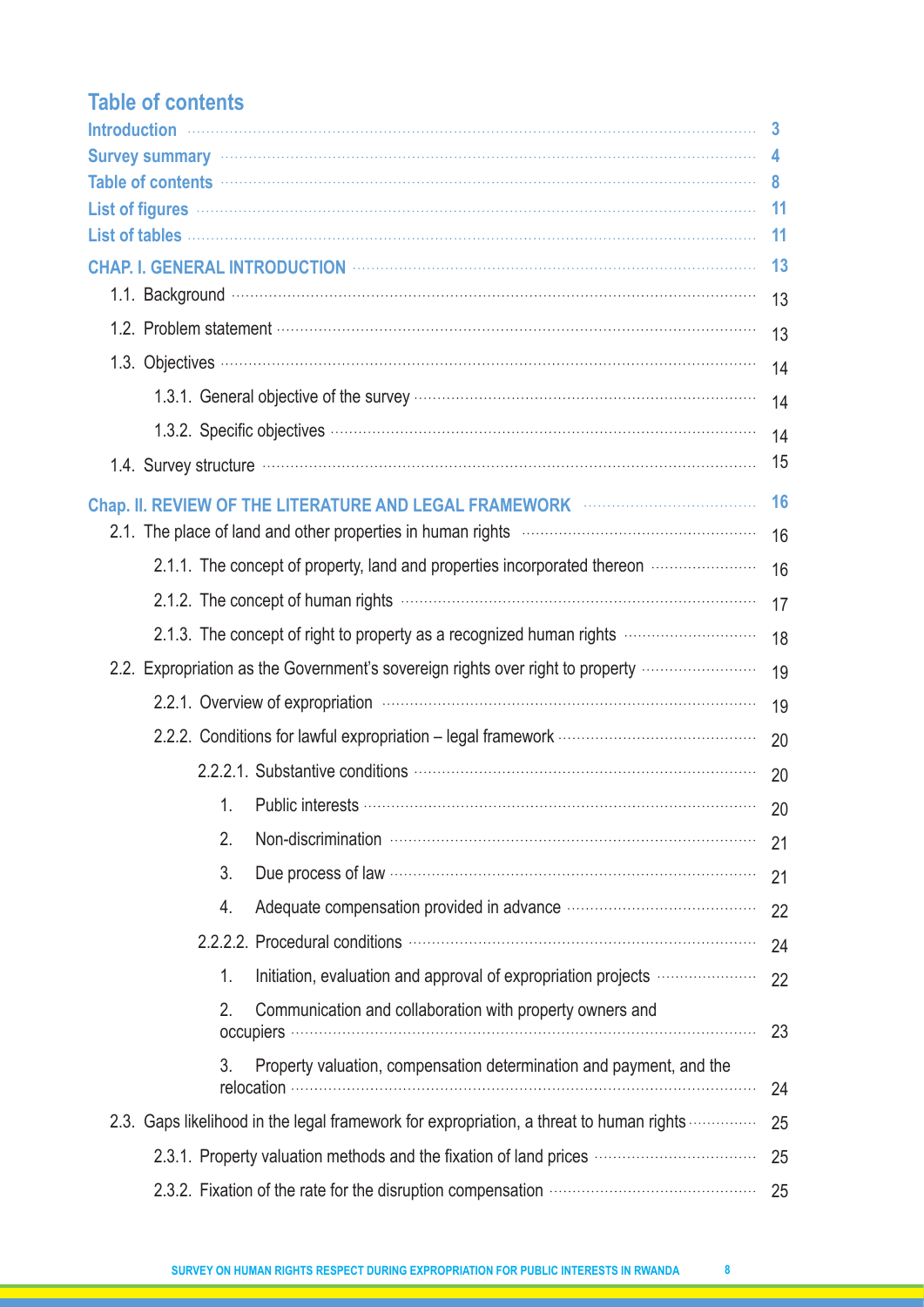| $\begin{minipage}{0.5\textwidth} \begin{tabular}{ c c c c c } \hline \multicolumn{1}{ c }{0.5\textwidth} \begin{tabular}{ c c c c } \hline \multicolumn{1}{ c }{0.5\textwidth} \begin{tabular}{ c c c } \hline \multicolumn{1}{ c }{0.5\textwidth} \begin{tabular}{ c c c } \hline \multicolumn{1}{ c }{0.5\textwidth} \begin{tabular}{ c c c } \hline \multicolumn{1}{ c }{0.5\textwidth} \begin{tabular}{ c c c } \hline \multicolumn{1}{ $<br>2.3.3. Type of payment of compensation | 26 |
|-----------------------------------------------------------------------------------------------------------------------------------------------------------------------------------------------------------------------------------------------------------------------------------------------------------------------------------------------------------------------------------------------------------------------------------------------------------------------------------------|----|
| 2.3.4. The fate of mortgaged properties manufactured and contain an anti-                                                                                                                                                                                                                                                                                                                                                                                                               | 26 |
|                                                                                                                                                                                                                                                                                                                                                                                                                                                                                         | 27 |
| Chap. III. SURVEY METHODOLOGY <b>Example 2018</b>                                                                                                                                                                                                                                                                                                                                                                                                                                       | 28 |
|                                                                                                                                                                                                                                                                                                                                                                                                                                                                                         | 28 |
|                                                                                                                                                                                                                                                                                                                                                                                                                                                                                         | 28 |
|                                                                                                                                                                                                                                                                                                                                                                                                                                                                                         | 29 |
| 3.4. Qualitative sampling approach minimum minimum minimum minimum minimum minimum minimum minimum                                                                                                                                                                                                                                                                                                                                                                                      | 30 |
|                                                                                                                                                                                                                                                                                                                                                                                                                                                                                         | 30 |
|                                                                                                                                                                                                                                                                                                                                                                                                                                                                                         | 30 |
| 3.5.2. Focus group discussions manufactured and continuum contract of the state of the state of the state of the state of the state of the state of the state of the state of the state of the state of the state of the state                                                                                                                                                                                                                                                          | 30 |
|                                                                                                                                                                                                                                                                                                                                                                                                                                                                                         | 31 |
|                                                                                                                                                                                                                                                                                                                                                                                                                                                                                         | 32 |
|                                                                                                                                                                                                                                                                                                                                                                                                                                                                                         | 32 |
|                                                                                                                                                                                                                                                                                                                                                                                                                                                                                         | 32 |
|                                                                                                                                                                                                                                                                                                                                                                                                                                                                                         | 32 |
|                                                                                                                                                                                                                                                                                                                                                                                                                                                                                         | 33 |
|                                                                                                                                                                                                                                                                                                                                                                                                                                                                                         | 33 |
|                                                                                                                                                                                                                                                                                                                                                                                                                                                                                         | 33 |
|                                                                                                                                                                                                                                                                                                                                                                                                                                                                                         | 33 |
|                                                                                                                                                                                                                                                                                                                                                                                                                                                                                         |    |
| 3.10.3. Acknowledgement of sources for the survey manufactured and account of sources for the survey                                                                                                                                                                                                                                                                                                                                                                                    | 33 |
| 3.10.4. No harm to the Participants <b>manufacture and the Street Participants manufacture 10.4.</b>                                                                                                                                                                                                                                                                                                                                                                                    | 34 |
| 3.11. Spatial and time limitations <b>manufacture and the system of the system</b> of the set of the limitations <b>manufacture</b>                                                                                                                                                                                                                                                                                                                                                     | 34 |
|                                                                                                                                                                                                                                                                                                                                                                                                                                                                                         | 35 |
|                                                                                                                                                                                                                                                                                                                                                                                                                                                                                         |    |
| 1.2. Data presentation and analysis <b>manufacture and analysis contract and analysis contract and analysis contract and analysis contract and analysis 36</b>                                                                                                                                                                                                                                                                                                                          |    |
| 4.2.1. The level of human rights respect during expropriation manufacture increasing the level of human rights respect during expropriation                                                                                                                                                                                                                                                                                                                                             | 36 |
|                                                                                                                                                                                                                                                                                                                                                                                                                                                                                         | 36 |
|                                                                                                                                                                                                                                                                                                                                                                                                                                                                                         |    |
|                                                                                                                                                                                                                                                                                                                                                                                                                                                                                         | 42 |
|                                                                                                                                                                                                                                                                                                                                                                                                                                                                                         |    |
| 4.2.2.1. The role of expropriating agencies and their stakeholders  44                                                                                                                                                                                                                                                                                                                                                                                                                  |    |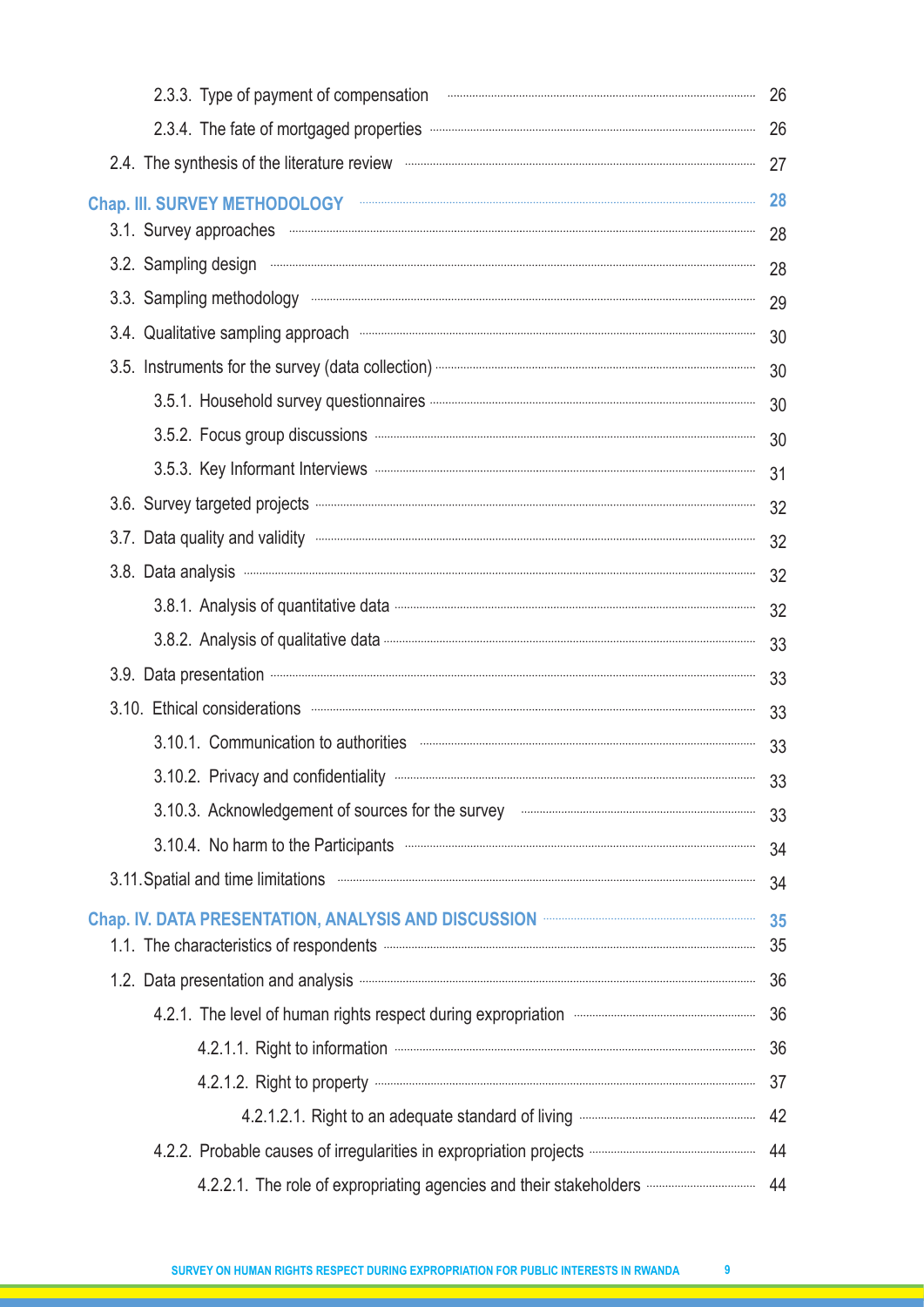| 4.2.2.2. The role of property owners to be expropriated www.communically.com                                                                                                                                                                                                                                               | 45  |
|----------------------------------------------------------------------------------------------------------------------------------------------------------------------------------------------------------------------------------------------------------------------------------------------------------------------------|-----|
| 4.2.2.3. Loopholes in the expropriation law manufacture and the state of the expropriation law                                                                                                                                                                                                                             |     |
| 4.2.3. Opinions on the mechanisms to avoid irregularities in expropriation<br>projects                                                                                                                                                                                                                                     | 47  |
|                                                                                                                                                                                                                                                                                                                            | 47  |
|                                                                                                                                                                                                                                                                                                                            | 48  |
| 4.2.3.3. Government officials and their partners' focus group manufactured and their partners' focus group                                                                                                                                                                                                                 | 49  |
|                                                                                                                                                                                                                                                                                                                            | 49  |
| 4.2.4. Opinions on the effective remedial actions for victims of irregularities found in<br>expropriation projects manufactured and contract of the contract of the contract of the contract of the contract of the contract of the contract of the contract of the contract of the contract of the contract of the contra | 49  |
| 4.3. Results discussion manufactured and a series of the discussion of the series of the series of the series of the series of the series of the series of the series of the series of the series of the series of the series                                                                                              | 50  |
| 4.3.1. Potential of human rights violation during expropriation manufacture manufacture 50                                                                                                                                                                                                                                 |     |
|                                                                                                                                                                                                                                                                                                                            |     |
| 4.3.1.2. Right to property www.communication.communication.com/                                                                                                                                                                                                                                                            | -51 |
|                                                                                                                                                                                                                                                                                                                            |     |
|                                                                                                                                                                                                                                                                                                                            |     |
|                                                                                                                                                                                                                                                                                                                            |     |
|                                                                                                                                                                                                                                                                                                                            |     |
| 4.3.2. Mechanisms for the prevention of human rights violations during<br>expropriation                                                                                                                                                                                                                                    | 53  |
| 4.3.3. Effective remedial actions for victims of human rights violations resulting from<br>expropriation projects communication and all the projects of the contract of the contract of the contract of the contract of the contract of the contract of the contract of the contract of the contract of the contract of t  | 54  |
|                                                                                                                                                                                                                                                                                                                            | 55  |
|                                                                                                                                                                                                                                                                                                                            | 55  |
|                                                                                                                                                                                                                                                                                                                            | 55  |
| 6.<br><b>References</b>                                                                                                                                                                                                                                                                                                    | 57  |
| 6.1. International human rights instruments <b>manufacture in the contract of the contract of the contract of the contract of the contract of the contract of the contract of the contract of the contract of the contract of th</b>                                                                                       | 57  |
|                                                                                                                                                                                                                                                                                                                            | 57  |
| 6.1. Publications, electronic references and other sources <b>with the construction</b> and the sources <b>construction</b>                                                                                                                                                                                                | 57  |
|                                                                                                                                                                                                                                                                                                                            | 61  |
|                                                                                                                                                                                                                                                                                                                            | 61  |
|                                                                                                                                                                                                                                                                                                                            | 63  |
| 7.3. Number of respondent per Provinces, Disticts and Sectors <b>Entertainment and Sectors Entertainment and Sectors</b>                                                                                                                                                                                                   | 65  |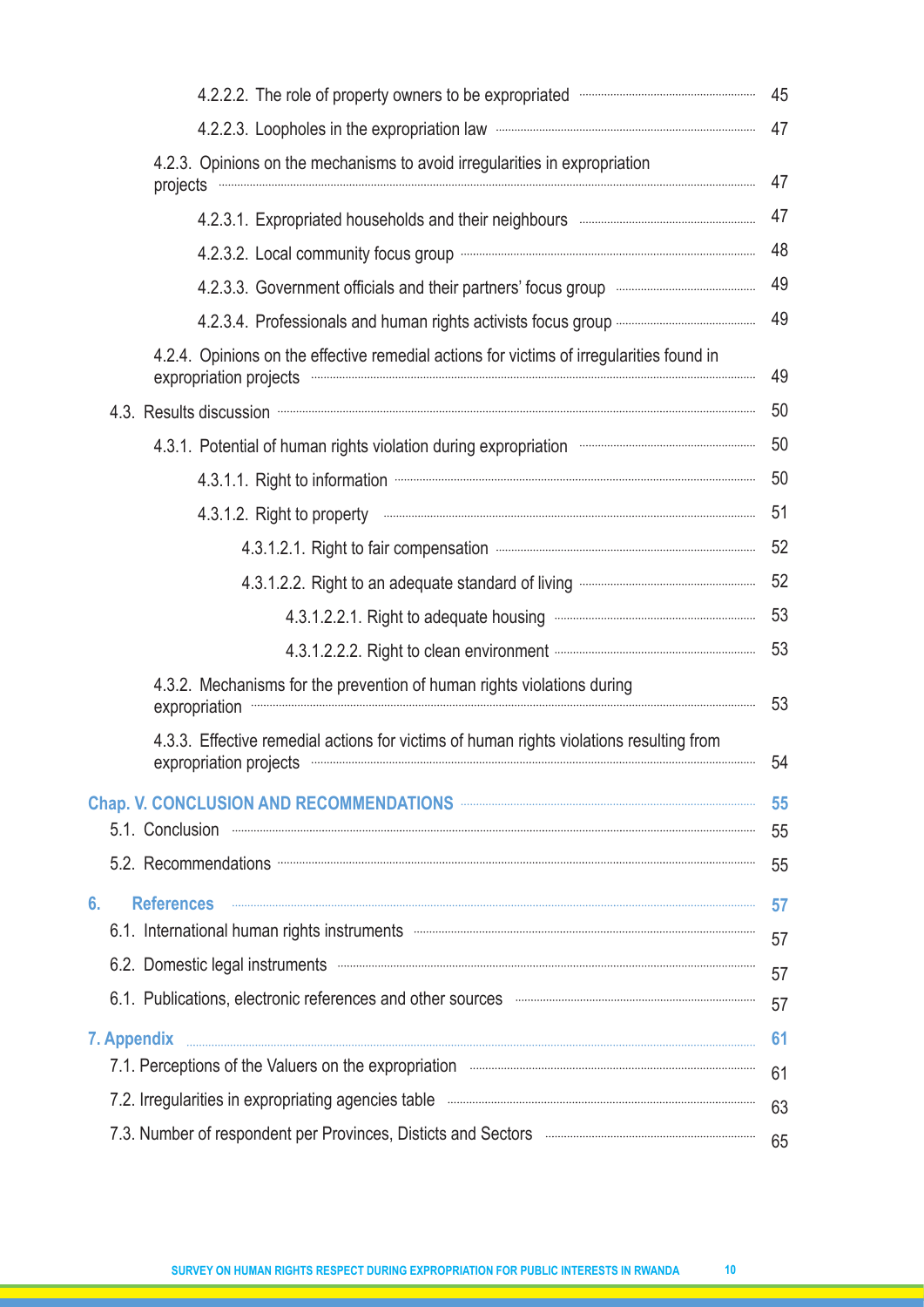# **List of figures**

| Figure 3. 1 Spatial distribution of respondents with the continuum contract of the spatial distribution of respondents | -29 |
|------------------------------------------------------------------------------------------------------------------------|-----|
|                                                                                                                        | 48  |

# **List of tables**

| Table 3. 1 Focus group discussions participants (officials) <b>Contract and Stroman Contract and Stroman Contract A</b>                                                                                                                                                                                                            | 30 |
|------------------------------------------------------------------------------------------------------------------------------------------------------------------------------------------------------------------------------------------------------------------------------------------------------------------------------------|----|
|                                                                                                                                                                                                                                                                                                                                    | 31 |
| Table 3. 3 Focus group participant (Professionals and Human Rights Activists)                                                                                                                                                                                                                                                      | 31 |
|                                                                                                                                                                                                                                                                                                                                    | 31 |
| Table 3.5 Various Approaches to Analysis of Quantitative Data from the Survey manual manuscress of                                                                                                                                                                                                                                 | 33 |
|                                                                                                                                                                                                                                                                                                                                    | 35 |
| Table 4. 2 Level of communication and collaboration with property owners to be expropriated will                                                                                                                                                                                                                                   | 36 |
| Table 4. 3 Assessment on views of expropriated households on whether the expropriation was for<br>public interests or not www.communication.communication.com/                                                                                                                                                                     | 38 |
| Table 4.4 The level of legal compliance in expropriation projects by expropriating agencies                                                                                                                                                                                                                                        | 38 |
|                                                                                                                                                                                                                                                                                                                                    | 39 |
| Table 4.6 The perceptions of the expropriated households on expropriation projects municially                                                                                                                                                                                                                                      | 40 |
| Table 4. 7 The level of independence of property valuers during expropriation manufacture manufacture                                                                                                                                                                                                                              | 41 |
| Table 4. 8 The compensation status <b>Election Status Election Status Election Status Election Status Election Status Election Status Election Status Election Status Election Status Election Status Electi</b>                                                                                                                   | 41 |
| Table 4. 9 Being requested to relocate before compensation payment manufacture and contain the Table 4. 9 Being requested to relocate before compensation payment                                                                                                                                                                  | 42 |
|                                                                                                                                                                                                                                                                                                                                    | 42 |
| Table 4.11 Perceptions of the expropriated households on socio-economic impacts of expropriation                                                                                                                                                                                                                                   | 43 |
| Table 4. 12 Rights repair buildings under the expropriation <b>Constitution</b> and the state of the state of the state of the state of the state of the state of the state of the state of the state of the state of the state of                                                                                                 | 44 |
| Table 4. 13 Relationship of receiving compensation and whether the household representative is a<br>child or a parent www.communication.com/service/service/service/service/service/service/service/service/service/service/service/service/service/service/service/service/service/service/service/service/service/service/servic | 45 |
| Table 4. 14 Relationship of receiving compensation and whether the household representative's<br>gender                                                                                                                                                                                                                            | 46 |
|                                                                                                                                                                                                                                                                                                                                    | 47 |

<u> 1989 - Johann Stein, marwolaethau a bh</u>

<u> 1989 - Johann Stoff, deutscher Stoffen und der Stoffen und der Stoffen und der Stoffen und der Stoffen und de</u>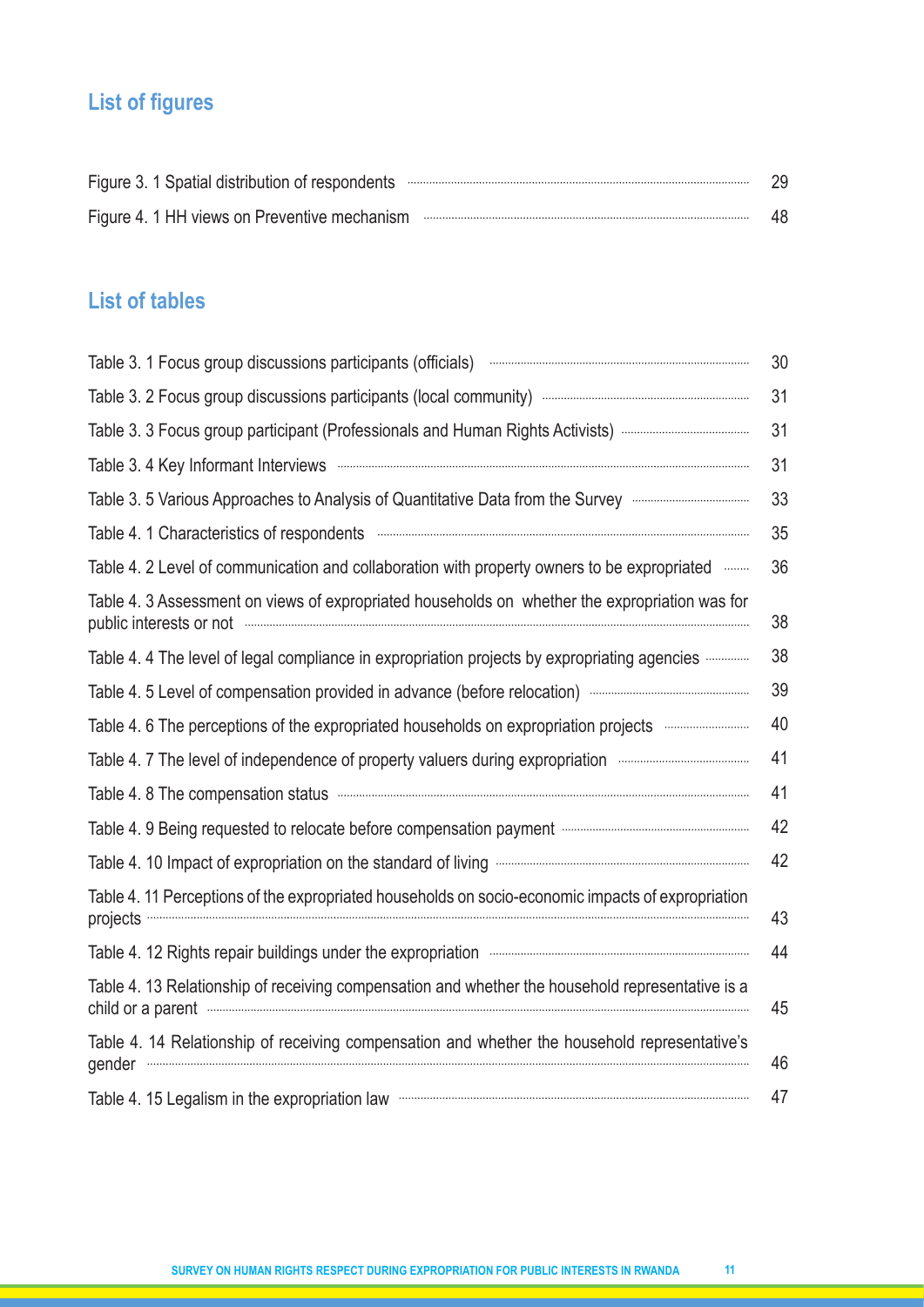# **List of abbreviations and acronyms**

| <b>ACHPR</b>  | : African Charter on Human and Peoples Rights              |
|---------------|------------------------------------------------------------|
| <b>ALRC</b>   | : Australian Law Reform Commission                         |
| D.L.          | : Decree Law                                               |
| <b>ESCR</b>   | : Economic, Social and Cultural Rights                     |
| <b>FGDs</b>   | : Focus Group Discussions                                  |
| <b>IASC</b>   | : Inter-Agency Standing Committee                          |
| Ibid.         | : Ibidem, same author, same publication, same page         |
| <b>ICCPR</b>  | : International Covenant on Civil and Political Rights     |
| Id.           | : Idem, same author, same publication, different pages     |
| <b>IISD</b>   | : International Institute for Sustainable Development      |
| <b>IJRC</b>   | : International Justice Resource Centre                    |
| <b>IRPV</b>   | : Institute of Real Property Valuers                       |
| <b>KIIs</b>   | : Key Informant Interview                                  |
| <b>NCHR</b>   | : National Commission for Human Rights                     |
| <b>No</b>     | : Number                                                   |
| <b>O.G.</b>   | : Official Gazette                                         |
| <b>OHCHR</b>  | : Office of the UN, High Commissioner for Human Rights     |
| Р.            | : Page                                                     |
| <b>PM</b>     | : Prime Minister                                           |
| pp.           | : Pages                                                    |
| <b>RCSP</b>   | : Rwanda Civil Society Platform                            |
| <b>UDHR</b>   | : Universal Declaration on Human Rights                    |
| UK            | : United Kingdom                                           |
| <b>UN</b>     | : United Nations                                           |
| <b>UNESCO</b> | : The UN Educational, Scientific and Cultural Organization |
| <b>UNODC</b>  | : United Nations Office on Drugs and Crime                 |
| <b>USA</b>    | : United States of America                                 |
| <b>USAID</b>  | : United States Agency for International Development       |
| Vol.          | : Volume                                                   |
| <b>WHO</b>    | : World Health Organization                                |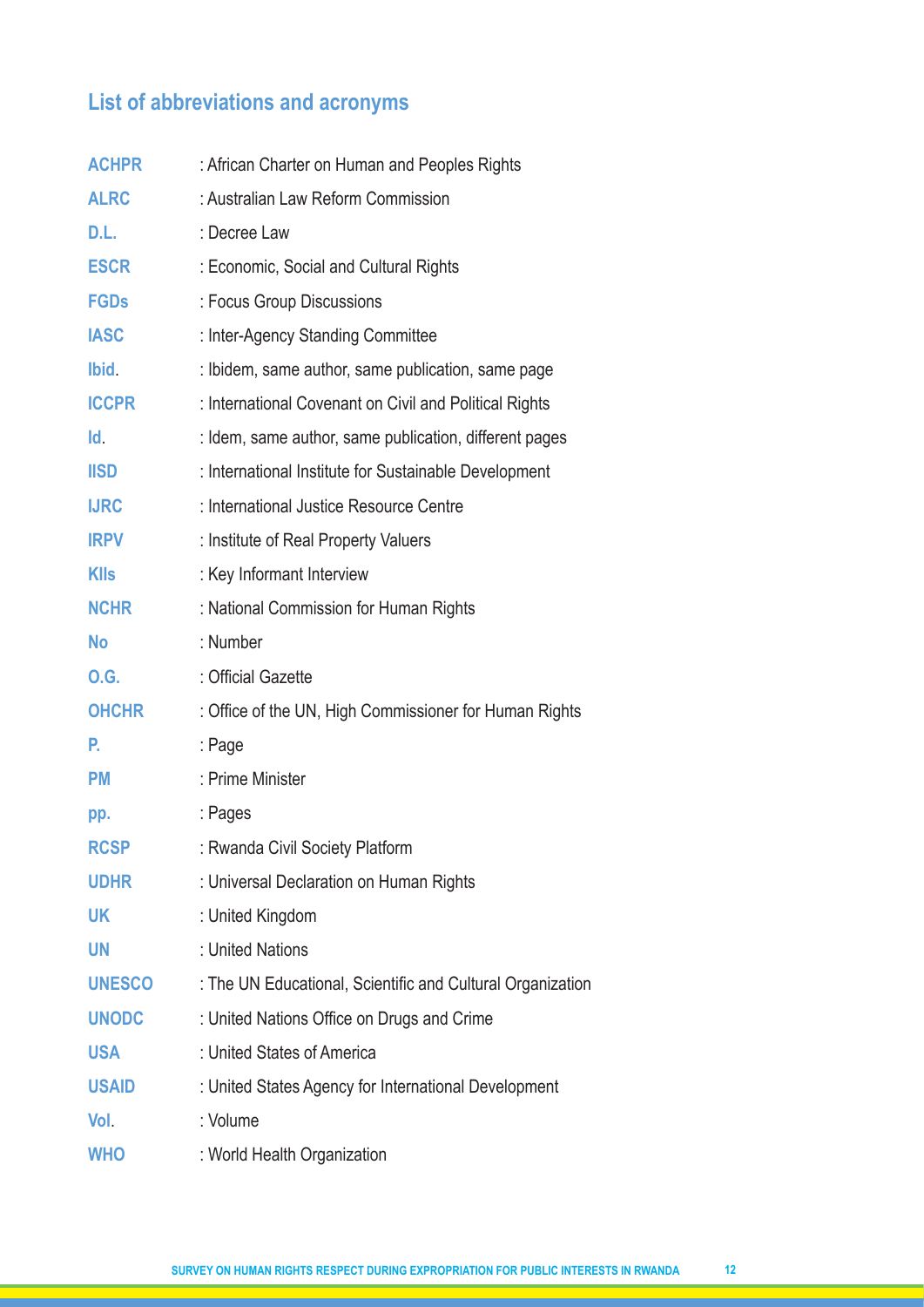# **CHAP. I. GENERAL INTRODUCTION**

#### 1.1. **Background**

The international, regional and local legal instruments on human and people's rights recognize that the right to private property is inviolable. The 1948 UN Universal Declaration of Human Rights (UDHR)<sup>1</sup>, African Charter on Human and Peoples Rights (ACHPR)<sup>2</sup> . The International Covenant on Economic, Social and Cultural Rights also recognize the right to property<sup>3</sup>. Rwanda is a signatory to different international human rights instruments and has domesticated the principles of non-violation of rights private properties. In this context, articles 34 and 35 of the Constitution of the Republic of Rwanda stipulates<sup>4</sup> that private property is inviolable and cannot be encroached except in case of public interests and rights transfers in line with processes and procedures provided for by the law.

Expropriation is one of the ways one can lose ownership over a given property and for public interests. It is a mechanism that is recognized internationally, as public interests supersede private interests. It should not even constitute an issue, if it were carried out under procedures provided for by laws, without any discrimination or political grounds, and upon prior and fair compensation to the targeted property owners<sup>5</sup>.

Due to the rapid development in Rwanda, there were, there are and there will be many expropriation projects. Potential expropriating agencies in Rwanda are Rwanda transportation agency (RTDA), Rwanda Civil Aviation Authority (RCAA), Rwanda Energy Group (REG), Water and Sanitation Authority (WASAC), Ministry of Trade and Industry (MINICOM), Rwanda Development board (RDB), National Agricultural Export Development Board (NAEB), Ministry of Defence (MINADEF), Rwanda Environmental Management Authority (REMA), central government and local government entities such as Districts and the city of Kigali<sup>6</sup> . Unfortunately, even though majority of expropriators are government agencies; there many claims raised against the violation fundamentals of property rights during expropriation. Hence, the survey intended to scrutinise the status of Acts of violation of human rights during expropriation in Rwanda and provide the recommendation accordingly.

#### 1.2. **Problem statement**

In Rwanda, there have been raised concerns about potential human rights violations through expropriation. Before the promulgation of the new 2015 expropriation act, it was said that there were loopholes in the legislation

 $1$  Its article 17 provides that (1) "Everyone has the right to own property alone as well as in association with others. (2) No one shall be arbitrarily deprived of his property"

<sup>(</sup>See UN, Universal Declaration of Human Rights, available at https://www.un.org/en/universal-declaration-human-rights/, retrieved on March 12th 2020).

<sup>&</sup>lt;sup>2</sup> Accordina to its article 14, "The right to property shall be guaranteed. It may only be encroached upon in the interest of public need or in the general interest of the community and in accordance with the provisions of appropriate laws" (AU, African Charter on Human and Peoples Rights, available at http://www.humanrights.se/ wp-content/uploads/2012/01/African-Charter-on-Human-and-Peoples-Rights.pdf, accessed on March 12th 2020).

<sup>3</sup>UN-OHCHR, International Covenant on Economic, Social and Cultural Rights, accessed at https://www.ohchr.org/en/professionalinterest/pages/cescr.aspx, on March 12th 2020.

<sup>4</sup>The Constitution of the Republic of Rwanda of 2003 revised in 2015, Official Gazette n° Special of 24/12/2015

<sup>5</sup>UNCTAD, Expropriation, available at https://unctad.org/en/Docs/unctaddiaeia2011d7\_en.pdf, visited on March 12th 2020.

<sup>&</sup>lt;sup>6</sup> Andrews Kananga Daniel Clay Hadley Rose, Frank Mugisha, 'The Implementation of Rwanda's Expropriation Law and Its Outcomes on the Population', in 2016 Worl Bank Conference on Land and Poperty, 2016; Ernest Uwayezu and Walter T. de Vries, 'Expropriation of Real Property in Kigali City: Scoping the Patterns of Spatial Justice', Land, 8.2 (2019) <https://doi.org/10.3390/land8020023>; Rwanda Civil Society Platform, Analysis of Land Expropriation and Transfer Process in Rwanda, 2017 <http://www.rcsprwanda.org/IMG/pdf/report\_on\_land.pdf>.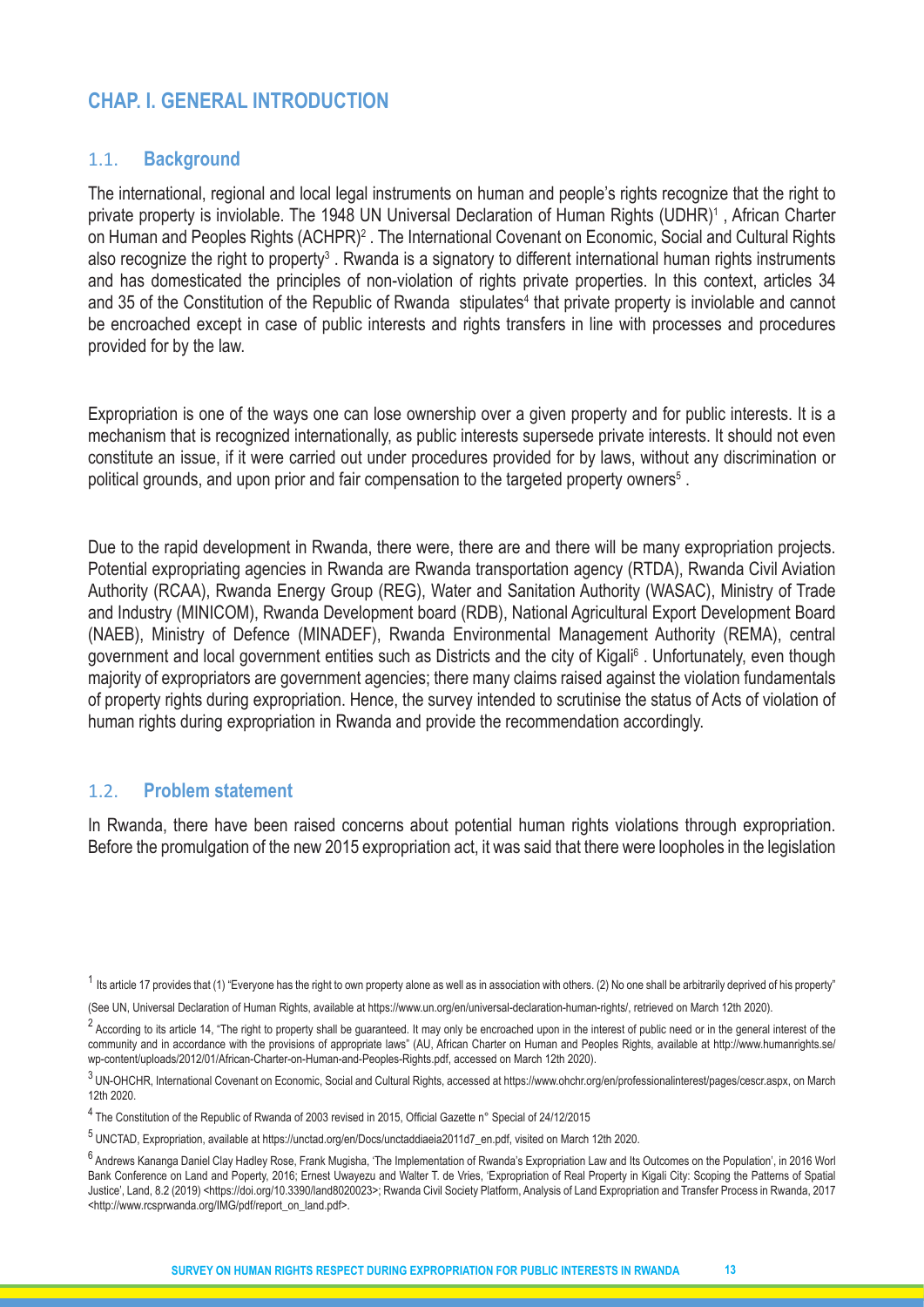on expropriation<sup>7</sup>, as per the 2007 law<sup>8</sup>. However, with the new law<sup>9</sup>, concerns are still raised and discussed via different platforms, including meetings, workshops and conferences in both civil society and governmental organizations<sup>10</sup>, the media<sup>11</sup> and in scholars' publications<sup>12</sup>. For example, the annual reports of National Commission for Human Rights (NCHR) from 2015 to 2018 highlighted that it received many claims for unpaid compensation. In 2015-2016 annual report, amid the total 600 complaints received most of the claims concerned land conflicts and expropriation. The next year, the claims increased to 704. The right to property come foremost with 24.73% of all complaints received by NCHR and the majority of them were unpaid compensation related cases13 . In addition, in 2017 Rwanda Civil Society Platform survey revealed that 31% of the surveyed household received the compensation after the legal planned period and 44% of them did not received the 5% of delay compensation14. Therefore, the may exist either loopholes in the existing low too or the violation of the rule of law. Hence, it is evident that they must be much concern needed about human rights esteem during expropriation. Therefore, while undertaking this survey, the NCHR wanted to assess the status of human rights respect during expropriation in Rwanda and provide both preventive and protective mechanisms to relevant stakeholders in order to make expropriation laws effective.

#### 1.3. **Objectives**

#### 1.3.1. **General objective of the survey**

The main objective of the survey was to assess the respect of human rights during expropriation for public interests in Rwanda, and provide both preventive and protective recommendations to relevant stakeholders.

#### 1.3.2. **Specific objectives**

The specific objectives of the survey were:

- 1. To assess the respect of human rights during expropriation for public interests in Rwanda
- 2. To propose mechanisms to prevent human rights violations during expropriation
- 3. To propose effective remedial actions for victims of human rights violations resulted from expropriations
- 4. To formulate recommendations to relevant stakeholders.

 $^9$  Law N° 32/2015 of 11/06/2015 relating to expropriation in the public interest (Official Gazette nº 35 of 31/08/2015)

14 Platform

<sup>&</sup>lt;sup>7</sup> Ikirezi Mireille, Masengo Fidèle and Anna Knox (July 2014), Implementation of Expropriation Law in Rwanda: Challenges and Ways Forward, LAND Project Policy Research Brief No.2, Kigali, Rwanda: USAID LAND Project.

<sup>8</sup> Law N° 18/2007 of 19/04/2007 relating to expropriation in the public interest

<sup>&</sup>lt;sup>10</sup> Hadley Rose, Frank Mugisha, A. K. D. C. (2016) 'The implementation of Rwanda's expropriation law and its outcomes on the population', in 2016 Worl Bank Conference on Land and Poperty; Rwanda Civil Society Platform (October 2017), Analysis of land expropriation and transfer process in Rwanda, Final Report (Norwegian People Project), available at http://www.rcsprwanda.org/IMG/pdf/report\_on\_land.pdf, visited on March 11th 2020

<sup>&</sup>lt;sup>11</sup> See for example, Nasra Bishumba, Report shed light on property expropriation issues, in The New Times of March 03rd 2020, available at https://www.newtimes. co.rw/news/report-sheds-light-property-expropriation-issues, visited on March 11th 2020.

<sup>&</sup>lt;sup>12</sup> See for example, "Ernest Uwayezu and Walter T. de Vries, Expropriation of Real Property in Kigali City: Scoping the Patterns of Spatial Justice, Land 2019, 8, 23 (https://www.mdpi.com/journal/land); Mugisha John, Compensation for Land Expropriation in Rwanda: The Need for Conventional Approaches to Valuation, JLEA Vol. 3 Issue 1, 296 – 306, Jan. 2015.

<sup>13</sup>CNDP-NCHR, National Commission for Human Rights 2015-2016 Annual Report (Kigali, 2016) <http://www.cndp.org.rw/index.php?id=269>; CNDP-NCHR, National Commission for Human Rights 2016-2017 Annual Report (Kigali, 2017); CNDP-NCHR, National Commission for Human Rights 2017-2018 Annual Report (Kigali, 2018).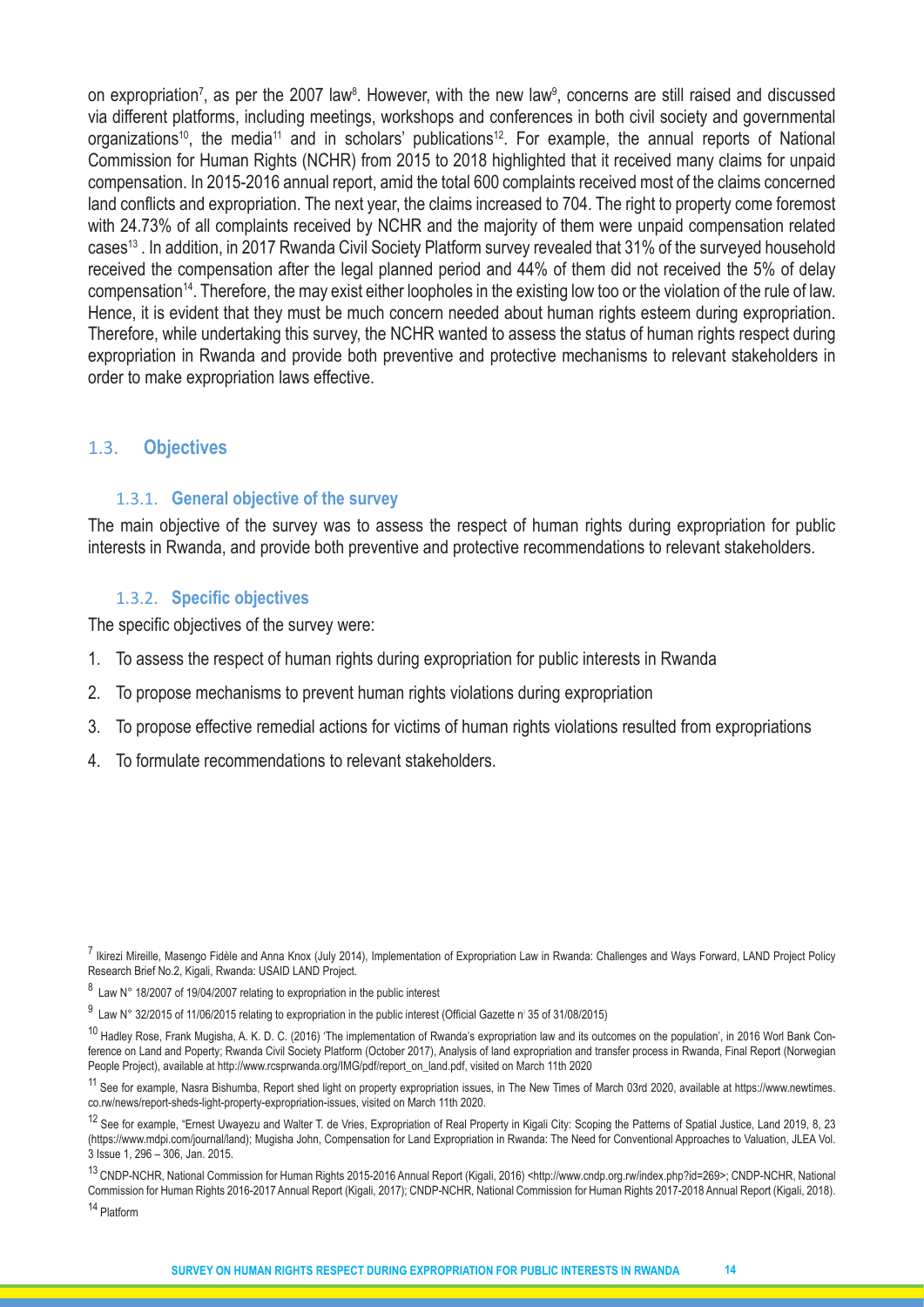#### 1.3.3. **Survey structure**

Apart from this general introduction, chapter two reviews the literature on expropriation and human rights, to learn from the existing documentations and publications, as well as previous studies, about protection and violation of human rights during expropriation. Chapter three presents the methodology used to find an appropriate approach to conduct the study, targeted population and selected participants, tools for data collection and treatment, besides analyses on ethical considerations and data validity, among others. Chapter four first presents and analyses collected data in their quantitative and qualitative forms, before discussing the same data while aligned with human rights in expropriation projects. The last chapter draws conclusions from the survey findings and issues recommendations to relevant concerned stakeholders.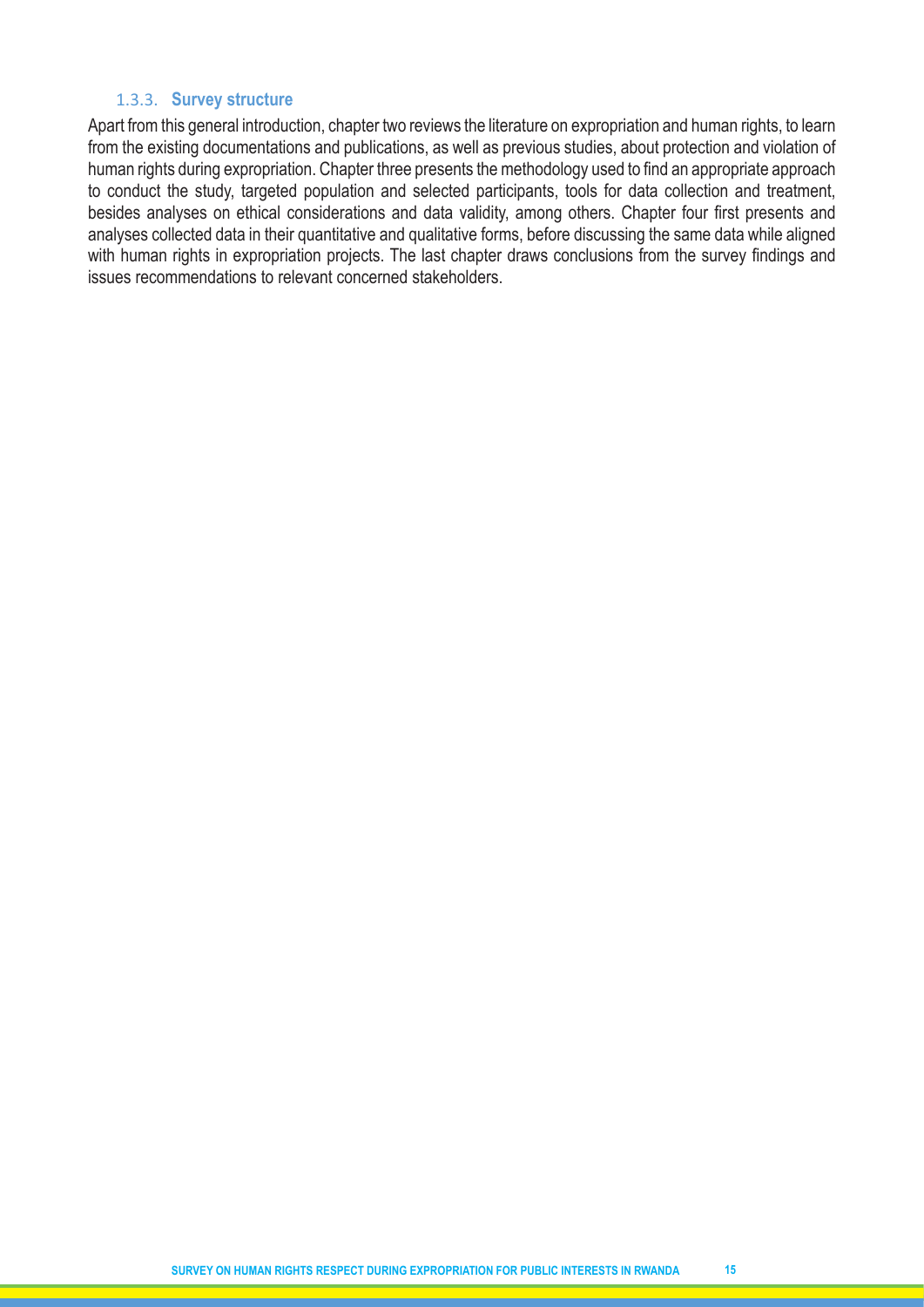# **Chap. II. REVIEW OF THE LITERATURE AND LEGAL FRAMEWORK**

The present chapter reviews the literature on acts of violation of human rights within expropriation. It specifically describes how the right to property is part of human rights, and how expropriation is an exception to the full enjoyment of that rights, though when the expropriation is done unlawfully, it breaches on different human rights.

# **2.1. The place of land and other properties in human rights**

This section defines and the concept of property and describes how land and properties incorporated thereon are part of the concept property. It also elaborates more on what to understand by right to property and human rights. Moreover, it shows the place of the right to property in both international human rights instruments and domestic sources of law, specifically the Rwandan legal and human rights position on the right to property.

# **2.1.1. The concept of property, land and properties incorporated thereon**

The International Centre for Human Rights and Democratic Development (Rights & Democracy), through Christophe Golay and Ioana Cismas, argues that concept of property within the legal and human rights context can be traced to the early philosophical writings leading to the French Revolution's Déclaration des droits de l'Homme et du citoyen and the US Bill of Rights, in the 18<sup>th</sup> Century<sup>15</sup>. This is because a property is anything that can belong to a person. The idea of ownership brings the relationship between the property and the rights of use and disposal of the property, which appeared together with the existence of human rights in France and USA, which in turn inspired the world to adopt human rights, including right to property<sup>16</sup>.

Strictly speaking, property refers to the people's access to and control of things like land, natural resources, the means of production, manufactured goods, inventions and other intellectual products. With that access and control, the property owner is legally empowered to transfer the whole bundle of rights in the object he/she owns to somebody else, as a gift, or by sale or by legacy after death<sup>17</sup>. Besides the idea of ownership, when it comes to the legal definition and classification of properties, and while considering both the common law and the civil law "legal systems"; the term 'property' gets used in common and some legal parlance to describe types of property that is both real and personal. 'Real' property encompasses interests in land and fixtures or structures upon the land. 'Personal' property encompasses tangible or 'corporeal' things – chattels or goods. It also includes certain intangible or 'incorporeal' legal rights, also known in law as 'choses in action', such as copyrights and other intellectual property rights, shares in a corporation, beneficial rights in trust property, rights in superannuation and some contractual rights, including, for example, many debts. Intangible rights are created by law. Tangible things exist independently of law but law governs rights of ownership and possession in them – including whether they can be 'owned' at all. In law, the term 'property' is associated with rights. In Yanner v Eaton, the High Court of Australia said: the word 'property' is often used to refer to something that belongs to another. But 'property' does not refer to a thing; it is a description of a legal relationship with a thing. It refers to a degree of power that is recognised in law as power permissibly exercised over the thing<sup>18</sup>.

Different human rights instruments talk about "property", embodying therefore all types of properties, mainly

<sup>&</sup>lt;sup>15</sup> Christophe Golay and Ioana Cismas, Legal opinion: the right to property from a human rights perspective, The International Centre for Human Rights and Democratic Development (Rights & Democracy), Geneva, 2009, p. 2.

<sup>16</sup> Laurent Sermet, The European Convention on Human Rights and property rights, Council of Europe, Human rights files, No. 11 rev, 1999, p. 18 – 19. Waldron, Jeremy, "Property and Ownership", The Stanford Encyclopedia of Philosophy https://plato.stanford.edu/archives/sum2020/entries/property/, April 2020.

<sup>17</sup> ALRC, Definitions of property, Australian Law Reform Commission, 2015 <https://www.alrc.gov.au/publication/definitions-of-property/>, April 2020.

<sup>18</sup> Jérémie Gilbert, "Land Rights as Human Rights", SUR 18 (2013), accessed April 14, 2020, <https://sur.conectas.org/en/land-rights-human-rights/>, April 2020.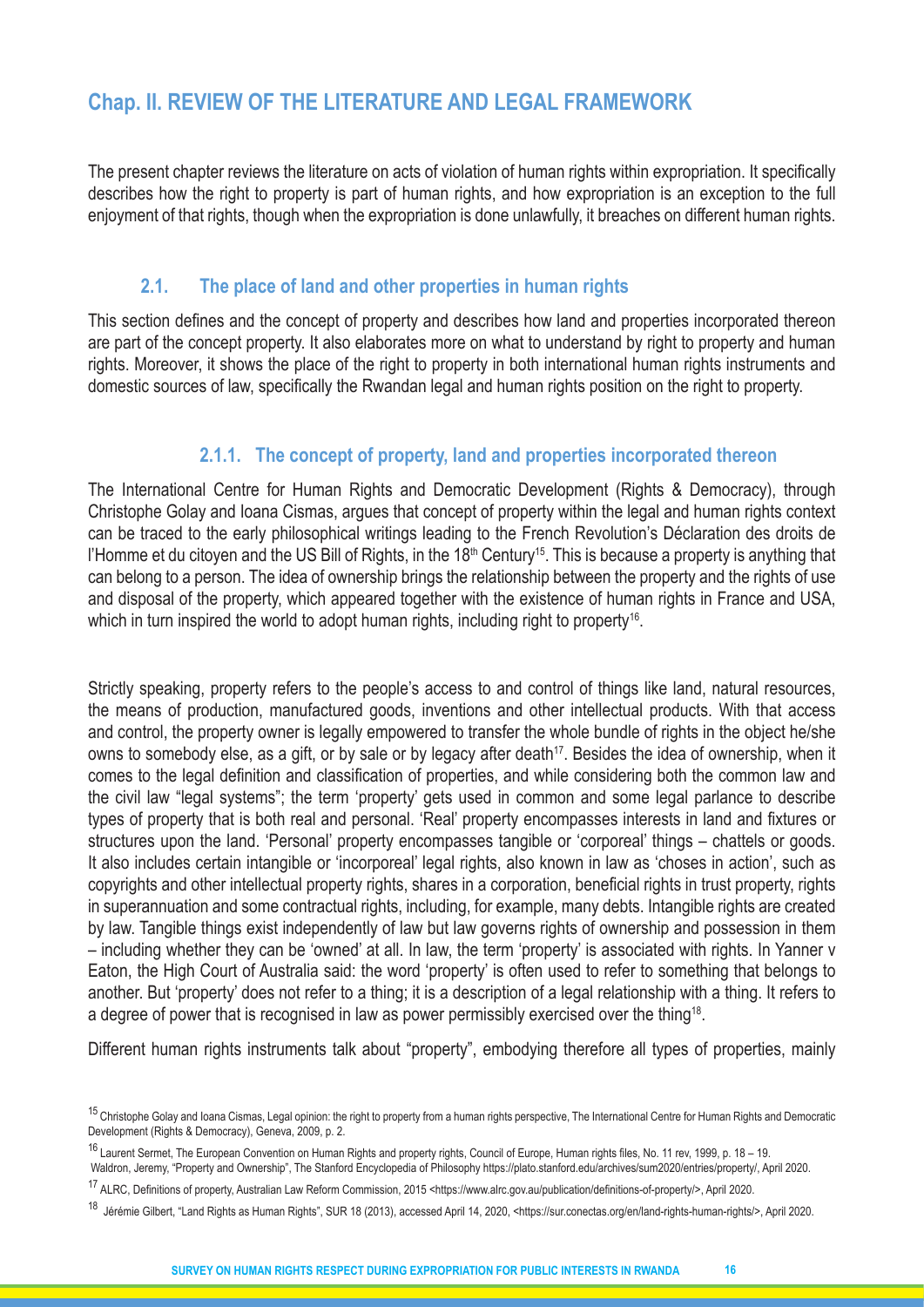tangible properties as the ones directly associated with the "right to property". As this report is aligned to "expropriation" which is mainly carried out on land and properties incorporated thereon; it is worth to note that the term "property" in this report also includes land. Some scholars including Jérémie Gilbert wishes that as land covers the majority of existing tangible properties, should be recognized by human rights instruments and rights related to land should be protected as separate and independent rights. In other words, such scholars and human rights activists want land right to be typically perceived as human rights issue<sup>19</sup>.

In any case, while recalling the English common law classification of properties which subdivides properties into personal properties and real properties, whereby the latter are land and things that are attached to the land<sup>20</sup>; therefore, in this report relating to the expropriation and human rights, the term "property" should preliminarily be understood as land and properties incorporated thereon which include buildings and plantations and other properties of the same family.

#### **2.1.2. The concept of human rights**

Human rights are rights inherent to all human beings<sup>21</sup>, regardless of nationality, place of residence, sex, national or ethnic origin, colour, religion, language, or any other status<sup>22</sup>. Human rights can be classified in a number of different ways. One of the most widely used classifications distinguishes "classic or civil and political rights", and "social rights that also include economic and cultural rights", and commonly known as "economic, social and cultural rights (ESCR)". Classic rights generally restrict the powers of the government in respect of actions affecting the individual and his or her autonomy (civil rights) and confer an opportunity upon people to contribute to the determination of laws and participate in government (political rights). Social rights require the governments to act in a positive, interventionist manner so as to create the necessary conditions for human life and development<sup>23</sup>. ESCR are human rights concerning the basic social and economic conditions needed to live a life of dignity and freedom, including for example the right to work, the right to health, the right to education and the right to an adequate standard of living  $24$ .

In spite of their categorization or classification, human rights are universal and inalienable, interdependent and indivisible, equal and non-discriminatory. They are universal as it is the duty of all States all over the world to promote and protect all human rights and fundamental freedoms, regardless of their political, economic and cultural systems, as the same States have been part of numerous international human rights conventions, declarations, and resolutions, basically since 1945 with the creation of the United Nations (UN) and 1948 with its Universal Declaration on Human Rights (UDHR). All States have ratified at least one, and 80% of States have ratified four or more, of the core human rights treaties, reflecting consent of States which creates legal obligations for them and giving concrete expression to the universality. Some fundamental human rights norms enjoy universal protection by customary international law across all boundaries and civilizations. Human rights are also inalienable, as they are not supposed to be taken away, except in specific situations and according to due process, as it is the case of expropriation for public interests<sup>25</sup>.

25 OHCHR (1), Op. cit.

<sup>19</sup> Jérémie Gilbert, "Land Rights as Human Rights", SUR 18 (2013), accessed April 14, 2020, <https://sur.conectas.org/en/land-rights-human-rights/>, April 2020.

<sup>&</sup>lt;sup>20</sup> Alan Ro. Romero, Distinguish between real property and personal property, Rural Law Center, University of Wyoming College of Law, <https://www.dummies.com/ education/law/distinguish-between-real-property-and-personal-property/>, April 2020.

<sup>21</sup>UN, Humana rights, <https://www.un.org/en/sections/issues-depth/human-rights/>, April 2020.

<sup>22</sup> OHCHR (1), What are human rights, <https://www.ohchr.org/en/issues/pages/whatarehumanrights.aspx>, April 2020.

<sup>23</sup> Lincoln University, Classification of human rights, <http://www.lincoln.edu/criminaljustice/hr/Classification.htm>, April 2020.

<sup>&</sup>lt;sup>24</sup> UNESCO. Economic. social and cultural rights, <http://www.unesco.org/new/en/social-and-human-sciences/themes/advancement/networks/larno/economic-social-and-cultural-rights/>, April 2020.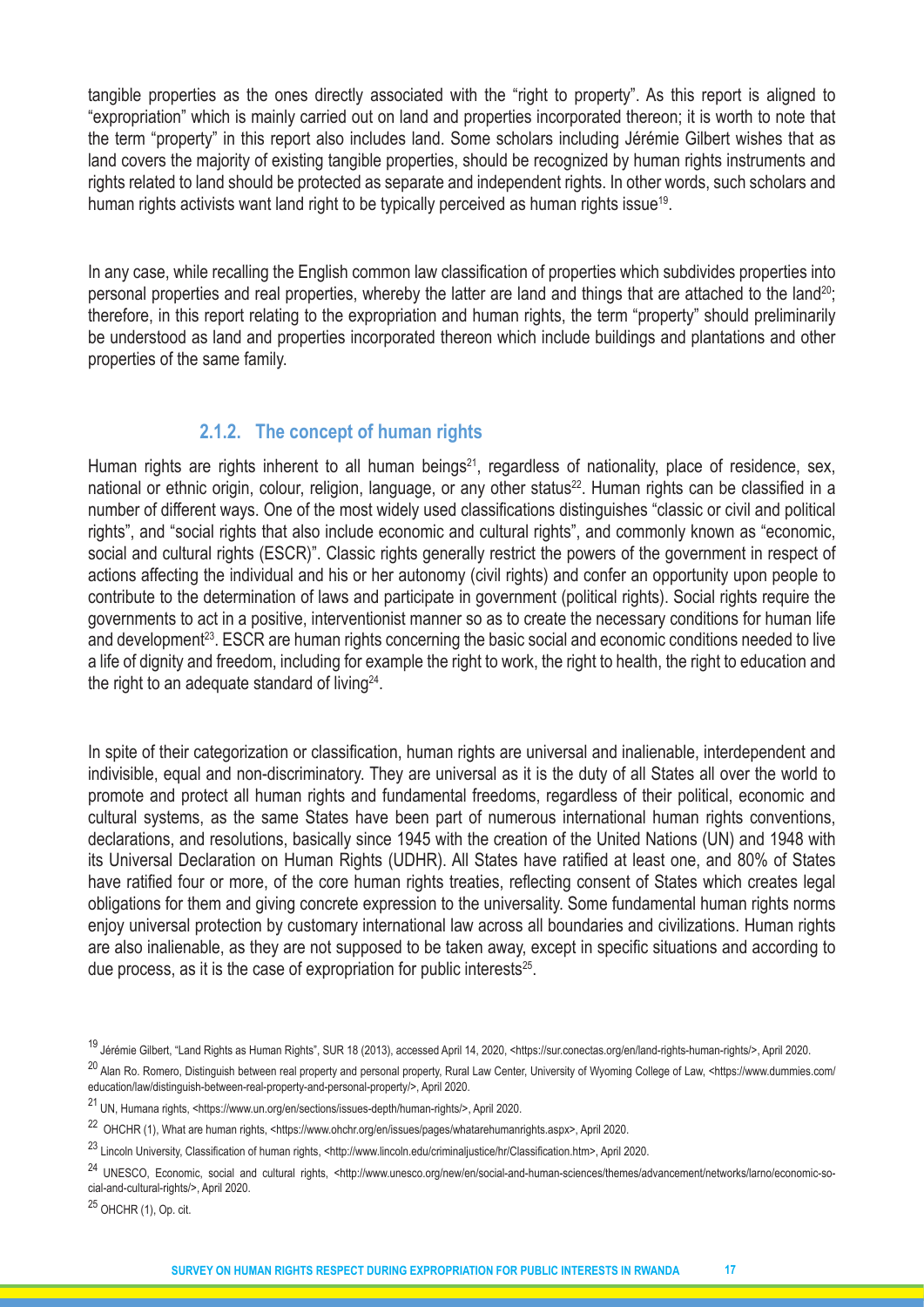All human rights are indivisible, whether they are civil and political rights, such as the right to life, equality before the law and freedom of expression; economic, social and cultural rights, such as the right to work, social security and education, or collective rights, such as the right to development and self-determination, are indivisible, interrelated and interdependent. The improvement of one rights facilitates advancement of the others. Likewise, the deprivation of one rights adversely affects the others. Human rights are furthermore equal and non-discriminatory. The latter principle applies to everyone in relation to all human rights and freedoms and it prohibits discrimination on the basis of a list of non-exhaustive categories such as sex, race, colour and so on. The principle of non-discrimination is complemented by the principle of equality, as stated in Article 1 of the Universal Declaration of Human Rights: "All human beings are born free and equal in dignity and rights"26.

#### **2.1.3. The concept of right to property as a recognized human rights**

The present report talks about expropriation which is done on land and other properties incorporated thereon<sup>27</sup>. Land is also part of the property and a self-standing human right<sup>28</sup>, though some scholars and human rights activists want land to be recognized as also a separate human rights, by international and domestic legal instruments across the world<sup>29</sup>.

The right to property is recognized by the same legal instruments including the UDHR, the International Covenant on ESCR, as international instruments, the African Charter on Human and Peoples Rights (ACHPR) at continental level and even the Constitution of the Republic of Rwanda:

- For the UDHR, article 17 provides that "Everyone has the right to own property alone as well as in association with others" and that "no one shall be arbitrarily deprived of his property"<sup>30</sup>;

- The same for the International Covenant on ESCR, its article 2 recognizes the right to property as a human rights, as well as the right to housing (article 11), which is also part of property as per the definition of property as seen above $31$ ;

- For the ACHPR, "The right to property shall be guaranteed. It may only be encroached upon in the interest of public need or in the general interest of the community and in accordance with the provisions of appropriate laws" (article 14)<sup>32</sup>.

Rwanda has so far ratified different international human rights instruments, including the above UDHR<sup>33</sup>, ESCR<sup>34</sup> and ACHPR35, and has domesticated the principles of non-violation of right to private properties, in general and land in particular. In this context, articles 34 and 35 of the Constitution of 2003 as revised in 2015 stipulates that

 $26$  Ibid.

<sup>&</sup>lt;sup>27</sup> Articles 25 and 27 of the Law N° 32/2015 of 11/06/2015 relating to expropriation in the public interest (Official Gazette nll 35 of 31/08/2015)

 $^{28}$  OHCHR (2), Land and human rights: standards and applications, Report, Geneva, 2015, pp. 53 – 56, also available at https://www.ohchr.org/Documents/Publications/ Land\_HR-StandardsApplications.pdf, visited in April 2020.

<sup>&</sup>lt;sup>29</sup> Jérémie Gilbert, "Land Rights as Human Rights", SUR 18 (2013), accessed April 14, 2020, <https://sur.conectas.org/en/land-rights-human-rights/>, April 2020.

<sup>&</sup>lt;sup>30</sup> UN. Universal Declaration of Human Rights, available at https://www.un.org/en/universal-declaration-human-rights/, retrieved in March 2020.

<sup>31</sup> OHCHR (3), International Covenant on Economic, Social and Cultural Rights, accessed at https://www.ohchr.org/en/professionalinterest/pages/cescr.aspx, on March 12th 2020.

<sup>32</sup> AU, African Charter on Human and Peoples Rights, available at http://www.humanrights.se/wp-content/uploads/2012/01/African-Charter-on-Human-and-Peoples-Rights.pdf, accessed in March 2020.

<sup>&</sup>lt;sup>33</sup> NCHR, Status of the ratification of international and regional human rights instruments by Rwanda, 2nd edition, Kigali, October 2017, p. 9.

<sup>34</sup> The International Covenant on ESCR was adopted in New York on 19/12/1966 and Rwanda acceded to it on 01/03/1975. See the D.L No 8/75 of 12/02/1975, O.G. No 5 of 01/03/1975, p. 230 (cited by NCHR, op. cit., p. 9).

 $35$  The ACHPR was adopted in Nairobi on 27/06/1981. Rwanda signed the Charter on 11/11/1981 and ratified it on 01/07/1983. See the Law No 10/1983 of 01/07/1983, O.G. No 13 of 01/03/1983, p. 343 (cited by NCHR, op. cit., p. 11).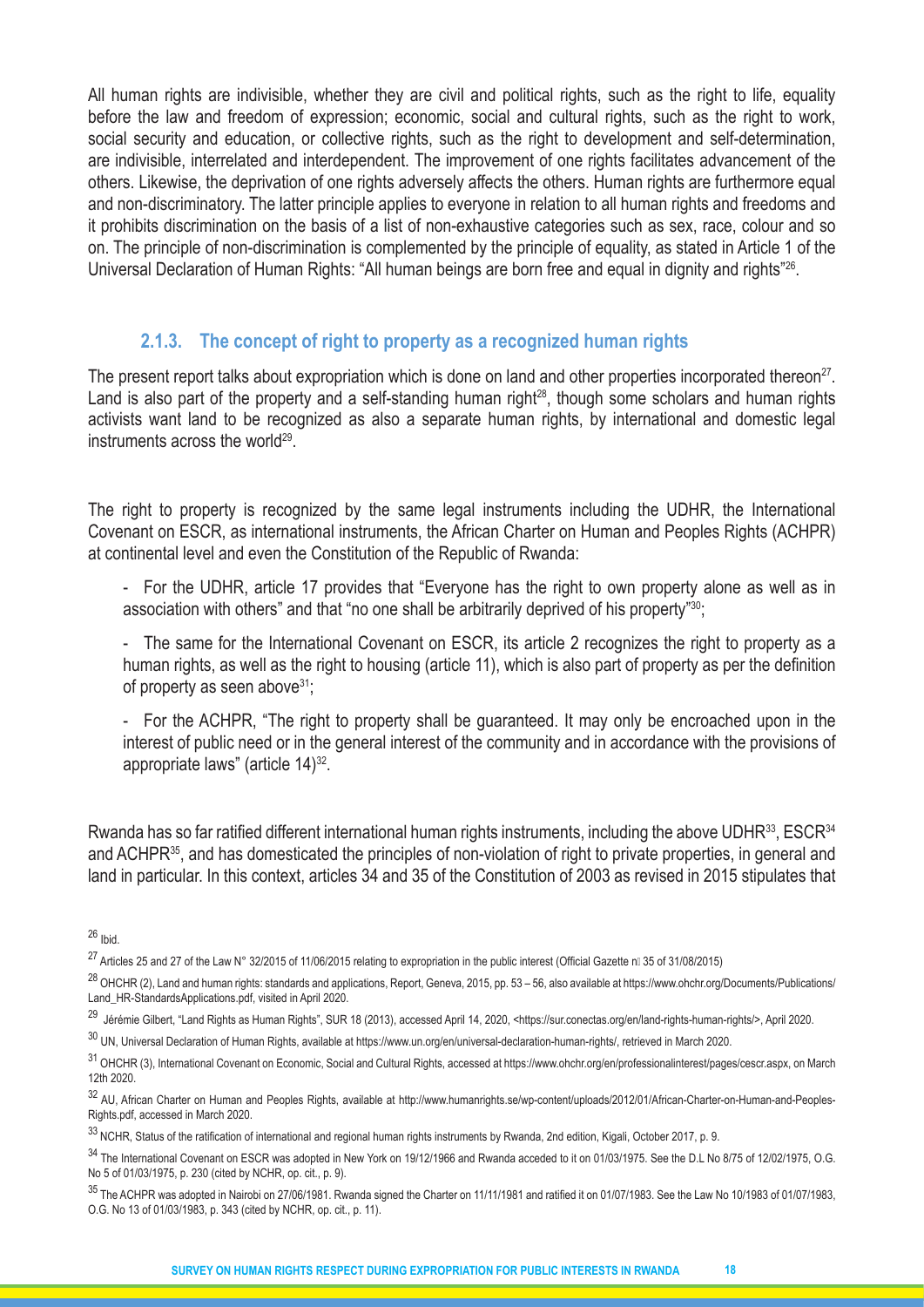private property is inviolable and cannot be encroached except in case of public interests and rights transfers in line with processes and procedures provided for by the law<sup>36</sup>. In the same angle, the Rwandan land law provides that the State recognizes the right to freely own land and shall protect the land owner from being dispossessed of the land whether totally or partially, except in cases provided for by the Law<sup>37</sup>.

In sum, the right to property is a human rights recognized by international, regional and national human rights and legal instruments. Therefore, property owners need to be protected in their full enjoyment of rights associated with the ownership and possession of properties. However, for public purpose, the State can order the loss of rights over a property through due process of law. This is the case of expropriation, as discussed in the next section.

# **2.2. Expropriation as the Government's sovereign rights over right to property**

This section discusses how, even though a property owner has right to property, the Government can use its power technically known as eminent domain to expropriate her/him, provided that conditions set by laws are met. The section also discusses processes that should not be confused with expropriation, in terms of forced eviction, property confiscation and the evacuation of the people in high risks zones.

# **2.2.1. Overview of expropriation**

Expropriation is the taking of private property by government acting in its sovereign capacity<sup>38</sup>. It is compulsory deprivation of property from a private owner. The acquired property either goes to the Government or a private partner of the Government. In any case, the expropriation exercise is led by a public agency<sup>39</sup>. In some jurisdictions like the United States of America (USA), the Government's power to decide the expropriation is commonly referred to as eminent domain and scarcely as condemnation<sup>40</sup>.

The rights of the property owner to be adequately compensated for losses incurred by expropriation is recognized in international law and finds constitutional protection in many jurisdictions. For instance, in the United States, the Fifth Amendment to the constitution provides that "no person shall be deprived of property without due process of law; nor shall private property be taken for public use without just compensation"41.

In Rwanda, apart from details provided for the Law specific to expropriation<sup>42</sup>, even though the Constitution of 2003 as revised in 2015 does not directly use the terminology "expropriation", it stipulates that private property is encroached in case of public interests and in line with processes and procedures provided for by the law<sup>43</sup>, on one side. On the other side, the land law defines expropriation as an act of taking away individuals' land by the State due to public interest in circumstances and procedures provided by law and subject to fair and prior

- 36 The Constitution of the Republic of Rwanda of 2003 revised in 2015, Official Gazette n° Special of 24/12/2015.
- $37$  Article 34 of the Law N° 43/2013 of 16/06/2013 governing land in Rwanda, Official Gazette Special No of 16/06/2013.

38 Mark W. Friedman, Dietmar W. Parager and Ina Popova, Expropriation and nationalization, "Global Arbitration Review", <https://globalarbitrationreview.com/chapter/1142558/expropriation-and-nationalisation>, April 2020.

- <sup>39</sup> Michael Ray, Expropriation law, <https://www.britannica.com/topic/expropriation>, April 2020.
- 40 Brian Duignan, Eminent domain law, <https://www.britannica.com/topic/prescription-property-law>, April 2020.
- <sup>41</sup> Michael Ray, Expropriation law, <https://www.britannica.com/topic/expropriation>, April 2020.
- 42 Law N° 32/2015 of 11/06/2015 relating to expropriation in the public interest (Official Gazette nil 35 of 31/08/2015)
- <sup>43</sup> Articles 34 and 35 of the Constitution of the Republic of Rwanda of 2003 revised in 2015, Official Gazette n° Special of 24/12/2015.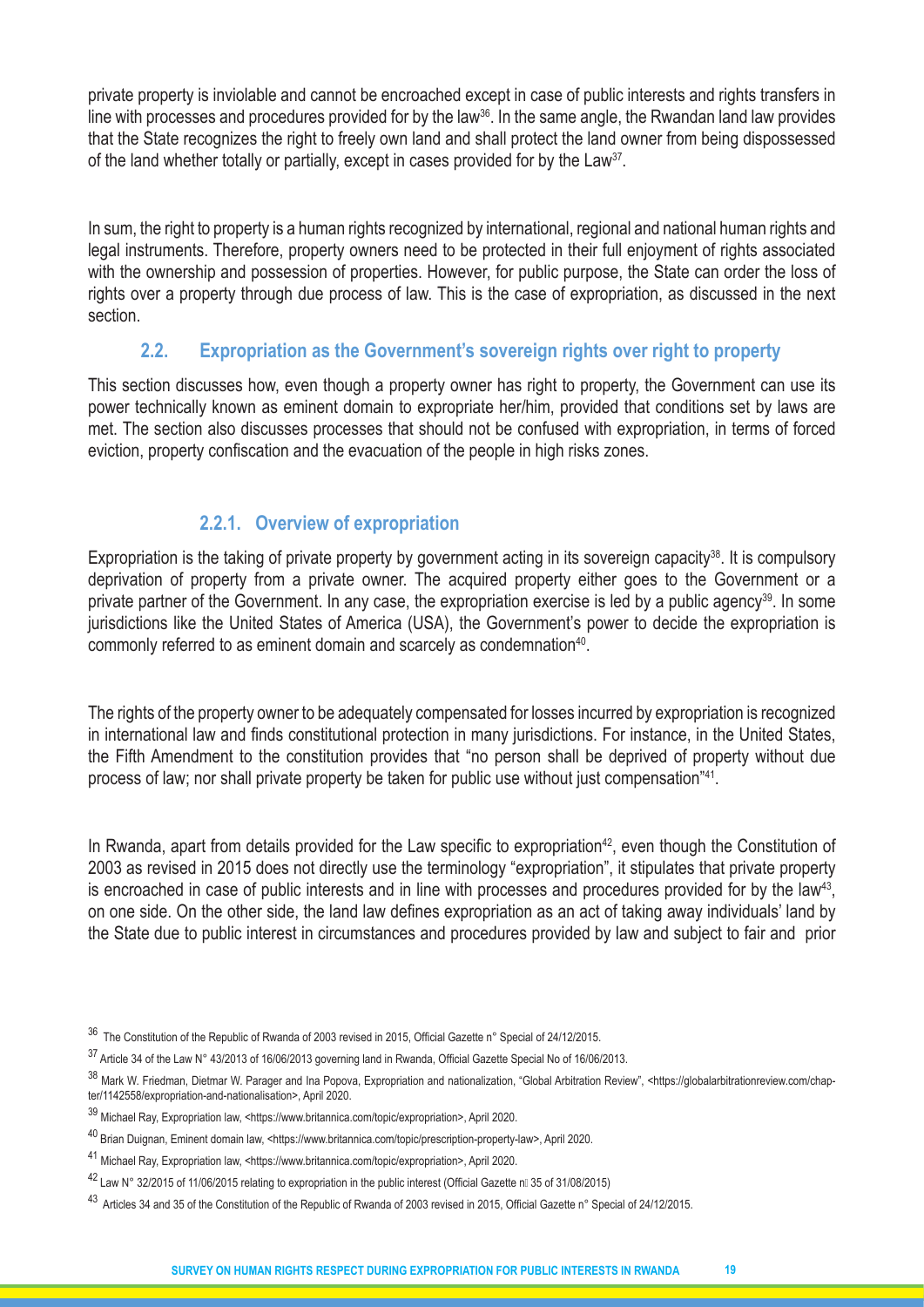compensation44. The land law also emphasizes that the land owner enjoys her/his full rights and that the State shall protect the land owner from being dispossessed of the land, except in case of expropriation due to public interest<sup>45</sup>.

# **2.2.2. Conditions for lawful expropriation – legal framework**

Different legal instruments including the 2015 expropriation law which is into force in Rwanda, the expropriation is lawful when it meets conditions provided for by the law, some being substantive and others being procedural, as discussed under this sub-section.

# **2.2.2.1. Substantive conditions**

Substantive conditions for lawful expropriation include the public interests of the project, the non-discriminatory characteristic, the due process of law and the payment of compensation to expropriated property owners.

# **1. Public interests**

Also referred to as general interests or public purpose for some jurisdictions, a lawful expropriation must first fulfil the requirement of being oriented to the public interests. Scholars argue that the best terminology would be public interests or general interests, because public purpose may benefit third parties without being oriented to the common interests of the population. This was also confirmed by some court cases. For instance, in the Van Streepen the court held that the expropriation of property for the benefit of a third party cannot be for a public purpose, but because the third party's business enterprise in that decision was important for the public as a whole it was accepted that it was in the public interest and consequently valid. This was also accepted in Bartsch. In Bartsch the court accepted that the expropriation of property for the benefit of a third party cannot be for a public purpose, but "it could qualify as a valid act of expropriation if it could be brought within the realm of an act performed in the public interest"46.

In order to avoid conflicts about what to understand by public interests, expropriation laws define the public interests and provide for a list of projects that must be understood as such. This is the case also for the expropriation law in Rwanda. According to article 2 of the same law, an "act of public interest" constitutes an act of Government, local entities with legal personality or public institutions, aiming at the interest or wellbeing of the general public, on one side. On the other side, "expropriation in the public interest" is an act based on power of Government, public institutions and local administrative entities with legal personality to remove a person from his/her property in the public interest after fair compensation<sup>47</sup>. Thus, the public interest is oriented to the wellbeing of the general public, which include the property owners, who are given fair compensation for their properties.

As above-introduced, except in case it is approved by the Minister in charge of lands, on the Minister's own initiative or upon request by relevant public institution, determines any other activity of public interest; otherwise, no expropriation can be done in Rwanda if its purpose does not appear in the following list of activities of public interest: roads and railway lines (1), water pipes and public reservoirs (2), water sewage and treatment plants (3), water dams (4), rainwater pipes built alongside the roads (5), waste treatment sites (6), electric lines (7), gas and oil pipelines and tanks (8), communication lines (9), airports and airfields (10), motor car parks, train stations

 $44$  Article 2 (14) of the Law N° 43/2013 of 16/06/2013, aforementioned.

<sup>45</sup> Articles 3 and 34 of the Law N° 43/2013 of 16/06/2013, aforementioned.

<sup>46</sup> BV Slade, Public purpose or public interest and third party transfers, PER, Vol. 7, Potchefstroom, Jan. 2014.

<sup>47</sup> Article 2 (1o) and (4o) respectively, of the Law N° 32/2015 of 11/06/2015, aforementioned.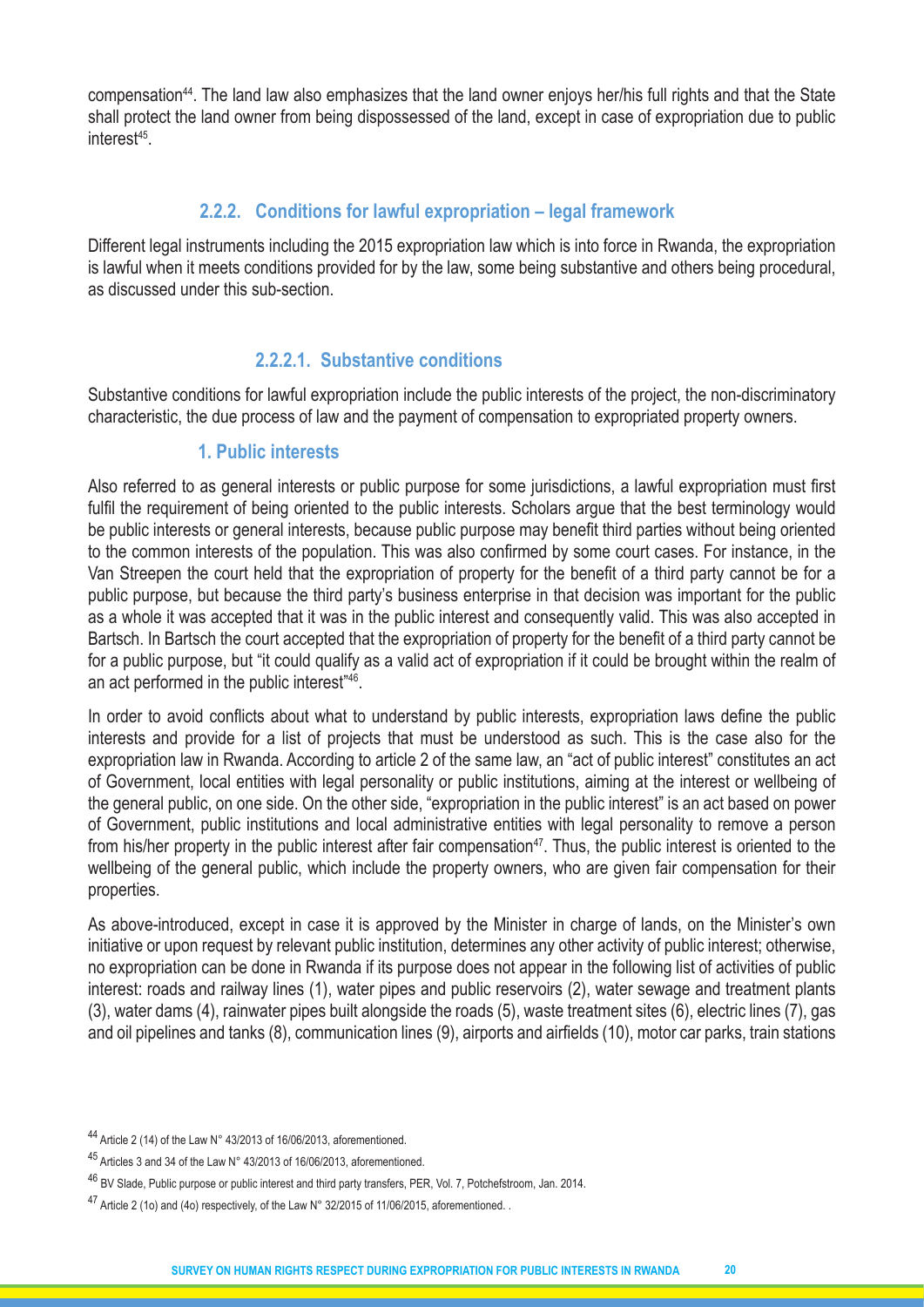and ports (11), biodiversity, cultural and historical reserved areas (12), facilities meant for security and national sovereignty (13), hospitals, health centres, dispensaries and other public health related buildings (14), schools and other related buildings (15), Government administrative buildings and those of public institutions (16), public entertainment playgrounds, gardens and buildings (17), markets (18), cemeteries (19), genocide memorial sites (20), activities to implement land use and development master plans (21), minerals and other natural resources in the public domain  $(22)^{48}$ .

# **2. Non-discrimination**

Domestic laws on expropriation generally do not include the non-discrimination as one of the characteristics of lawful expropriation, as it is the case of example for the public interests and compensation. However, as seen above while discussing the characteristics of human rights which include non-discriminatio<sup>49</sup>, expropriation as a derogation to the right to property must avoid discrimination on the basis of sex, race, colour and so on.

Some cases of expropriation with discrimination have however been observed in some investment projects around the world, targeting especially foreign investors, and with political grounds and racial undertakings. Thus, an expropriation or programme of expropriations that singles out aliens generally, or aliens of a particular nationality, or particular aliens, would violate international human rights law on the legality of expropriations, and also violate similar domestic laws, as different human rights treaties have been ratified by States<sup>50</sup>.

Therefore, expropriation projects would be non-discriminatory if they simply aim at public interests as discussed above, which are also communicated to concerned properties, who have right to oppose the expropriation if it does not fulfil the public interests characteristic in general and if it is discriminatory, in particular, as this is recognized by the due process of law in expropriation.

# **3. Due process of law**

The due process of law during expropriation is a condition listed among other requirements for lawful expropriation. Domestic laws on expropriation, including the 2015 expropriation law which is into force in Rwanda, do not explicitly talk about the due process. However, still for the case of Rwanda, the Constitution of the Republic of Rwanda insinuates on the due process of law<sup>51</sup>, where it stipulates that "the right to property shall not be encroached upon except in public interest and in accordance with the provisions of the law"52. Once provisions of the law on expropriation are applied mutatis mutandis, the condition of due process of law is met.

It is worth to note that the condition of due process of law is a doctrine invented by human rights activist and scholars. It is a doctrine in an effort to ensure that the takings power is not abused. Whatever the conduct of parties involved in expropriation, the Due Process of law means that they should guarantee that property owners receive notice and an opportunity for some sort of judicial determination of the legality of the talking before their

48 Article 5 of the Law N° 32/2015 of 11/06/2015, aforementioned.

49 OHCHR (1), Op. cit.

<sup>50</sup> August Reinisch, Legality of expropriations, Book chapter in Standards of investment protection, Oxford University Press, 2008, 171 – 204 (p. 186).

 $51$  Note that the Constitution also has an article on the "due process of law", but in the context of right to defence in case of accusations and litigations, as well as similar crime and its punishment legality and judicial matters (Article 29 of the Constitution of the Republic of Rwanda of 2003 as revised in 2015, aforementioned), whereas the condition of due process in terms of expropriation combines both, that is, meeting all procedural conditions established by the law in carrying out expropriation and recognizing the right to the affected persons to seek for justice or at least to make some appeals, and where applicable to provide them with legal assistance (Ikirezi Mireille, Masengo Fidèle and Knox Anna, Implementation of Expropriation Law in Rwanda: Challenges and Ways Forward, LAND Project Policy Research Brief No.2, Kigali, Rwanda: USAID LAND Project, July 2014, p. 20).

<sup>52</sup> Article 34 of the Constitution of the Republic of Rwanda of 2003 as revised in 2015, aforementioned.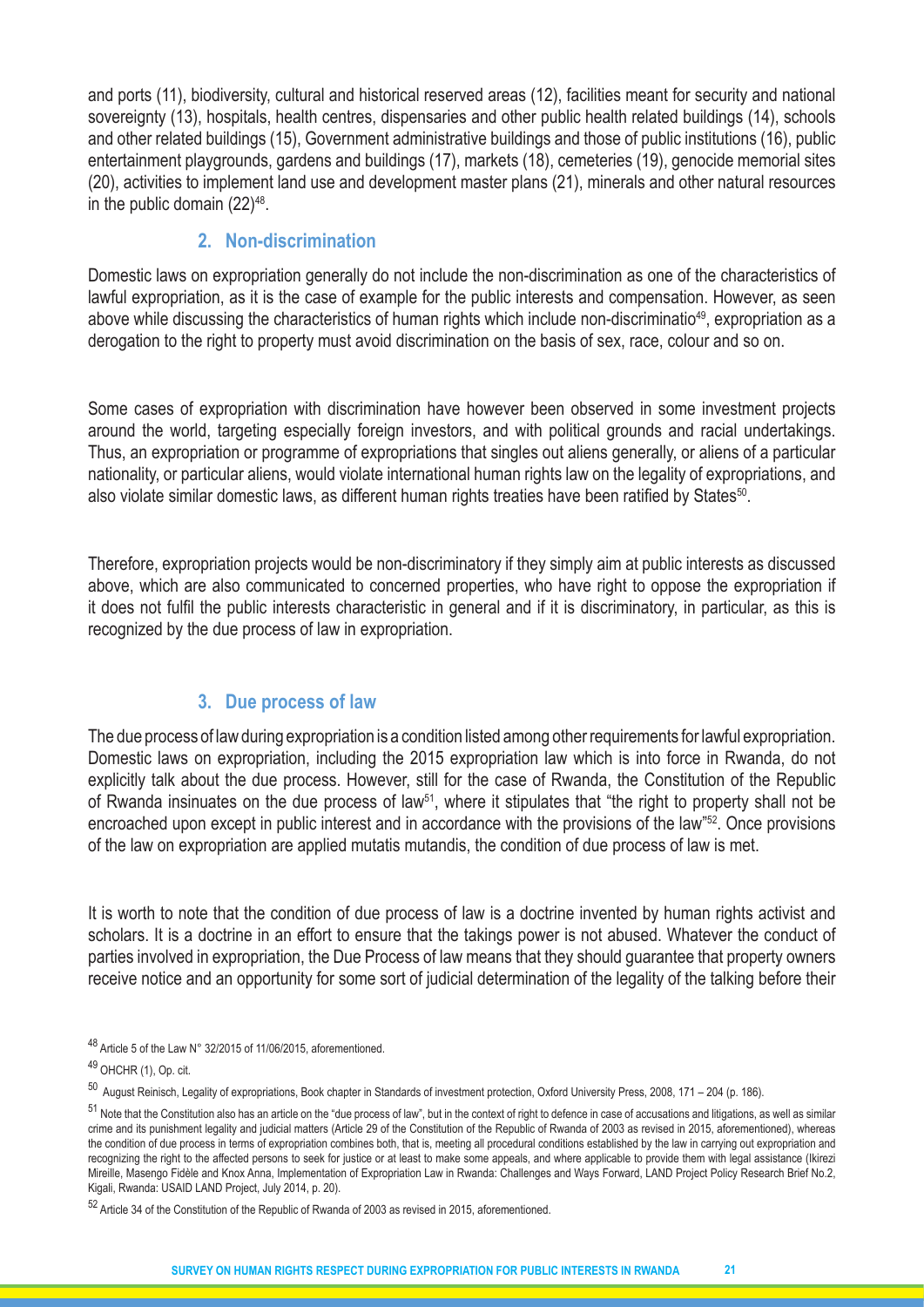properties are actually taken. The laws on expropriation, without necessarily using the term "due process of law", explain what process is due, what the content and form of that process should be, and the likely effects of recognizing due process rights in the eminent domain context, including the right to property owners to appeal against decisions and procedures that are judged unsatisfactory<sup>53</sup>.

The detailed due process of law under the Rwandan expropriation law is discussed under the sub-section on the procedural requirements for lawful expropriation, infra.

# **4. Adequate compensation provided in advance**

In spite of different domestic laws on expropriation, the customary international law makes it a primary obligation to all States to pay compensation during expropriation exercises. The commonly accepted approach to determine the value of the properties is the market value method. In addition to the value of properties, States are invited to pay disturbance allowances, as the expropriated families feel other effects than losing their properties, which include disturbances vis-à-vis their workplaces, businesses, schools of their children, churches, and family dislocations in general. Domestic laws also specify the nature of compensation, which is generally money, though it is also possible to award compensation in kind. The award of compensation is, therefore, one of the conditions for any expropriation to be considered lawful under both international and domestic law<sup>54</sup>.

Rwanda also applies the fair and prior compensation payment. Fair compensation means that it must to correspond to the value of properties to be expropriated. In Rwanda again, the compensation can be paid in monetary form in the Rwandan currency or in any other form mutually agreed upon by the expropriator and the person to be expropriated. Prior compensation means the fair compensation must be paid to the expropriated person before he/she relocates<sup>55</sup>. In addition to the value of land and property incorporated thereon, which also take into consideration their size, nature and location and the prevailing market rates; the compensation amount includes the disruption caused by expropriation, equivalent to (5%) of the total value of the expropriated properties<sup>56</sup>.

# **2.2.2.2.Procedural conditions**

For the expropriation to be conducted lawful, there are procedures that are provided for by the law and which need to be met. They include the initiation of the expropriation project and its approval, communication, collaboration and correspondences with property owners and occupiers, suspension of long-term projects on properties to be expropriated, property valuation and compensation determination, the compensation payment, and thereafter, the relocation of property owners and occupiers.

# **1. Initiation, evaluation and approval of expropriation projects**

In Rwanda, the initiation, evaluation and approval of expropriation include the following key processes:

- Depending upon the nature and level of the project, the expropriation is initiated by or initiated by a private partner but through either the Executive Committee of the District, the executive committee of the Kigali City or the relevant Ministry<sup>57</sup>.
- <sup>53</sup> Zachary Hudson, Eminent domain due process, Yale Law Journal, Vol. 119, 2010, 1280 1327.
- <sup>54</sup> Suzy H. Nikiema, Best practices in compensation for expropriation, IISD, Manitoba/Canada, 2013, pp. 10 15 (20 p.).
- <sup>55</sup> Article 35 of the Law N° 32/2015 of 11/06/2015, aforementioned.
- 56 Article 28 of the Law N° 32/2015 of 11/06/2015, aforementioned.

<sup>57</sup> Article 7 of the Law N° 32/2015 of 11/06/2015, aforementioned.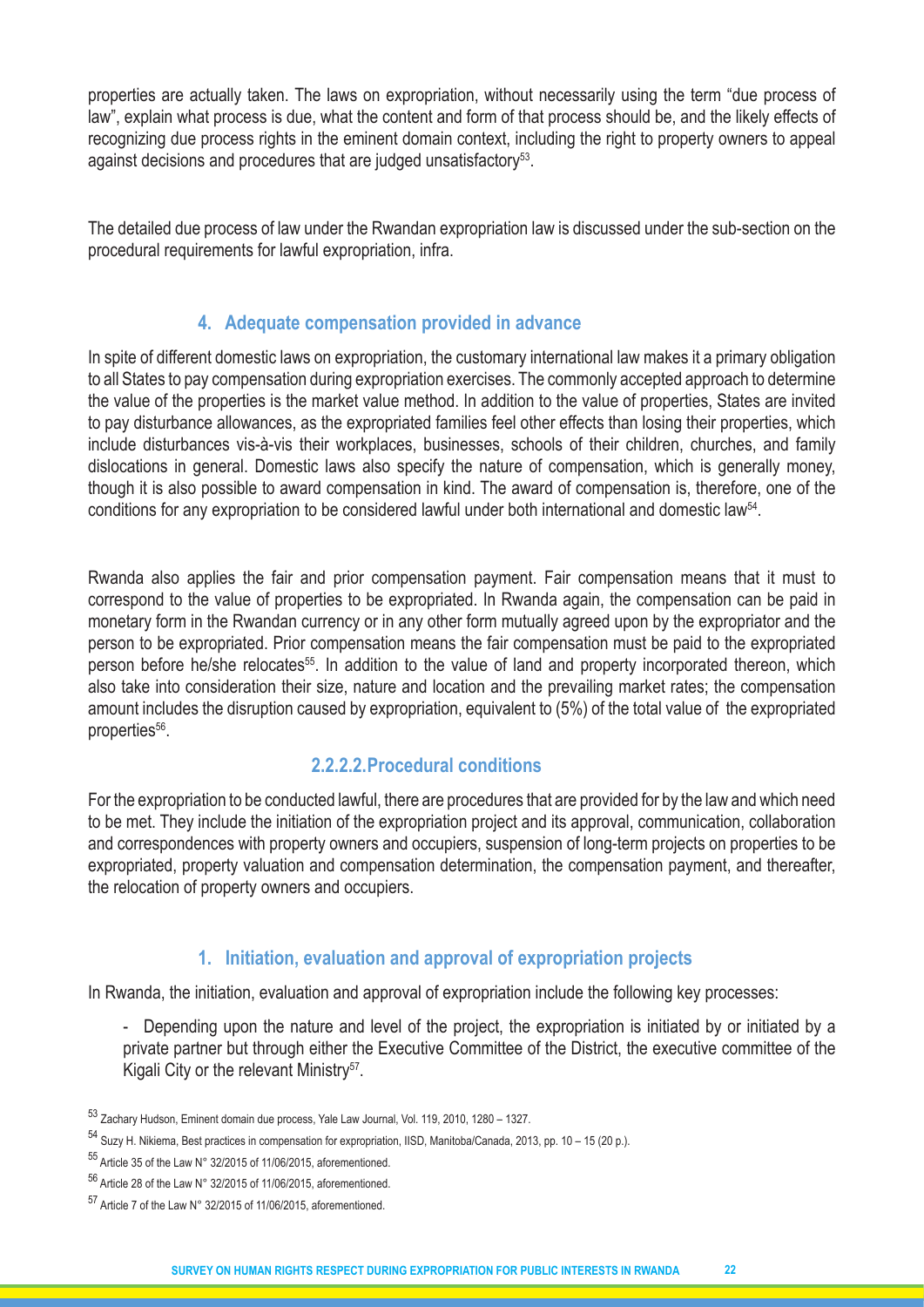- Before the whole expropriation procedure, there must be an organ in charge of supervision of expropriation projects<sup>58</sup>. The concerned Government agency should possess legal documents evidencing the appointment of members of the organ. However, there is no standardized policy or guidelines referred to while supervising expropriation projects, and the expropriation law does not provide details about that.

- Before proceeding with expropriation, there should also be a concept paper or any other documentation motivating the public interests associated with the expropriation<sup>59</sup>.

- The organ in charge of supervision/monitoring of the expropriation project assesses its relevance and consults the population which is supposed to be affected to discuss about the public interests character of the project. The same organ describes the project relevance to the approving organ, for the approval of the relevance first<sup>60</sup>.

Before proceeding with expropriation first steps, it is also checked if there is an approved budget for property valuation and compensation, a budget from the Government if the expropriation leads to the acquisition of the land and properties incorporated thereon by a Government agency or a budget from a private partner if he/she is the one who wants to acquire the land and other properties for a public interest project<sup>61</sup>.

- When the relevance of the project is determined, the budget assured and the project explained to the concerned population, it is therefore approved by either the District Council or Kigali City Council or the Central level competent organ like the Prime Minister's Office or the relevant Ministry, depending upon the nature and level of the expropriation project $62$ .

There are also key processes that mandatorily involve collaborating and interacting with the persons who are supposed to be affected by the expropriation project as discussed in the next developments.

# **2. Communication and collaboration with property owners and occupiers**

During the expropriation, the concerned property owners interact with competent organs for different occasions and purposes as follows:

- Before submitting the expropriation proposal to the approving organ, the project is first introduced to the concerned population to discuss it and its importance. Those ones who do not see it as relevant, especially in terms of being oriented to public interests, can get opposed against its approval and implementation<sup>63</sup>.

- If the expropriation is to be financially speaking done by a private partner, he/she must first negotiate with people who are supposed to be affected by the Project, for normal acquisition. It is in case negotiations fail that formalities related to expropriation in the public interest follow upon request of the expropriator and the initiator of the project, taking into account the interests of the person to be expropriated  $64$ .

- After the approval of the expropriation by the competent organ (District Council / Kigali City Council / relevant Ministry or PM's Office), the decision is communicated via radio or a newspaper with wide readership<sup>65</sup>.

<sup>58</sup> Article 8 of the Law N° 32/2015 of 11/06/2015, aforementioned.

<sup>59</sup> Articles 3, 6 and 10 of the Law N° 32/2015 of 11/06/2015, aforementioned.

 $60$  Articles 11 - 14 of the Law N° 32/2015 of 11/06/2015, aforementioned.

 $61$  Articles 4, 6 and 7 of the Law N° 32/2015 of 11/06/2015, aforementioned.

<sup>62</sup> Articles 9 and 15 of the Law N° 32/2015 of 11/06/2015, aforementioned.

 $63$  Article 10 (para 1, 7o) of the Law N° 32/2015 of 11/06/2015, aforementioned.

 $64$  Article 6 of the Law N° 32/2015 of 11/06/2015, aforementioned.

 $65$  Article 16 of the Law N° 32/2015 of 11/06/2015, aforementioned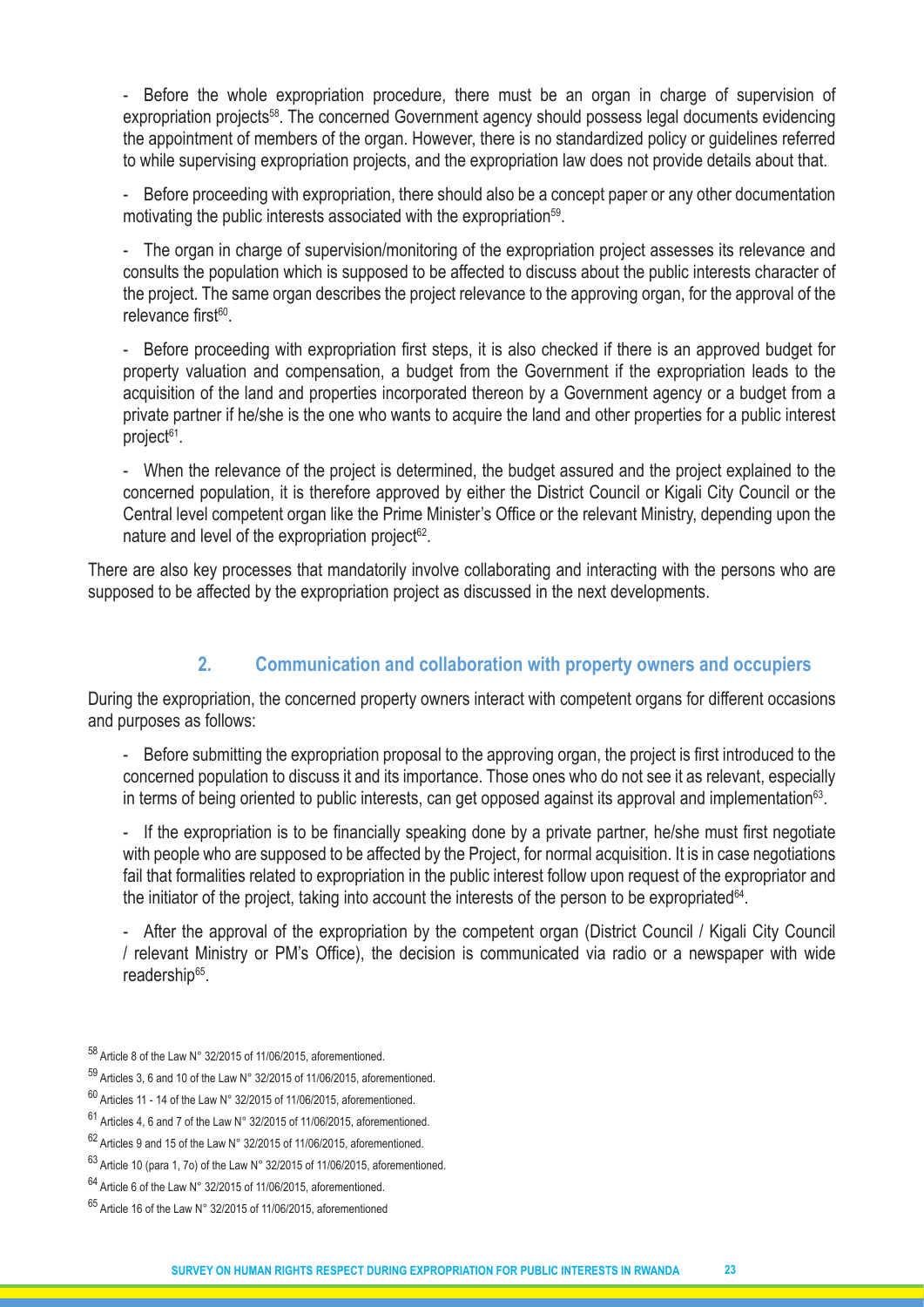- Again, after the same approval, a list of those ones who are supposed to be affected by the project is posted at any local government organ's office<sup>66</sup>.

- Those ones who are not happy with the project, apply for the review of the expropriation project approval or the review of the list of persons to be expropriated $67$ .

Persons meant to be expropriated are thereafter informed about the commencement of inventory of their properties and their valuation, and the latter must be done in their presence<sup>68</sup>.

Other interactions are about valuation reports, agreeing upon the value of their properties, and payment or not, of the compensation, as discussed here-below.

#### **3. Property valuation, compensation determination and payment, and the relocation**

The procedural conditions for lawful expropriation also include activities about the valuation of properties to be expropriated, the compensation determination and payment, and in the end, the relocation of the expropriated persons, as here detailed:

- 1. Property valuers are selected in line with requirements set by relevant laws, which they are supposed to fulfil69.
- 2. After the valuation process, the valuation reports are approved by the competent organs and notified back to concerned persons, including the nature and size of compensation<sup>70</sup>.
- 3. Concerned persons are given opportunity for the counter-assessment, for those one who are not happy with the valuation reports $71$ .
- 4. The project owner must respect 120 days maximum to have paid the compensation, days counted from the day of its approval by the competent organ (district council, Kigali city council, relevant Ministry or PM's Office). If no, they should seek consent from affected persons for the extension of that period. Failure to do so, they nullify the process and restart it, or they pay additional 5% of delayed compensation, for projects which went beyond 120 days without having paid the concerned persons<sup>72</sup>.

The whole expropriation procedure, every piece of work, has a deadline turning around 15 and 30 calendar days, which are sometimes associated with some challenges but judged to be miner given the size of the persons supposed to be affected by the projects. The challenges include issues regarding lack of proof of ownership for the properties to be expropriated and evidences of matrimonial evidences for the married ones<sup>73</sup>, cases of persons who do not agree about the compensation, while they are under property co-ownership, persons who do not provide their bank accounts where to deposit the compensation for expropriation<sup>74</sup>, and others.

In sum, the expropriation will be said lawful, if all substantive and procedural requirements, as provided for by the law, are met. Otherwise, that expropriation will have violated human rights.

<sup>66</sup> Article 16 of the Law N° 32/2015 of 11/06/2015, aforementioned.

 $67$  Articles 19 - 21 of the Law N° 32/2015 of 11/06/2015, aforementioned.

 $68$  Articles 24 - 25 of the Law N° 32/2015 of 11/06/2015, aforementioned.

 $69$  Article 23 of the Law N° 32/2015 of 11/06/2015, aforementioned.

<sup>70</sup> Article 31 of the Law N° 32/2015 of 11/06/2015, aforementioned

<sup>71</sup> Articles 33 - 34 of the Law N° 32/2015 of 11/06/2015, aforementioned.

<sup>72</sup> Articles 36 - 37 of the Law N° 32/2015 of 11/06/2015, aforementioned

 $^{73}$  Article 26 of the Law N° 32/2015 of 11/06/2015, aforementioned.

<sup>74</sup> Article 38 of the Law N° 32/2015 of 11/06/2015, aforementioned.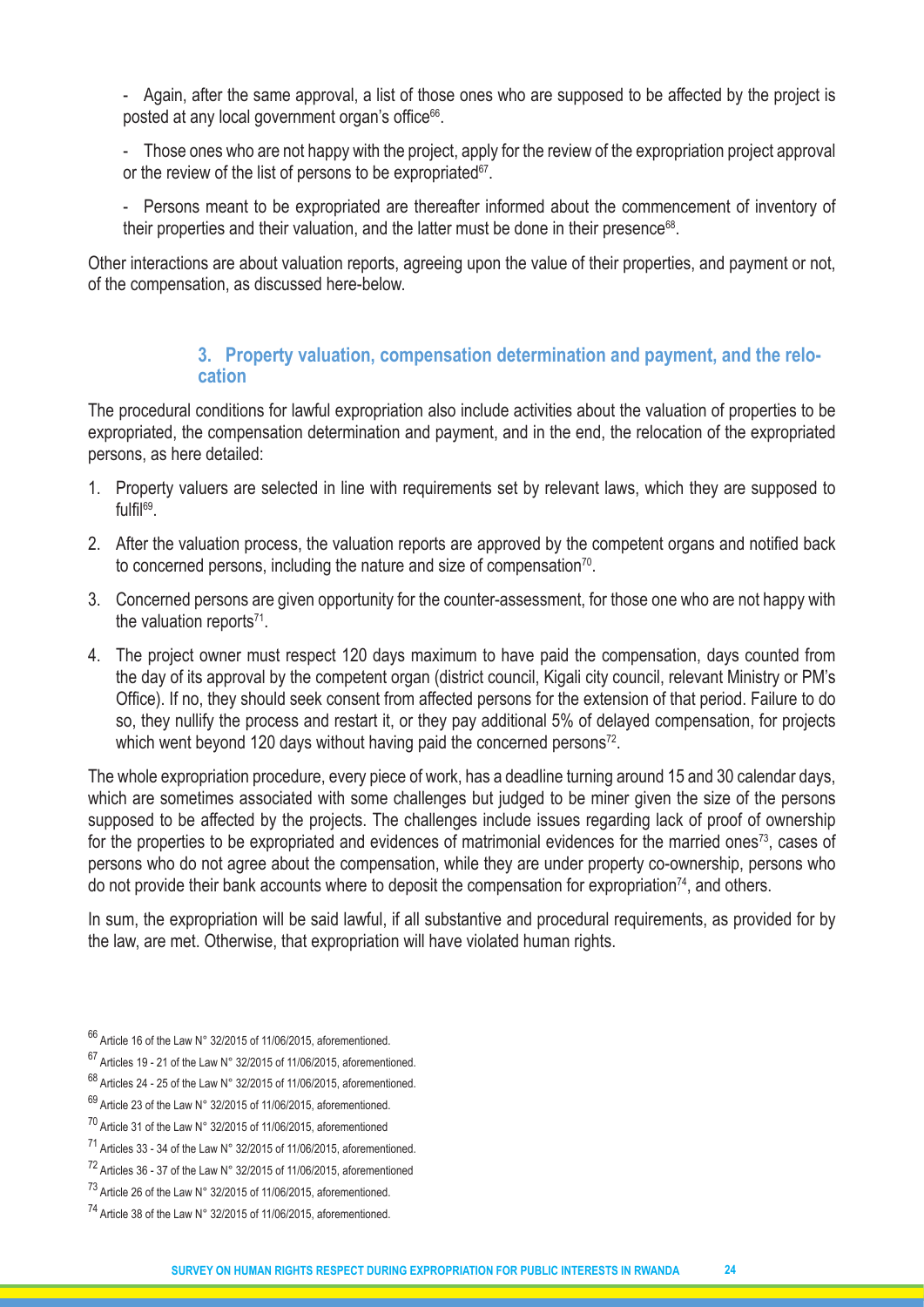#### **2.3. Gaps likelihood in the legal framework for expropriation, a threat to human rights**

The above developments revealed that expropriation projects are regulated by laws. In Rwanda, the legal framework for expropriation is mainly composed by the 2015 law specific to expropriation for public interests, besides are other key provisions of the 2015 constitution and the 2013 land law. Once provisions of all these sources of expropriation law are met, there would be no way to say that there might be acts of violation of human rights during expropriation. However, the analysis of the main law on expropriation shows that the legal framework itself might be having gaps that can lead to the same violations. The present section presents the same gaps in terms of property valuation methods and the fixation of land prices, fixation of the rate for the disruption compensation, type of payment of compensation and the fate of mortgaged properties during expropriation.

#### **2.3.1. Property valuation methods and the fixation of land prices**

If no attention is made, the property valuation methods and the fixation of land prices may lead to the valuation of human rights during expropriation. For instance, article 28 of the expropriation stipulates that the valuation considers the basis of size of land and other properties to be expropriated, their nature and location and the prevailing market rates, on one side. On the other side, article 22 of the same law, provides that land values and prices for property incorporated on land consistent with the prevailing market rates are established by the Institute of Real Property Valuers in Rwanda (IRPV), which is supposed to review the same values and prices every year.

However, since the publication of the expropriation law into force in the official gazette of 31/08/2015, IRPV has only managed to publish the same values and prices in the official gazette of 08/11/2018<sup>75</sup>, 3 years after the commencement of the expropriation law enforcement. As this study is conducted in 2020, this means that 2 years has also already lapsed without IRPV having reviewed the values and prices at issue.

Even though the law establishing IRPV recognizes freedom to the valuer to use the valuation method that can enable her/him to determine fair market value of the properties<sup>76</sup>, field works need to assess the independence of the value in this exercise vis-à-vis the published reference prices. In case there is no such freedom and independence, human rights would be violated in disfavour of both the professional valuer and persons whose properties are being expropriated.

# **2.3.2. Fixation of the rate for the disruption compensation**

According to article 28 (para2) and 37 of the 2015 expropriation law in Rwanda, the person to be expropriated is paid 5% of the value of her/his land and other properties thereon. This is also supposed to be paid even in case the expropriation project is cancelled whereas concerned people dot disrupted by expropriation procedures that were undertaken.

However, this fixation of the rate for the disruption compensation is not viewed by researchers and international development agencies as a method to a just compensation. According to them, just compensation would constitute a rule in line with which paying such compensation will enable the property owner's financial situation

<sup>&</sup>lt;sup>75</sup> IRPV, Rwanda lands and property incorporated thereon reference prices: land, construction and crops reference prices, Official Gazette, Special No of 08/11/2018 76 Articles 27 – 31 of the Law N°17/2010 of 12/05/2010 establishing and organizing the real property valuation profession in Rwanda, Official Gazette n° 20 of 17/05/2010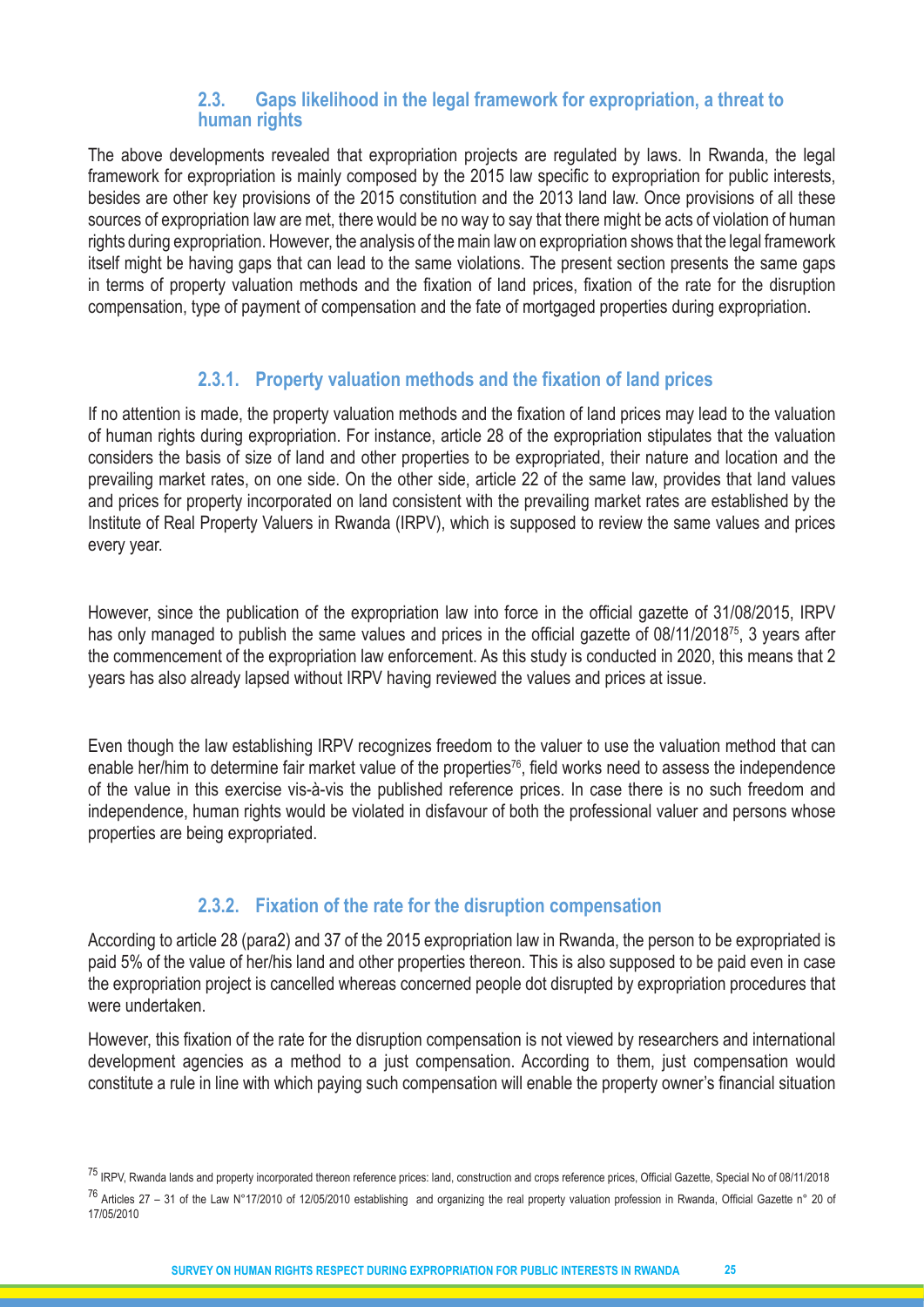to remain the same despite the expropriation $77$ .

Yet, the 5% is based on the value of the land and other properties, without considering other sources of income to the person to be expropriated, as well as other socio-economic impact of expropriation, which will necessarily change her/his financial status, regardless of the compensation issued to her/him. This would violate human rights, in one way or another.

#### **2.3.3. Type of payment of compensation**

According to article 38 of the expropriation law, the type of compensation by default is monetary compensation, on one hand. On the other hand, the compensation in kind is also provided for by article 39, but it must be agreed upon between the expropriator and people to be expropriated. This article presents a big gap because it can refrain the Government from implementing public interests, in case concerned people do not express their free consent to be given fair compensation in kind.

For instance, as recently revealed by a study of Ernest Uwayezu and Walter T. de Vries, residents of Kangondo suburb of Kigali City got opposed to the compensation in kind for their lands and other properties thereon, while referring to article 39 of the expropriation law. Whereas the Government in partnership with investors that are enabling the government to improvement settlements in Kigali as an act of public interests wanted to give the residents, modern buildings located in a newly developed suburb of Busanza; the residents insisted that they want monetary compensation<sup>78</sup>.

In case residents do not express their free consent to compensation in kind, and the Government does it contrarily to the provisions of the expropriation, this would be violation of human rights as the requirement of due process of law would not be met. In any case, there is still possibility to correct the gap through amending the law.

# **2.3.4. The fate of mortgaged properties**

According to Art.38 (4) of the expropriation law, "in case the property of the person to be expropriated is encumbered by a guarantee provided to a bank or a financial institution, the amount of fair compensation shall be deposited into the account indicated by the bank or financial institution".

This article can also read to the violation of human rights, especially the right to property, because it seems that all powers to decide on the future financial status of the expropriated person belongs in the hand of the bank or financial institution to which he/she had given her/his land and properties thereon as collateral. If it were a 10 years loan, and he/she was using the building to generate income, and he/she was capable to have paid the loan within the same 10 years, he/she is going to lose both the properties and the business; which is contrary to the essence of just compensation.

<sup>77</sup> Kauko VIITANEN, Just Compensation in Expropriation?, FIG XXII International Congress Washington, D.C. USA, April 19-26 2002, pp. 1 – 8.

<sup>&</sup>lt;sup>78</sup> Ernest Uwavezu and Walter T. de Vries (2), Can In-Kind Compensation for Expropriated Real Property Promote Spatial Justice? A Case Study Analysis of Resettlement in Kigali City, Rwanda, Sustainability 2020, 12(9), 3753; https://doi.org/10.3390/su12093753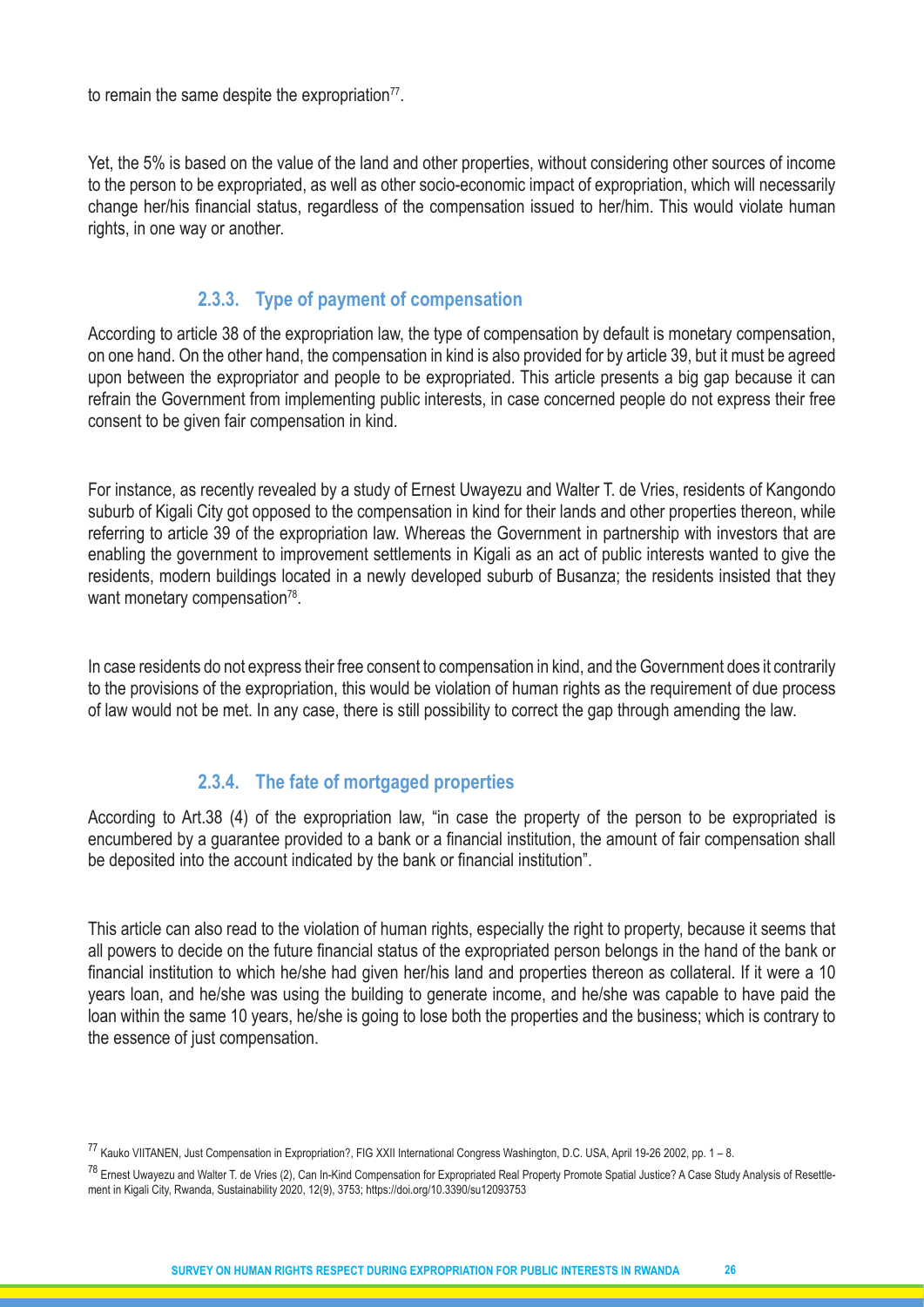Therefore, improvements of the law would be worked on in order to protect rights of persons whose properties are expropriated whereas they were serving as collaterals of loans in banks and other financial institutions.

In any case, besides the breach of the expropriation law by expropriation projects managers and related agents; the discussion above reveals that there might be gaps in the legal framework itself, that would be deeply assessed, and therefore lead to the improvement of the law, especially when it comes to property valuation methods and the fixation of land prices, the fixation of the rate for the disruption compensation, types of payment of compensation and the fate of mortgaged properties.

# **2.4. The synthesis of the literature review**

All in all, the review of the literature on expropriation and human rights reveal that though citizens have right to their properties that include land, the Government has power to take possession of their properties, in exchange for a just and fair compensation, and with due process of law. It also showed how different human rights are likely to be violated, when the expropriation is conducted unlawfully. Even though human rights are universal and inalienable, interdependent and indivisible, equal and non-discriminatory; key separate human rights that are likely to be violated include the right to property, the right to life, freedom from cruel, inhuman and degrading treatment, the right to an adequate standard of living, the right to health, the right to information, the right to education, the right to work and the right to human dignity.

As discussed under this literature, though the right to property is inviolable, nowadays, public interests supersede personal interests. Hence, the government has the power of eminent domain, to conduct or allow investors to carry out expropriation projects, which are originally meant to respect the rule of law and other principles of human rights. Unfortunately, the reviewed published reports, works of scholars and the loopholes in the current expropriation law; might probably be signpost of the existence of acts of violation of human rights during expropriation. Next developments of this report discusses the status and current trends of human rights vis-à-vis expropriation in Rwanda, while referring to and cross-assessing both primary and secondary data.

<sup>79</sup> Hamed Taherdoost (2017). Determining Sample Size; how to Calculate Survey Sample Size. International Journal of Economics and Management Systems . http:// www.iaras.org/iaras/journals/ijems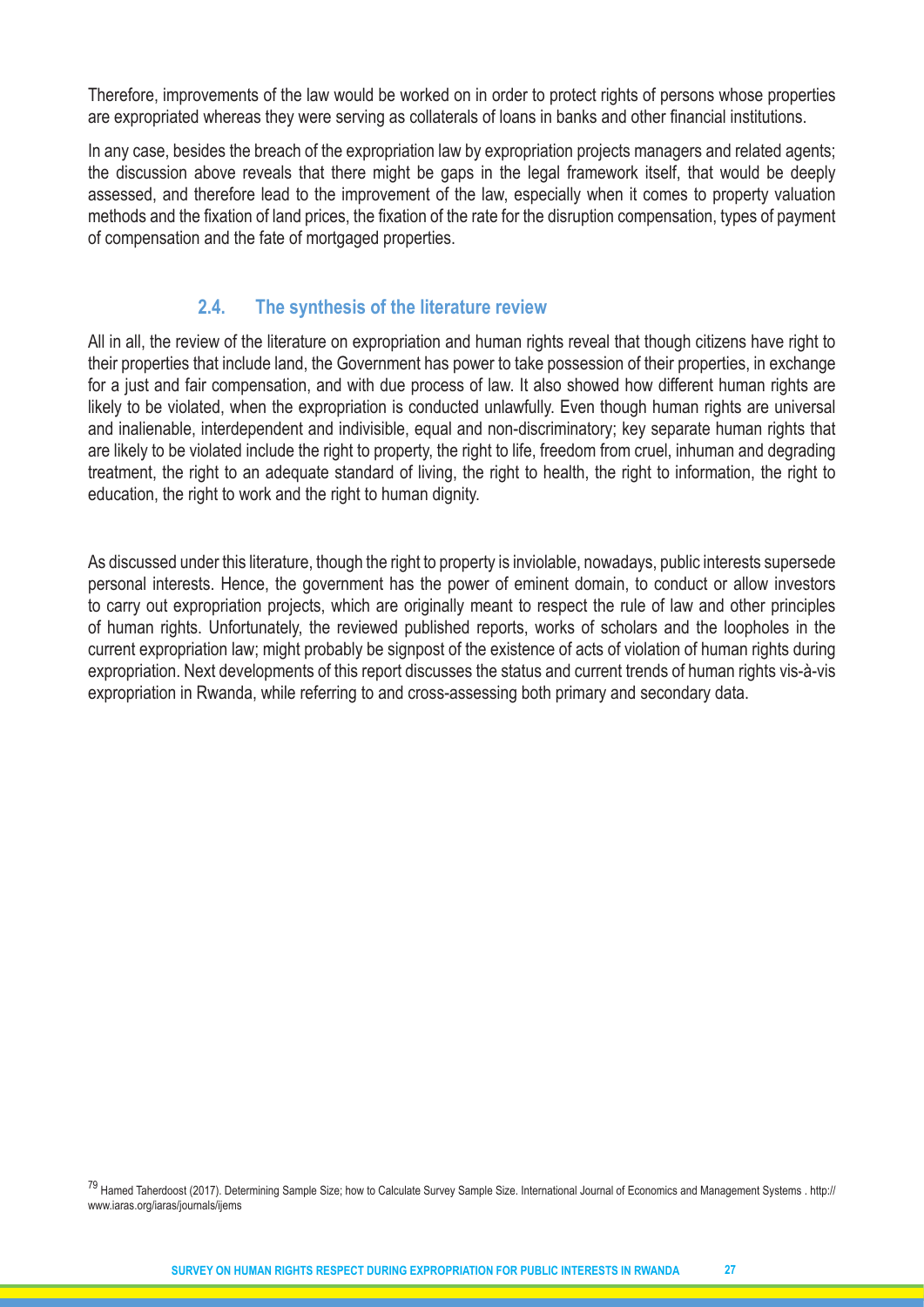# **Chap. III. SURVEY METHODOLOGY**

This section explains how the survey was conducted in detecting the status of human rights respect during the implementation of expropriation projects as well as providing both preventive and protective mechanisms to relevant stakeholders.

#### **3.1. Survey approaches**

The inquiry began with the analytical approach where the research objective was broken down systematically. This enquiry method enlarged the level of objective understanding and facilitated the solution provision to the problem. The second approach was the Deductive Approach. Here, the study compared the international human rights standards as recognized by different international legal instruments with the local legal instruments on human rights, the domestic laws on constitutional rights and expropriation, as well as observed status of human rights respect during expropriation. This approach clearly eased the determination of whether the use of power of eminent domain respected the human rights during the expropriation practice or not.

#### **3.2. Sampling design**

The majority of projects requiring expropriation are implemented in urban areas, especially the City of Kigali while the environmental projects, biodiversity conservation projects, rural electrification projects, national roads and water supply grids projects are found in rural areas. In order to select a representative sample, embodying all aspects of expropriation projects; districts with both urban and rural areas were selected across the country, in addition to districts of the capital city as hub of many expropriation projects. Therefore, based on convenience approach and purposive sampling, the survey has selected 15 districts including 2 districts of the City of Kigali, 5 districts accommodating the secondary cities, 1 district with cultural features, 2 districts with satellite settlement and 4 additional districts chosen purposely in order to have at least 3 districts in every province.

Within this angle, specific selected districts are Nyamasheke, Karongi and Rubavu of the Western Province; Musanze, Burera and Gicumbi of the Northern Province; Nyagatare, Rwamagana and Bugesera of the Eastern Province; Kicukiro and Gasabo districts in Kigali City and Muhanga, Nyanza, Nyamagabe and Huye districts of the Southern Province. In every district, at least 3 sectors were surveyed. However, sectors were selected based on presence of expropriation projects and likelihood of irregularities in the projects implementation.

After selecting the geographical location of the respondents, the next step was to determine the sample size. The total expropriated households in the country are not well known. The following sample size formula<sup>79</sup> was used to determine the reliable sample size by considering the confidence level at 95%. The margin of error was ± 5 and Z-value was equivalent to 1.96.

#### Therefore,  $n=(Z2 (P) (1-P))/C2 * Deff$

Where:  $Z = Z$ -value= 1.96 standard error (at 95% confidence level); 95% of confidence level was used as the standard acceptable set by scientists for surveys with acceptable 1.96 standard error. P = percentage of picking a choice of response equivalent to ½ for attributing the equal chance to every respondent for selection or not.  $C = \pm 5$  margin error / confidence interval resulted from the choice of 95% confidence level. Deff = design effects (the chosen deff is 2.7 to increase the sample size as same as reducing the margin of error.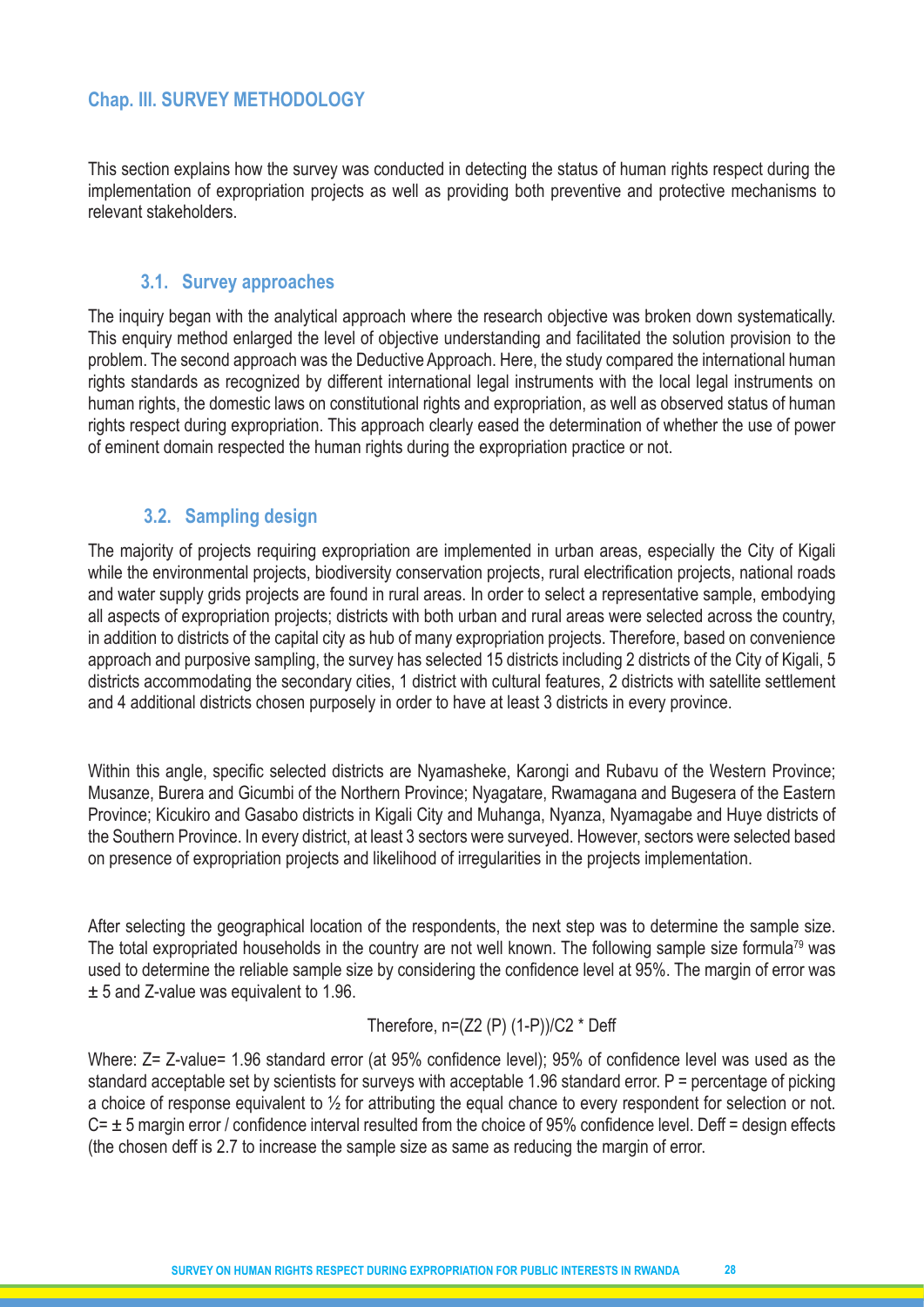Thus, the sample size n=(1.96\*1.96\*0.5\*0.5)/(0.05\*0.05) \* 2.7= 384.16\* 2.7 HHs

= 1,037.232 HHs

≈ 1,037 HHs

Thus, the sample size for the study became 1,037 households.

#### **3.3. Sampling methodology**

After the determination of the sample size, "n", the next step was to ensure that a region with a higher expropriated households have a higher number of respondents drawn from the region and vice versa. Due to the lack of entire sampling frame, the proportionate stratification was not applicable. Therefore, the purposive sampling and the pure snowballing technics were applied to get the sample size in each location. After sample size determination in geographical areas, the gender based strata was determined based on 30% policy. However, 39.2 % of surveyed households was led by females. The last stage in the sampling process involved the use of simple random sampling (SRS) technique in order to ensure that each identified number of respondents per stratum stands an equal chance of being selected to participate in the Survey. The annex 7.3 illustrate the number of respondents per location and the Figure 3.1 climaxes the spatial distribution of respondents.



*Figure 3 1 Spatial distribution of respondents*

#### *Source: Plotted based on GPS Coordinated captured during Data collection*

The above figure gives a picture on different places across the country where field survey was conducted. It shows that all provinces of the country were visited whereby at least each province was represented by three (3)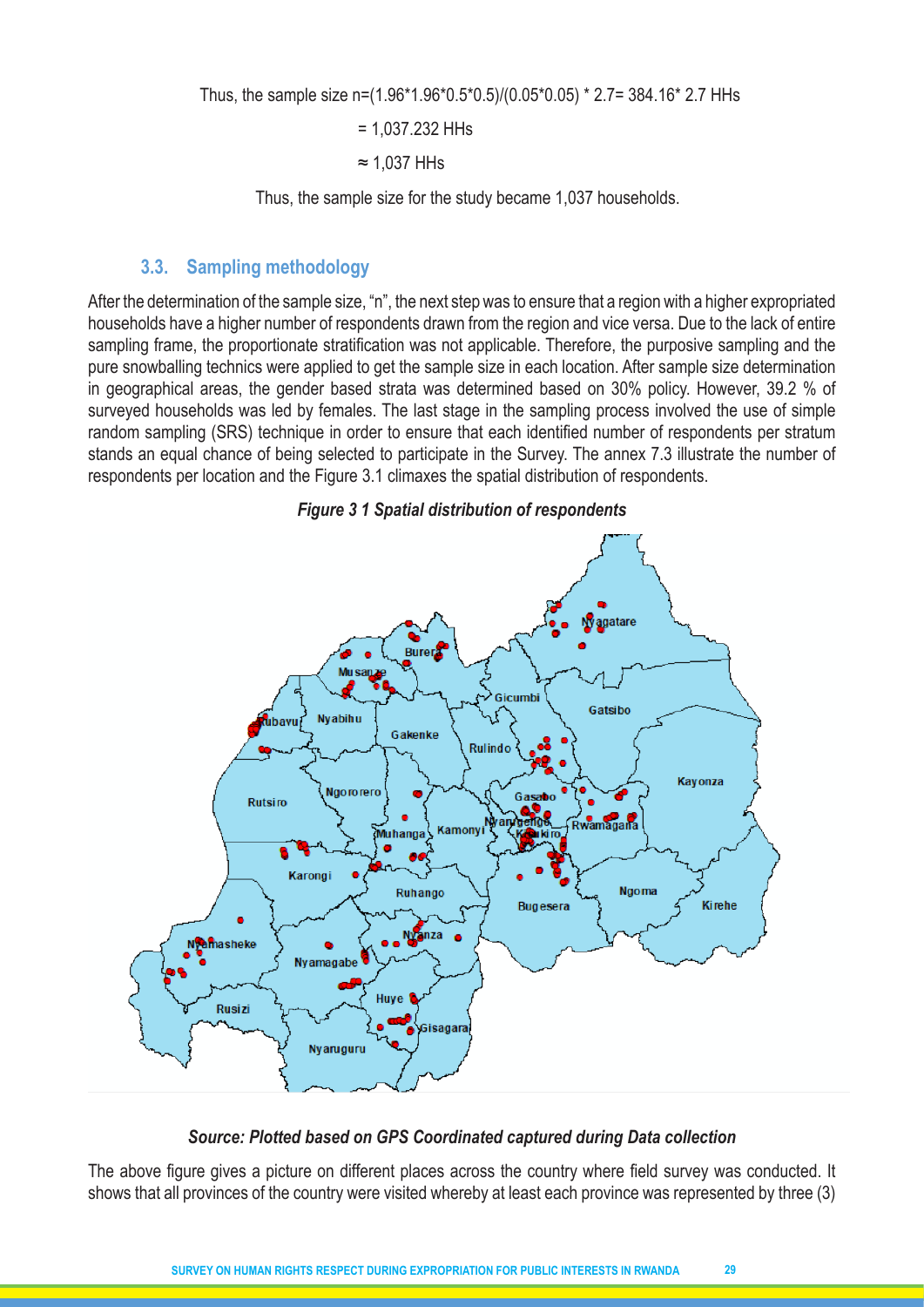districts, and two (2) in the City of Kigali as said earlier.

#### **3.4. Qualitative sampling approach**

The total sample size drawn for qualitative analysis was guided by what was provided by Daniel's (2018), which proposes a minimum of 28 respondents for both focus group discussions (FGDs) and the Key Informant Interviews (KIIs). In addition to the sample size for qualitative analysis, we ensured that the total number of participants for the FGDs was at least 7 in order to gather adequate views regarding to the reverence of human rights during expropriation. Therefore, the survey managed to interview 27 key informants and 29 members of FGDs. The total number of both FGDs and key informants was made of 56 members who fall above 28.

# **3.5. Instruments for the survey (data collection)**

Instruments of data collection comprised of household questionnaires, KIIs and FGDs. These are elaborated as follows:

# **3.5.1. Household survey questionnaires**

The Household survey questionnaires were critical in capturing most of the data used in the analysis. Effectively, both open-ended and closed questions were used in order to help getting all the relevant information from the respondents with regards to the respect and violation of human rights during expropriation in Rwanda. The Household survey questionnaires were programmed in both English and Kinyarwanda using Open Data Kit Technology. Opting for this technology led us to the use of smartphones and Tablets during data collection.

# **3.5.2. Focus group discussions**

FGDs were used in order to get the views from participants from different backgrounds and professionals in relation to human rights, private sector and local community, whose activities and status relate to expropriation projects. Qualitative data generated from the FGDs were critical in getting in depth understanding of both the guaranteeing and violation of human rights during expropriation in Rwanda, as well as in designing proactive and preventive measures to cease the violation of human rights and formulating recommendations to relevant stakeholders. Notes on experiences and opinions from the discussions, were being taken.

The participants in focus group discussion were listed in the table below

| Table 3. 1 Focus group discussions participants (officials) |  |  |  |
|-------------------------------------------------------------|--|--|--|
|-------------------------------------------------------------|--|--|--|

| <b>No</b>      | Focus group participant (officials)                                     |
|----------------|-------------------------------------------------------------------------|
|                | Rwanda Land Management and Use Authority (RLMUA)                        |
| $\overline{2}$ | Ministry of Infrastructure / Rwanda Transport Development Agency (RTDA) |
| 3              | Ministry of Infrastructure / Rwanda Energy Group (REG)                  |
| 4              | City of Kigali (CoK)                                                    |
| 5              | Rwanda Development Board (RDB)                                          |
| 6              | Ministry of Trade and Industry (MINICOM)                                |
|                | Rwanda Environmental Management Authority (REMA)                        |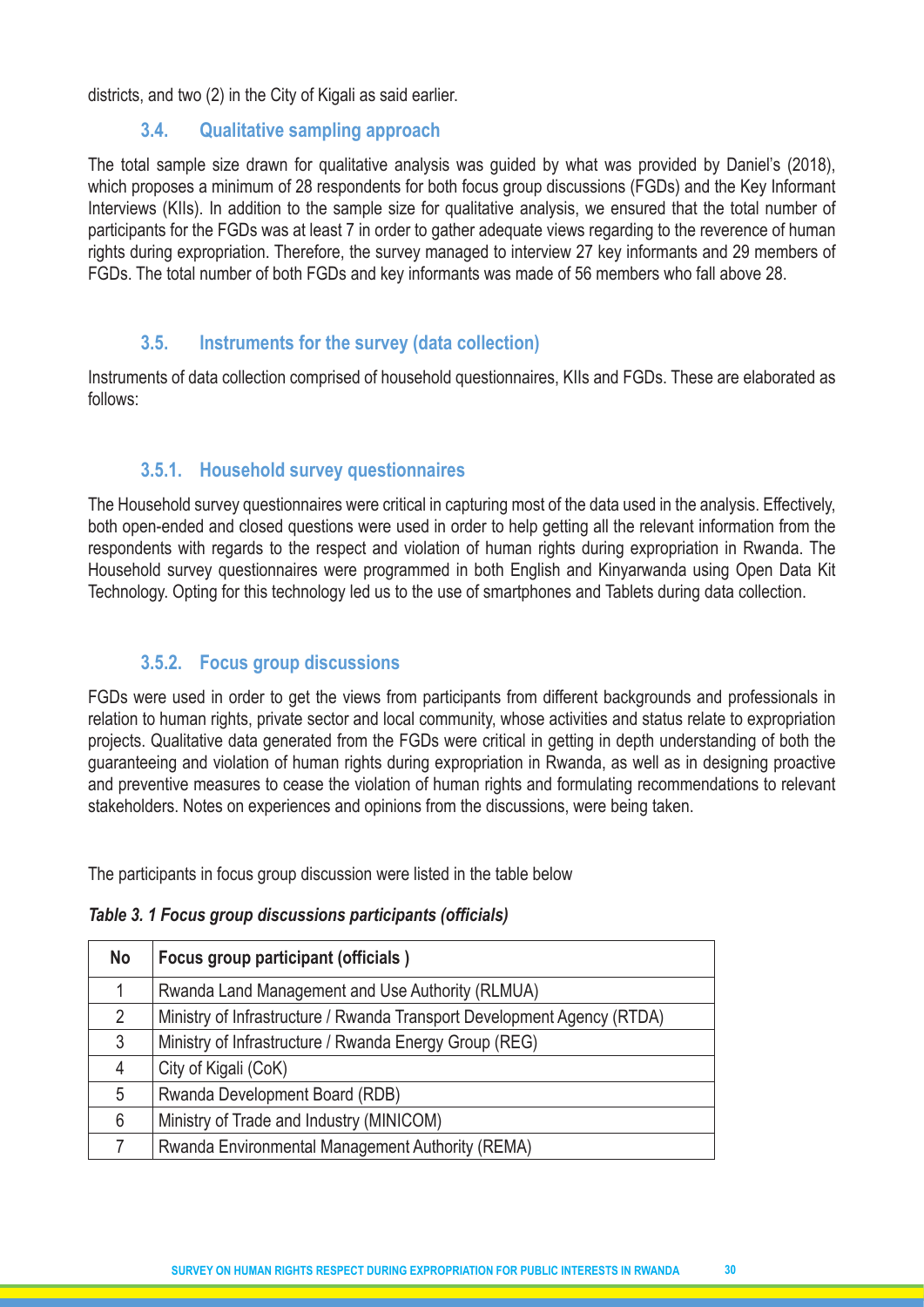|    | National Agricultural Export Development Board (NAEB) |
|----|-------------------------------------------------------|
|    | Water and Sanitation Corporation (WASAC)              |
| 10 | Ministry of Finance and Planning MINECOFIN            |

#### *Table 3.2 Focus group discussions participants (local community)*

| No. | <b>Focus group participant (local community)</b> |
|-----|--------------------------------------------------|
|     | Kigali City representatives (3)                  |
|     | Districts representatives (4 provinces) (12)     |

#### *Table 3.3 Focus group participant (Professionals and Human Rights Activists)*

| <b>No</b>      | Focus group participant (Professionals and Human Rights Activists) |
|----------------|--------------------------------------------------------------------|
|                | Transparency international                                         |
| $\overline{2}$ | Real property valuers (2)                                          |
| 3              | Rwanda Bar Association (Lawyers) (2)                               |
| 4              | Office of the ombudsman                                            |
| 5              | Rwanda Civil Society platform                                      |
| 6              | Property rights experts (2)                                        |
|                | Elderly person with probity and integrity                          |

# **3.5.3. Key Informant Interviews**

The KIIs specifically targeted individuals that are key stakeholders in the promotion of human rights and experts in activities pertaining expropriation in Rwanda. These therefore included Certified Valuers from the Institute of Real Property Valuers in Rwanda (IRPV), District land Valuers and officials in charge of expropriation in other involved agencies. Similarly to the data collected via the FGDs, the KIIs provided much of the qualitative data from the professionals' side. However, the list of Key informant interviews is detailed in the next table.

#### *Table 3. 4 Key Informant Interviews*

| <b>No</b> | <b>Key Informant Interviews</b>                                       | <b>Size</b>    |
|-----------|-----------------------------------------------------------------------|----------------|
|           | Certified Valuers who participated in expropriation                   | 6              |
| 2         | Official in Charge of Expropriation in District                       | 15             |
| 3         | Official in Charge of Expropriation in CoK                            | 1 <sub>1</sub> |
| 4         | Official in Charge of Expropriation in REG                            | $\mathbf{1}$   |
| 5         | Official in Charge of Expropriation in RTDA                           | 1 <sub>1</sub> |
| 6         | Official in Charge of Expropriation in MINICOM                        | $\mathbf 1$    |
|           | Official in Charge of Expropriation in WASAC                          | $\mathbf{1}$   |
| 8         | Official in Charge of Expropriation in Rwanda Housing Authority (RHA) | $\mathbf 1$    |
| 9         | National Agricultural Export Development Board (NAEB)                 | 1              |
|           | <b>Total KIIs</b>                                                     | 28             |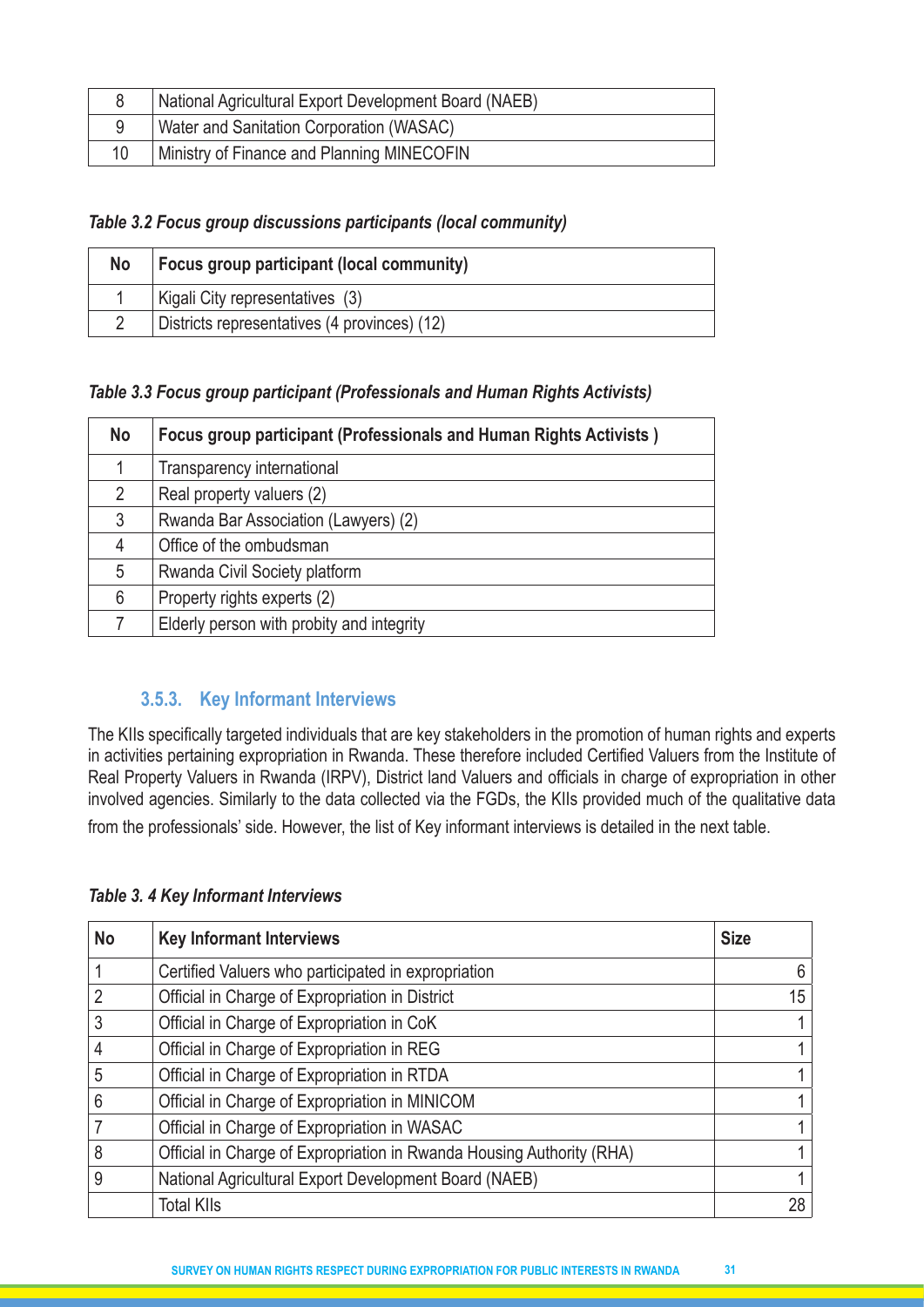# **3.6. Survey targeted projects**

The survey did not survey all projects qualified as expropriation for public interests. Rather, some key and common expropriation projects were identified as follows:

- 1. Road projects
- 2. Genocide memorial sites
- 3. Electrical line
- 4. Water pipes and public reservoirs
- 5. Implementation of land use plans
- 6. Master plan implementation
- 7. Administrative buildings
- 8. Airports and airfields
- 9. Biodiversity, cultural and historical reserved areas
- 10. Facilities meant for security and national sovereignty
- 11. Government administrative buildings and those of public institutions
- 12. Public entertainment playgrounds, gardens and buildings
- 13. Minerals and other natural resources in the public domain

# **3.7. Data quality and validity**

Another important aspect for the instruments of data collection was to verify the quality of the questions of the questionnaire, interview guide and FGDs. This was achieved through a thorough process of validation of the instrument in a meeting that convened by the NCHR, after testing them on field. Besides this, data were collected from the rights informants who either represent institutions that frequently carry out expropriation, or are expert in expropriation projects providing related services before, during or after expropriation, or got involved into expropriation as property owners and neighbours to expropriated areas who are victims of expropriation projects.

# **3.8. Data analysis**

Several approaches were used for analysis of the findings of the survey. As such, these were conducted in consideration of whether the data is quantitative (numerical) and qualitative (non-numerical) as explained below:

# **3.8.1. Analysis of quantitative data**

Quantitative data were analysed in the IBM SPSS version 23 Statistical Software. The analysis particularly focused on descriptive approach in order to help create a clear picture of the respect of human rights during the process of expropriation. Accordingly, this approach mostly made use of frequencies, percentages, mean, and standard deviation.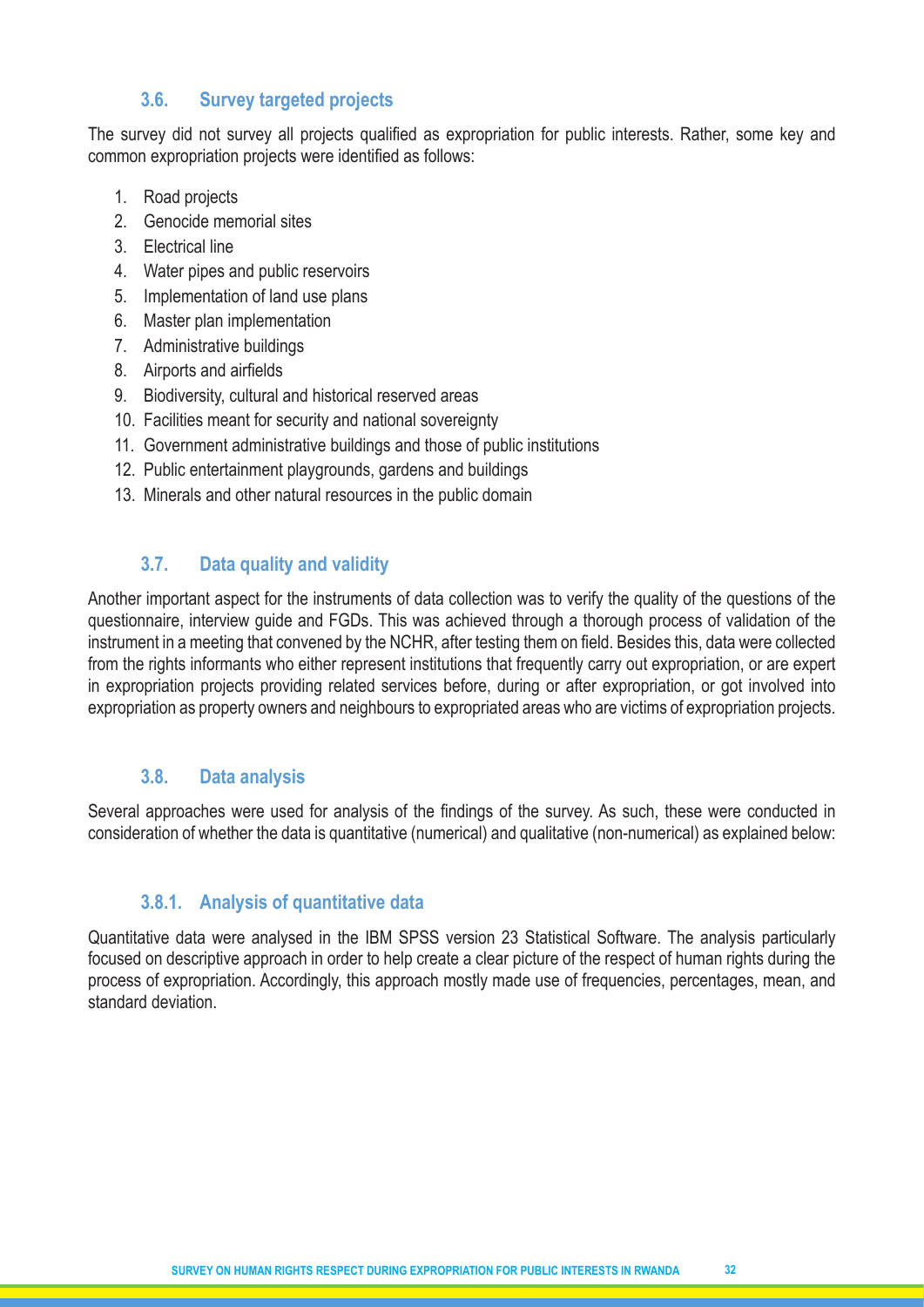| <b>Statistical Analysis Approach</b> | <b>The Statistical Measures</b>                                                                                                                                                                                                                  |  |  |  |
|--------------------------------------|--------------------------------------------------------------------------------------------------------------------------------------------------------------------------------------------------------------------------------------------------|--|--|--|
| <b>Frequencies/Percentages</b>       | Number of participants from the household survey<br>The level of the respect of human rights during<br>$\bullet$<br>expropriation<br>Number of thematic words/ phrases relating to the<br>٠<br>respect of human rights from the qualitative data |  |  |  |
| <b>Statistical tests</b>             | Chi-square (measure of association)<br>$\bullet$                                                                                                                                                                                                 |  |  |  |

*Table 3. 5 Various Approaches to Analysis of Quantitative Data from the Survey*

# **3.8.2. Analysis of qualitative data**

The analysis specifically used the technique of content analysis that focuses on grouping of a text from the transcripts on the basis of their subject areas in order to generate thematic nodes in the Software. This was therefore guided by the key indicators for the survey including barriers in respect of the human rights, challenges in expropriation and the quality of services provided by the expropriation institutions.

# **3.9. Data presentation**

Presentation of the findings of the survey was made by use of charts, diagrams, tabulation, among others. These presentation techniques were aimed at generating a clear visual representation in order to aptly describe the respect of human rights during expropriation.

# **3.10. Ethical considerations**

The survey on the respect of human rights during expropriation in Rwanda was carried out within the confines of ethical considerations. The survey process adhered to the following aspects:

# **3.10.1. Communication to authorities**

The Commission communicated all the relevant institutions in Rwanda in order to inform them about the survey and facilitation in that regard.

# **3.10.2. Privacy and confidentiality**

The survey conformed to the best practices in ensuring that information obtained from the respondents was treated with utmost privacy and confidentiality. Moreover, this emphasized on the instruments of data collection, for the respondents to feel comfortable in providing the information for the survey, without divulging their identities.

# **3.10.3. Acknowledgement of sources for the survey**

There is full acknowledgement of various sources of information that is critical in helping to generate a report write up on the respect of human rights during expropriation. This also included acknowledgement of sources of Figures, Tables and Scholarly literature in the preparation of the Desk review report.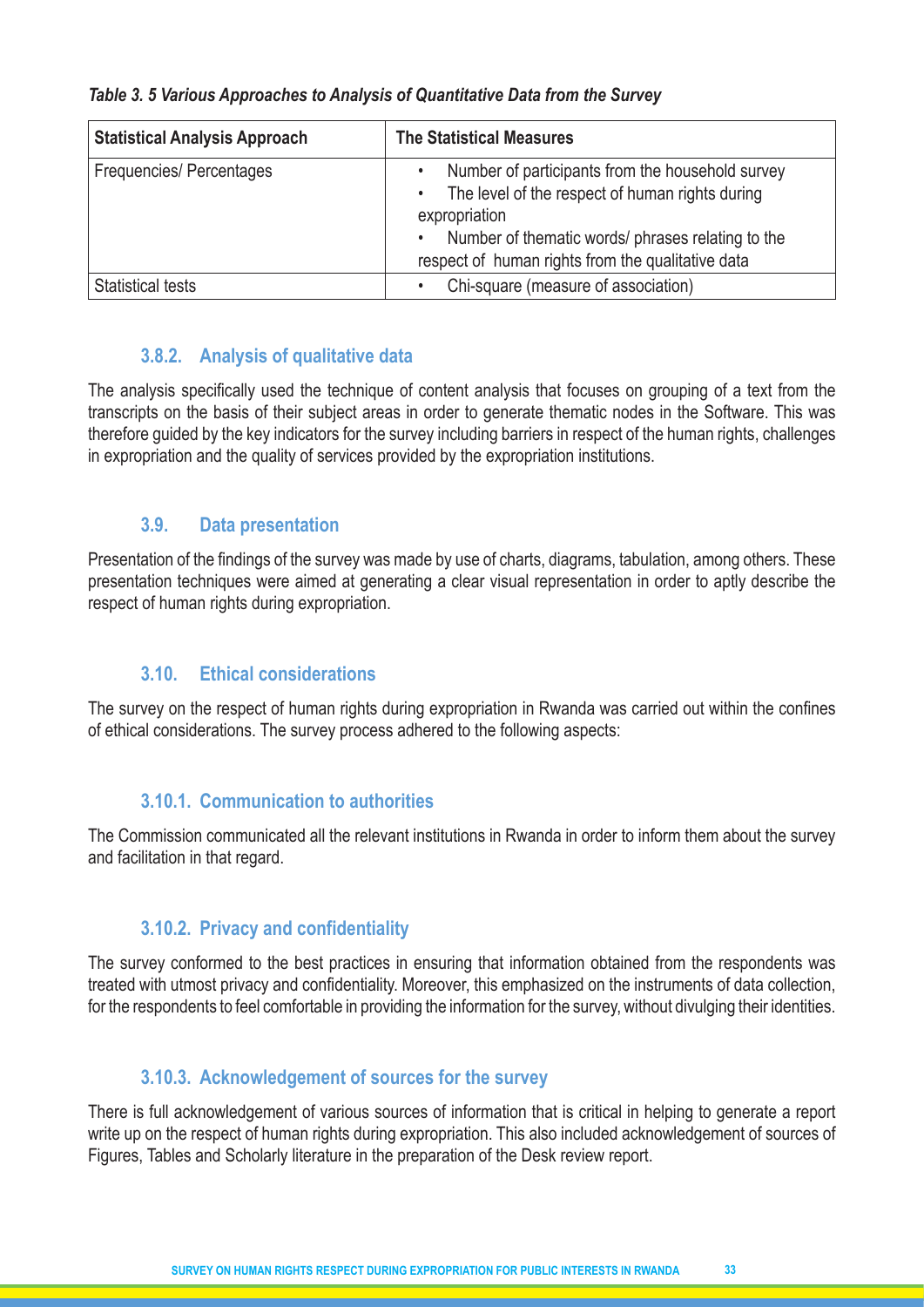#### **3.10.4. No harm to the Participants**

The survey was conducted in a manner that ensures that there is no harm posed to the public or any individual. This therefore involved taking all the necessary precautions and safety measures into consideration.

#### **3.11. Spatial and time limitations**

The survey covered all four provinces and Kigali city. The surveyed sites were selected based on the bulkiness of expropriation projects in the same geographical areas over a period of 60 days. However, the period changed from previous 45 days planned period to 60 days due to the measures to fight against Covid19 Pandemic. Among other mitigation strategies, more enumerators were hired in a parallel way in different districts and the data collection was conducted with compliance to the Covid-19 response measures, both on field and during interviews and FGDs.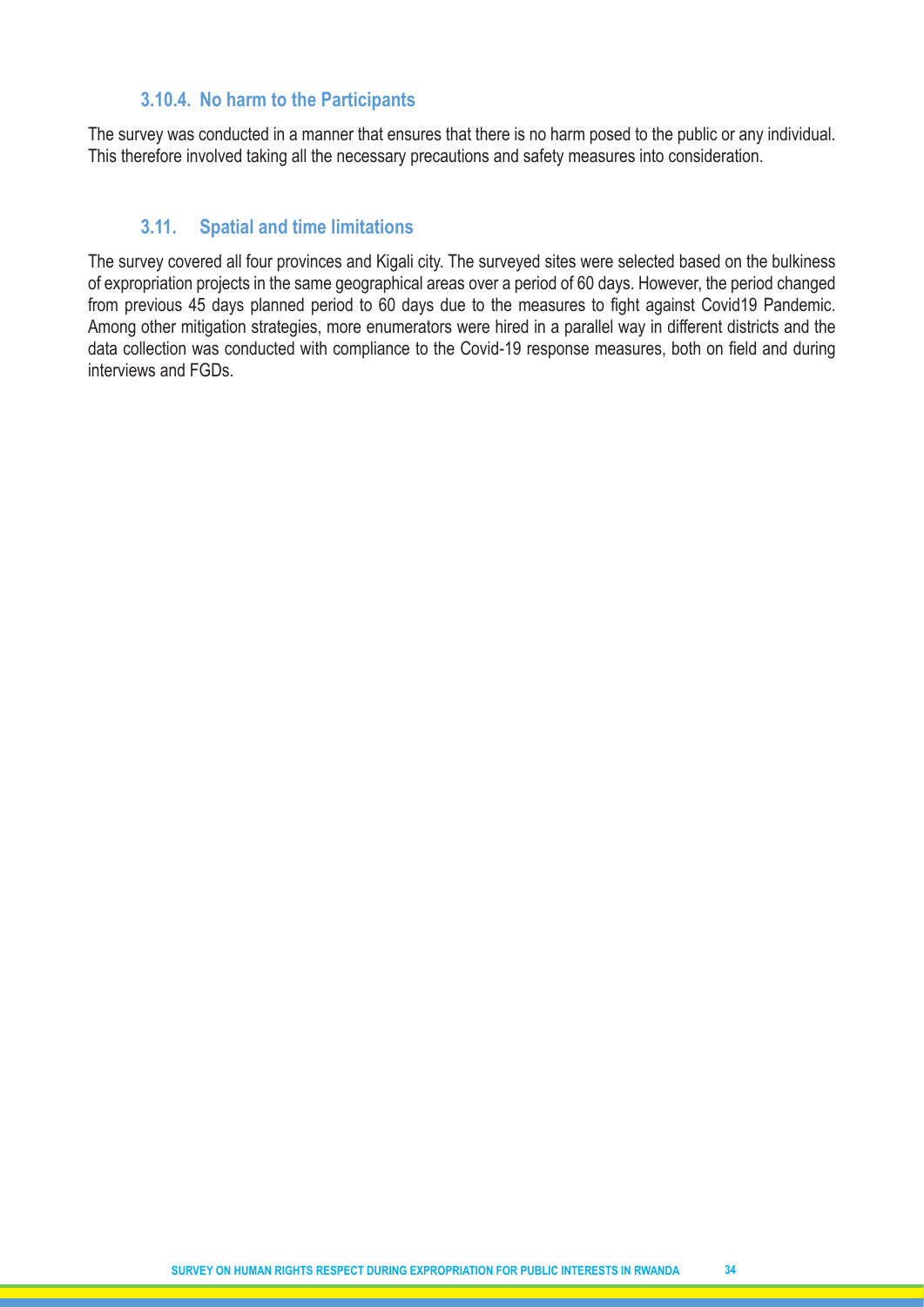# **Chap. IV. DATA PRESENTATION, ANALYSIS AND DISCUSSION**

The present chapter presents analyses and discusses the status of human rights respect within recent expropriation projects in Rwanda. It also touches on the proposed mechanisms to prevent human rights violations during expropriation as per the survey informants' opinions, as well as the proposed effective remedial actions for victims of human rights violations resulting from expropriations.

# **1.1. The characteristics of respondents**

The survey covered 1037 households in 15 selected districts of Rwanda, whereby 86.8% of respondents were the expropriated household equivalent to 900 households, and the 13.2% were the households that remained in the neighbourhood of the expropriated places. Among these respondents, 5.6 % of households were headed by children while the parent heads of families were 94.4 %. The female heads of families were 39.2% of total respondents, which figures respect the gender balance policy. The youngest heads of families were 6.1% and they were on the age range of [20 – 30] years. Moreover, 10% of total respondents had no person with formal education, while 62.3% of households had at least a family member who attended high school and above. Only 13 families (13.2% of total respondents) had at least one family member who graduated from the University, as it is well illustrated together with detailed information in Table 4.1 on the next page and Figure 3.1 on spatial distribution of household respondents in the whole country in methodology section.

|                                  |           | Have you ever been Expropriated?       |                      |                           |  |  |  |  |
|----------------------------------|-----------|----------------------------------------|----------------------|---------------------------|--|--|--|--|
|                                  | Frequency | <b>Percent</b>                         | <b>Valid Percent</b> | <b>Cumulative Percent</b> |  |  |  |  |
| Yes                              | 900       | 86.8                                   | 86.8                 | 86.8                      |  |  |  |  |
| No                               | 137       | 13.2                                   | 13.2                 | 100.0                     |  |  |  |  |
| Total                            | 1037      | 100.0                                  | 100.0                |                           |  |  |  |  |
|                                  |           | Head of the family                     |                      |                           |  |  |  |  |
|                                  | Frequency | <b>Percent</b>                         | <b>Valid Percent</b> | <b>Cumulative Percent</b> |  |  |  |  |
| Parent                           | 979       | 94.4                                   | 94.4                 | 94.4                      |  |  |  |  |
| <b>Elderly Child</b>             | 58        | 5.6                                    | 5.6                  | 100.0                     |  |  |  |  |
| Total                            | 1037      | 100.0                                  | 100.0                |                           |  |  |  |  |
| Gender of the Head of The family |           |                                        |                      |                           |  |  |  |  |
|                                  | Frequency | <b>Percent</b>                         | <b>Valid Percent</b> | <b>Cumulative Percent</b> |  |  |  |  |
| Male                             | 630       | 60.8                                   | 60.8                 | 60.8                      |  |  |  |  |
| Female                           | 407       | 39.2                                   | 39.2                 | 100.0                     |  |  |  |  |
| Total                            | 1037      | 100.0                                  | 100.0                |                           |  |  |  |  |
|                                  |           | Age range of the head of the household |                      |                           |  |  |  |  |
|                                  | Frequency | <b>Percent</b>                         | <b>Valid Percent</b> | <b>Cumulative Percent</b> |  |  |  |  |
| $20 - 30$                        | 63        | 6.1                                    | 6.1                  | 6.1                       |  |  |  |  |
| $30 - 40$                        | 222       | 21.4                                   | 21.4                 | 27.5                      |  |  |  |  |
| 40-50                            | 289       | 27.9                                   | 27.9                 | 55.4                      |  |  |  |  |
| 50-60                            | 229       | 22.1                                   | 22.1                 | 77.4                      |  |  |  |  |
| 60 and above                     | 234       | 22.6                                   | 22.6                 | 100.0                     |  |  |  |  |
| Total                            | 1037      | 100.0                                  | 100.0                |                           |  |  |  |  |
|                                  |           | Highest education level in the family  |                      |                           |  |  |  |  |
|                                  | Frequency | <b>Percent</b>                         | <b>Valid Percent</b> | <b>Cumulative Percent</b> |  |  |  |  |
| A level (HS)                     | 281       | 27.1                                   | 27.1                 | 27.1                      |  |  |  |  |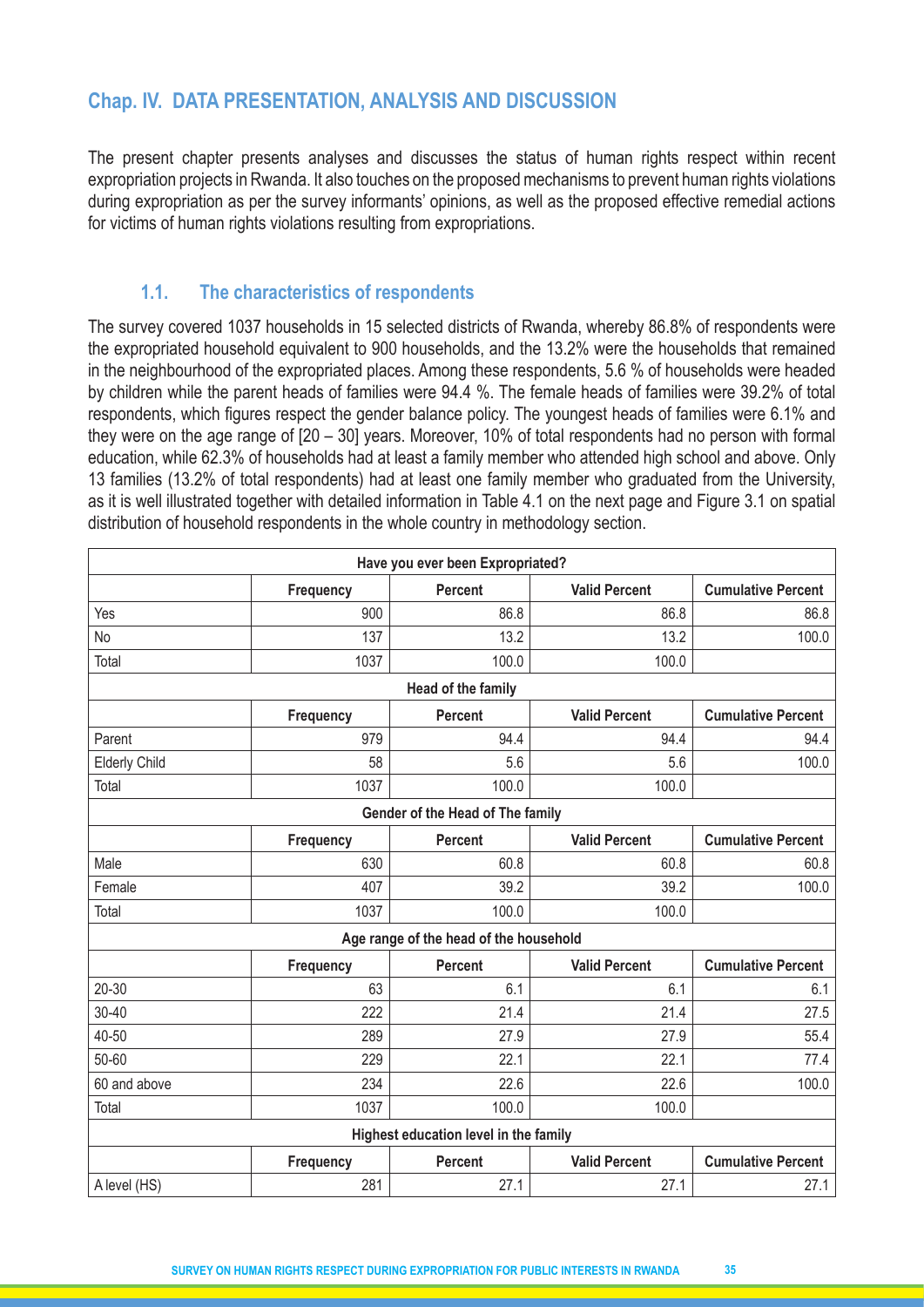| No School   | 104   | 10.0 | 10.0  | 37.1  |
|-------------|-------|------|-------|-------|
| O level     | 186   | 17.9 | 17.9  | 55.1  |
| Primary     | 287   | 27.7 | 27.7  | 82.7  |
| <b>TVET</b> | 42    | 4.1  | 4.1   | 86.8  |
| University  | 137   | 13.2 | 13.2  | 100.0 |
|             | Total | 1037 | 100.0 | 100.0 |

#### *Source: Fields survey June 2020*

Apart from the local community, the key informant interviews (KIIs) were conducted from various stakeholders involved in expropriation as detailed in methodology. Besides that 3 focus group discussions (FGDs) were organized in a manner that assures the full and equitable representation of all stakeholders . The FGDs were made of the local community group, professionals and human rights activists group, the concerned officials group, and the community.

# **1.2. Data presentation and analysis**

Besides the characteristics of informants of the survey, this section presents and analyses collected data on reverence of human rights during expropriation and probable causes of the same irregularities, which enabled to determine instruments to prevent human rights violations during expropriation and mechanisms to protect victims, as discussed in this chapter.

# **4.2.1. The level of human rights respect during expropriation**

With reference to the legal framework, the status of human rights during expropriation in Rwanda was assessed in the survey are presented and analysed as forth:

# **4.2.1.1. Right to information**

The procedural conditions for expropriation in Rwanda require the expropriators to inform the affected persons about the public interest project which is going to be undertaken in the area. To assess act of right to information violation, the survey assessed whether the communication provided in expropriation law have been observed or not. Therefore, table 4.2 how the 900 expropriated households showed the level of compliance to the obligation of communicating and collaborating with property owners to be expropriated.

| Table 4. 2 Level of communication and collaboration with property owners to be expropriated |  |  |  |  |  |  |  |  |  |  |
|---------------------------------------------------------------------------------------------|--|--|--|--|--|--|--|--|--|--|
|---------------------------------------------------------------------------------------------|--|--|--|--|--|--|--|--|--|--|

|                                                    |     |            | Got sensitized about the "public interests" character<br>of the expropriation project | Total |            |        |
|----------------------------------------------------|-----|------------|---------------------------------------------------------------------------------------|-------|------------|--------|
|                                                    |     |            | Yes                                                                                   | No    | don't know |        |
| Got sensitized before<br>expropriation take place? | Yes | Count      | 746                                                                                   | 22    |            | 772    |
|                                                    |     | % of Total | 82.9%                                                                                 | 2.4%  | 0.4%       | 85.8%  |
|                                                    |     | Count      | 22                                                                                    | 100   | 6          | 128    |
|                                                    | No  | % of Total | 2.4%                                                                                  | 11.1% | 0.7%       | 14.2%  |
| Total                                              |     | Count      | 768                                                                                   | 122   | 10         | 900    |
|                                                    |     | % of Total | 85.3%                                                                                 | 13.6% | 1.1%       | 100.0% |

#### *Source: Field survey June 2020*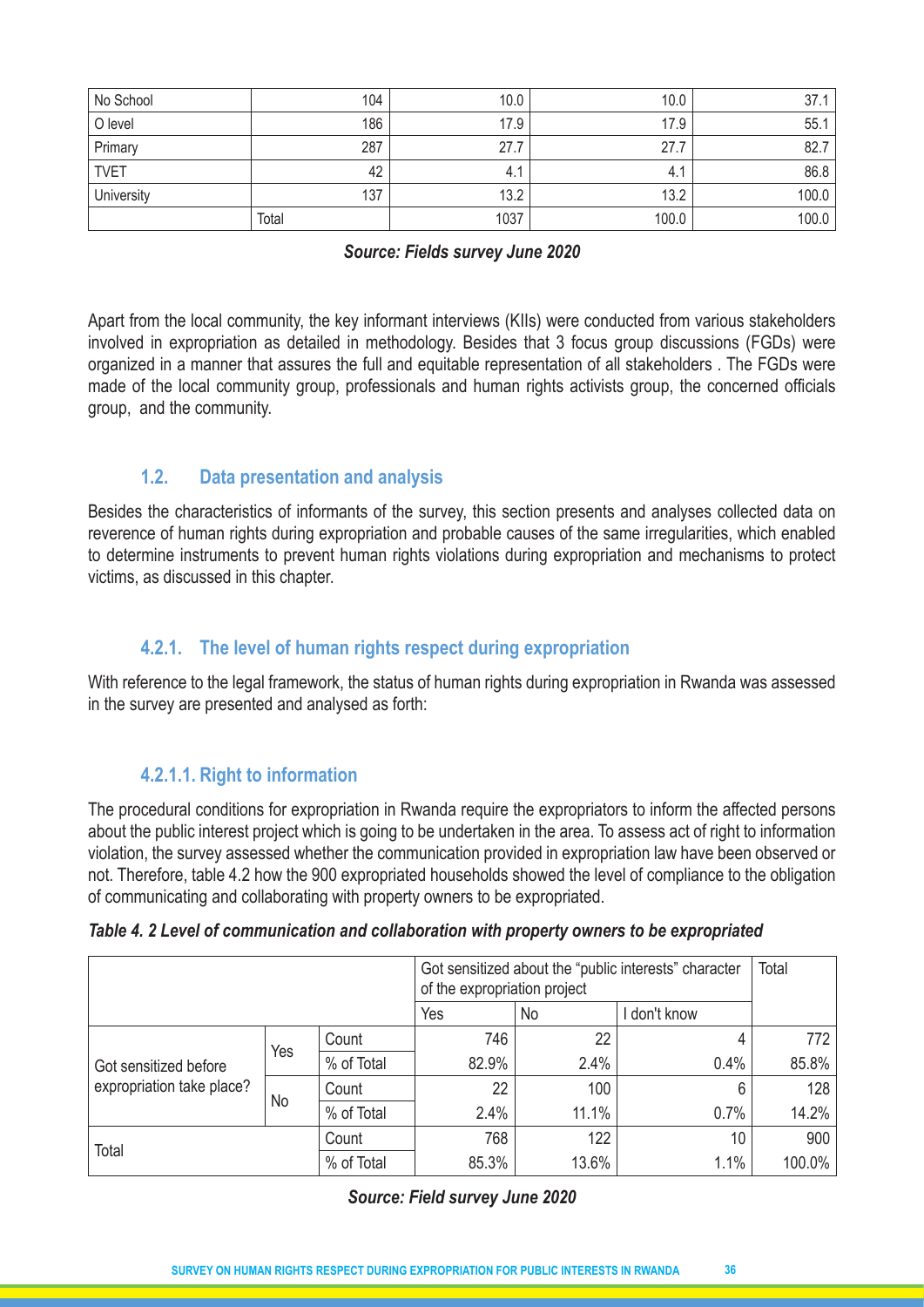As Table 4.2 illustrates it, among the expropriated households, 85.8% of respondents were informed about expropriation projects before their implementation. In a similar angle, 82.9% of respondents learnt about the "public interests" character of expropriation projects in which they got involved. Only 14.2% of respondents were not communicated about the projects. Given the above indicated procedural conditions, it would be better if every affected person is communicated effectively.

Apart from household respondents, the surveyed expropriating agencies confirmed that the effective communication was at the rate of 63.64%. It means that only 8 organs among 22 did not fully (1) introduce and discuss the project and its importance to the concerned population before submitting the expropriation proposal to the approving organ, (2) communicate the decision via radio or a newspaper with wide readership after the approval of the expropriation by the competent organ after the approval of the expropriation by the competent organ, and (3) poste at any local government organ's office the list of those ones who were supposed to be affected by the project as requested by the expropriation laws (art. 10, §1, 7; Art. 16, EL and Art. 16, EL). Not that, this rate was reduced to the severe measure of gauging by fitting all three conditions at once. The rate can increase however, if at least two indicators are considered. These level of communication have been confirmed by FGD too; where the local community FGD confirmed the sometimes the communication about expropriation were conducted in community meeting but in informatively rather than a dialogue and some persons who needed special communication were not considered. On the other side the professionals and officials FGD reported that the communication were not effective at the beginning of expropriation practice. But they affirmed that the current trend is positively progressing, and the current status of violating right to information is at the very low rate. Apart from right to information, the next ''Right to property'' is the principal right to consider in expropriation for public interests.

# **4.2.1.2. Right to property**

Article 34 of the National constitution of 2003 revised in 2015 states that '' the right to property shall not be encroached upon except in public interest and in accordance with the provisions of the law''. The Expropriation is for public interests. When the expropriation project is not for public interest or is not respecting the provision of law or both, the Right to property is violated. The study investigated the violation of right to property through assessment both substantive and procedural conditions of lawful expropriation for public interests.

# **1. Substantive conditions**

The legal framework highlighted that the substantive conditions of legal expropriations requires the expropriation to be for Public interests, respect the Non-discrimination, respect the Due process of law and should provide Adequate compensation provided in advance. Hence these conditions have been evaluated as forward:

# *i. Public interests and Non-discrimination*

Among the 900 surveyed expropriated households, none of respondents have indicated the discrimination acts during expropriation in Rwanda. Therefore, the Non-discrimination condition has been fully respected. Concerning the public interests, the next table 4.3 illustrates whether the expropriation projects were for public interests or not.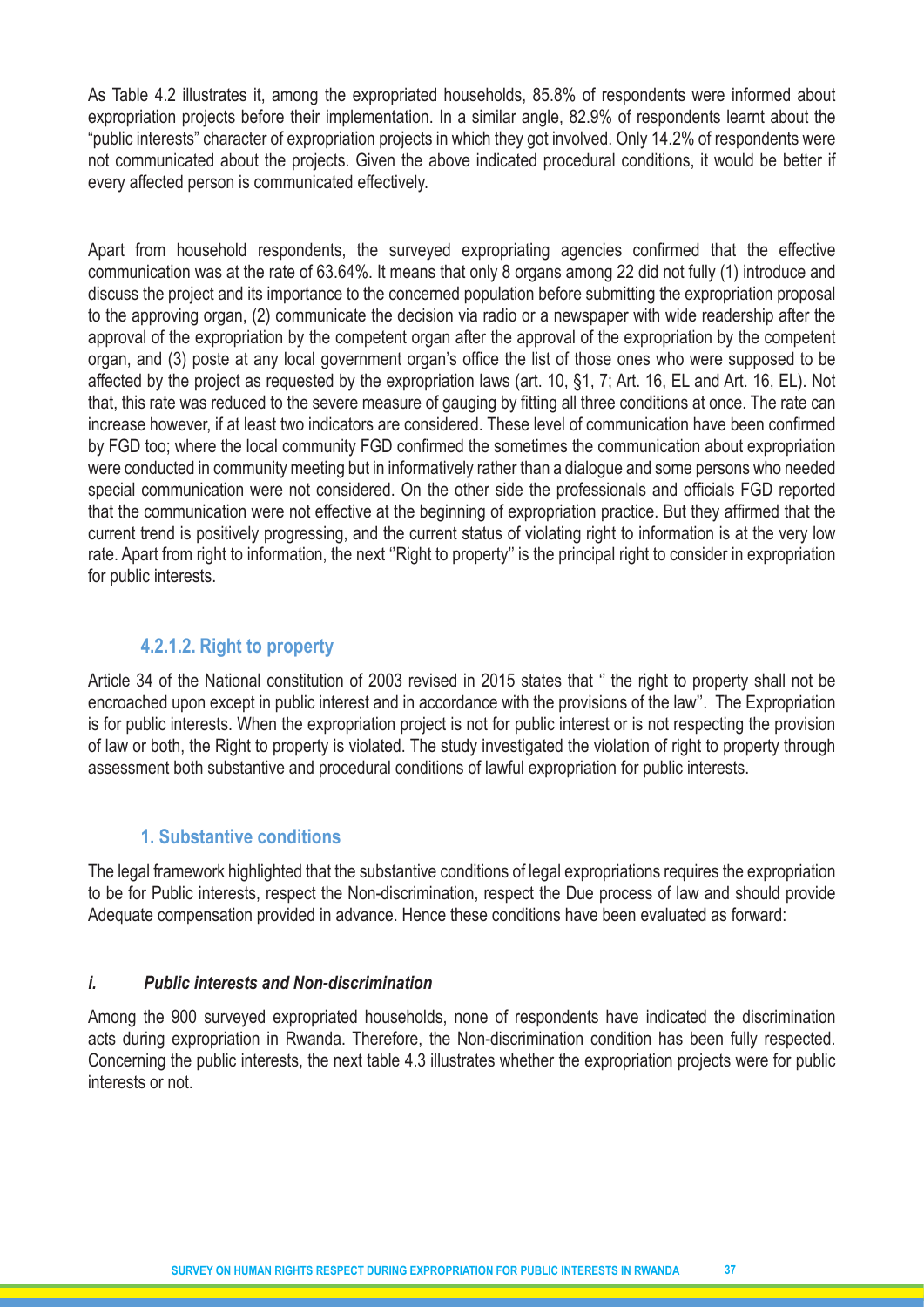|                                                                                            |     |            | Was the expropriation done for public interest? | Total |              |        |
|--------------------------------------------------------------------------------------------|-----|------------|-------------------------------------------------|-------|--------------|--------|
|                                                                                            |     |            | Yes                                             | No    | I don't know |        |
| Got sensitized about<br>public interest nature of<br>the intended expropriation<br>project | Yes | Count      | 750                                             | 21    | 4            | 775    |
|                                                                                            |     | % of Total | 83.3%                                           | 2.3%  | 0.4%         | 86.1%  |
|                                                                                            |     | Count      | 22                                              | 97    | 6            | 125    |
|                                                                                            | No  | % of Total | 2.4%                                            | 10.8% | 0.7%         | 13.9%  |
|                                                                                            |     | Count      | 772                                             | 118   | 10           | 900    |
| Total                                                                                      |     | % of Total | 85.8%                                           | 13.1% | 1.1%         | 100.0% |

# *Table 4. 3 Assessment on views of expropriated households on whether the expropriation was for public interests or not*

#### *Source: Field survey June 2020*

As presented in Table 4.3, it is true that 85.78 % of household respondents agreed that expropriation was done for public interests. In the remaining 14.2% did not confirm that, 103 respondents were not explained how the intended project is for public interests and 4 respondent got explained but did not understand whether the expropriation is for public interest or not. Further, for the remaining 21 (2.3%) respondents who were sensitized about public interest but confirmed that the expropriation was not for public interests. Their responses on the on question concerning the intended activities contradicted their view. All the intended activities are listed by current expropriation law N° 32/2015 of 11/06/2015 relating to expropriation in the public interest as the public interests activities. However, this is the sign that the procedure to explain to the concerned property owners the "public interest" character of the expropriation project was not efficient and effective too. Hence, the public interest conditions were fully respected too; regardless the irregularities caused by inefficient sensitization to some affected persons.

#### *ii. The due process of law*

The survey evaluated the whether the current law N° 32/2015 of 11/06/2015 relating to expropriation in the public interest were fully observed during the expropriation. Hence, both fundamental and procedural conditions were evaluated combined. The only left condition is the existence and function of the supervisory committee as long as the ministerial order in concern is not yet enacted. Hence, the Table 4.4 helps to analyse the level of legal compliance in expropriation projects in general.

| Compliant                      | <b>Percentage Compliant</b> | Percentage Non-compliant |  |  |  |  |  |
|--------------------------------|-----------------------------|--------------------------|--|--|--|--|--|
| <b>Expropriated households</b> |                             |                          |  |  |  |  |  |
| 362                            | 40.22%                      | 59.78%                   |  |  |  |  |  |
| <b>Expropriating agencies</b>  |                             |                          |  |  |  |  |  |
| 10                             | 45.45%                      | 54.55%                   |  |  |  |  |  |
|                                |                             |                          |  |  |  |  |  |

| Table 4. 4 The level of legal compliance in expropriation projects by expropriating agencies |  |  |  |
|----------------------------------------------------------------------------------------------|--|--|--|
|                                                                                              |  |  |  |
|                                                                                              |  |  |  |

*Source: Field data survey in June 2020*

The study evaluated the number of cases that have full fulfilled the whole substantive and procedural requirements as provided in the expropriation irrespective of the supervisory committee, cases of mortgaged properties and cases of informal communication. The overall average 40.22% of compliance level against 59.78% of partial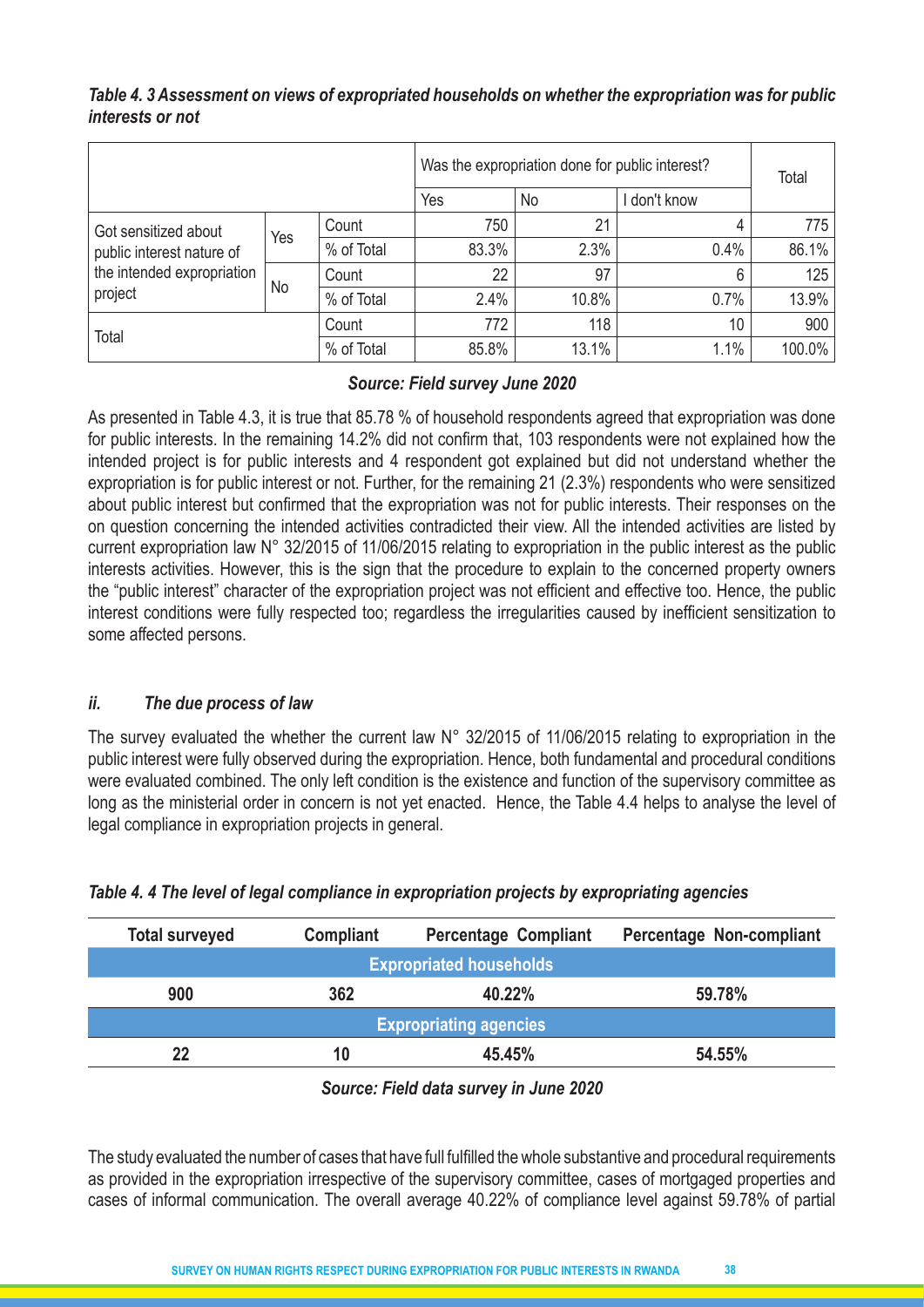compliance were achieved among 900 expropriated households. According to 22 expropriating agencies, the overall average 45.45% of compliance level, against 55.55% of partial compliance were achieved respectively.

Note that the most violated condition, as reported by focal persons of these institutions and other informants and respondent of the survey, is the delays in compensation and sometimes relocation of property owners before compensation payment, whereas it is not accepted by law.

Evidently, the voids which were revealed in this study were in one way or another linked to the hardship in meeting the expropriation law.

#### *iii. Adequate compensation provided in advance (before relocation)*

It is argued that the lawful expropriation should respect the condition of compensation before relocation. Here the inquiry assessed the fulfilment of this condition.

#### *Table 4. 5 Level of compensation provided before relocation*

|                               |     | <b>Expropriation status</b> |              |              |
|-------------------------------|-----|-----------------------------|--------------|--------------|
|                               |     | Ongoing                     | <b>Total</b> |              |
| The compensation was provided | No  | $17(1.9\%)$                 | 25(2.8%)     | 42 (4.7%)    |
| before the relocation         | Yes | 84 (9.3%)                   | 774 (86%)    | 858 (95.3%)  |
| Total                         |     | 101 (11.2%)                 | 799(88.8%)   | $900(100\%)$ |

#### *Source: field survey June 2020*

Table 4.5 indicated clearly that 95.5% of 900 surveyed expropriated household received their compensations before relocation and 42 (4.7%) households were relocated without receiving the compensations before

It can be concluded that there are still some gaps to fill such as the bigger gap in respect of due process of the law and fewer gap in adequate compensation in advance conditions.

# **2. Procedural conditions**

The procedural conditions of lawful expropriation are only perceived if the next evaluated conditions are fully respected.

#### *i. Initiation, evaluation and approval of expropriation projects*

Referring to Appendix 7.2, the survey results confirmed that the 100% of the expropriated projects were initiated, evaluated and approved by the competent organs. If the expropriation was initiated by a private organ, the initiator have shared with the qualifying organ about the expropriation proposal for public interests assessment and project endorsement and transfer to competent organs for approval. Unfortunately, there were some irregularities in respecting some conditions. For example 58.83 % of surveyed competent expropriating organs retorted that, if it was the private investor who initiated the expropriation; the initiators were sent to negotiate with the households. It means that 41.17% of expropriating institutions did not send the private initiators to negotiate with the target persons. On the other side, 82.4% of private initiator cases, the responsible board checked the liquidity availability beforehand as prescribed by expropriation law (Art. 6). Apart from the private initiators, twenty districts checked whether the intended projects are for public interests or not. As the matter of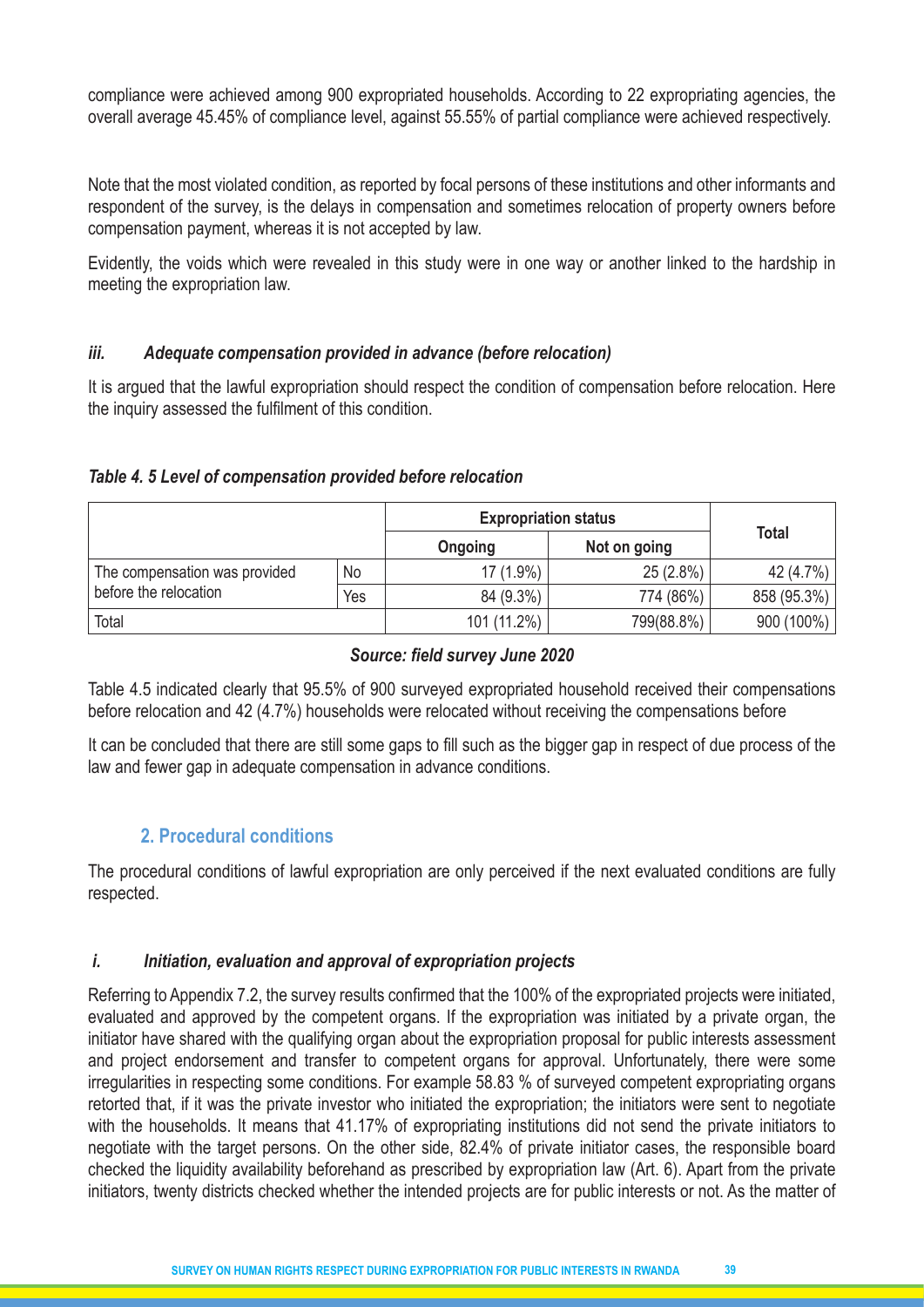the facts, 90.9% of 22 key informants from agencies, had concept paper or other documentation motivating the public interests associated with the project before proceeding to expropriation. Generally, 86.36% of the total surveyed initiators assessed whether there were an approved budget for property valuation and compensation before statutory land acquisition.

#### *ii. Communication and collaboration with property owners and occupiers*

Concerned with this condition, the right to information section illustrated clearly that the current trend in communication is on significant rate; 85.8% as reported by the household respondents. But the collaboration is not yet at the very promising rate; the KIIs reported 63.64%. Hence, this condition of communication and collaboration with property owners and occupiers is met but with some irregularities.

#### *iii. Property valuation, compensation determination and payment, and the relocation*

The evaluation of this condition was conducted by assessing the perception of expropriated households about the concerned topic and later, the views of key informants on the same issue. Starting from the local community respondents, table 4.7 presents other perceptions of expropriated property owners on expropriation projects they got involved in.

| <b>Perceptions</b><br><b>Statement</b>                                   | <b>Strongly Agree</b> | Agree       | <b>Neutral</b> | <b>Disagree</b> | <b>Strongly</b><br><b>Disagree</b> | Total       |
|--------------------------------------------------------------------------|-----------------------|-------------|----------------|-----------------|------------------------------------|-------------|
| During the process,<br>there was unfair<br>valuation of my<br>properties | 163 (18.1%)           | 263 (29.2%) | 108 (12.0%)    | 312(34.7%)      | $54(6.0\%)$                        | 900(100.0%) |
| During the process,<br>there is less flexibility<br>on the payment mode  | 88(9.8%)              | 183(20.3%)  | 161(17.9%)     | 386(42.9%)      | 82(9.1%)                           | 900(100.0%) |
| 5% of disturbance<br>allowance is sufficient                             | 53(5.9%)              | 242(26.9%)  | 101(11.2%)     | 225(25.0%)      | 279(31.0%)                         | 900(100.0%) |

#### *Table 4. 6 The perceptions of the expropriated households on expropriation projects*

*Source: Field survey June 2020*

Table 4.6 indicates that 47.3 % [strongly agree (18.1%) and agree (29.2%)] of respondents expressed that the valuation of their properties were not fair, 40.7% agreed that the valuation of their properties were fair [disagree (34.7%) and strongly disagree (6%)] while the remaining 12% were neutral. It was found that, around 30. % needs flexibility to choose the type of compensation and this was also confirmed in FGDs. They said that there is a need of mutual agreement for persons to be given other properties like land and buildings, instead of being given money, which is considered as the default compensation by law. Furthermore, it was revealed that more than 50% of respondent were not happy with the fixed 5% of disturbance allowance. The survey also asked property valuers about their independence while carrying out valuation of properties to be expropriated.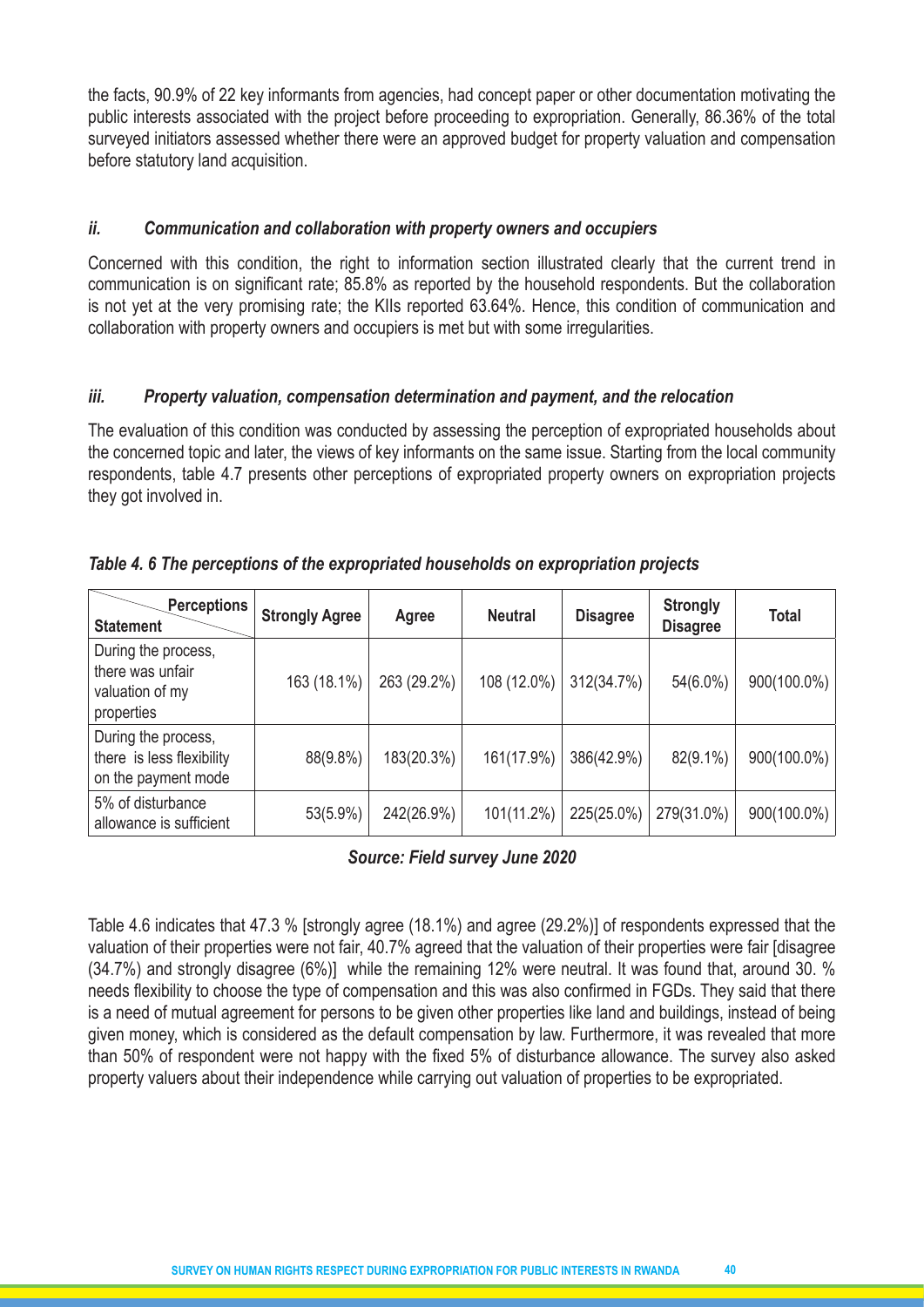| The valuer is fully independent during expropriation | Frequency | <b>Percent</b> | <b>Cumulative Percent</b> |
|------------------------------------------------------|-----------|----------------|---------------------------|
| <b>Disagree</b>                                      |           | 50.0           | 50.0                      |
| Agree                                                |           | 33.3           | 83.3                      |
| <b>Strongly Agree</b>                                |           | 16.7           | 100.0                     |
| Total                                                | 6         | 100.0          |                           |

#### *Table 4. 7 The level of independence of property valuers during expropriation*

#### *Source: field survey June 2020*

Table 4.7 shows that some of the consulted property valuers who led on the valuation of recent expropriation projects did not feel independent. The fact for 3 of 6 informants (50%) to have disagreed on having the independence, against 33.3% who agreed and only 16.7% who strongly agreed on having the freedom while valuing the affected properties; it is a sign that the value of properties to be expropriated do not, to some extent, meet reality; which is also contrary to the Law. The major reasons of this were that the valuer should refer to the references prices which are outdated in the most of the time.

Apart from property valuation and compensation determination, the survey evaluated the payment compensation and relocation status. Among surveyed 900 expropriated households, the 83 ongoing expropriation cases with the legal compensation period which had not yet exceeded were excluded. Therefore, the survey analysed the compensation status based on the remaining 817 households.

#### *Table 4. 8 The compensation status*

|                                      | <b>Frequency</b> | <b>Percent</b> | <b>Valid Percent</b> | <b>Cumulative</b><br><b>Percent</b> |  |  |  |  |
|--------------------------------------|------------------|----------------|----------------------|-------------------------------------|--|--|--|--|
| Meeting the compensation in general  |                  |                |                      |                                     |  |  |  |  |
| Not yet received compensation        | 240              | 29.4           | 29.4                 | 29.4                                |  |  |  |  |
| Received compensation                | 577              | 70.6           | 70.6                 | 100.0                               |  |  |  |  |
| Total                                | 817              | 100.0          | 100.0                |                                     |  |  |  |  |
| Meeting the compensation in 120 days |                  |                |                      |                                     |  |  |  |  |
| Compensated after 120 days           | 264              | 45.8           | 45.8                 | 45.8                                |  |  |  |  |
| Compensated in 120 days              | 313              | 54.2           | 54.2                 | 100.0                               |  |  |  |  |
| Total                                | 577              | 100.0          | 100.0                |                                     |  |  |  |  |

#### *Source: Field survey June 2020*

Table 4.8 about meeting the compensation shows that among 817 households, 577 (70.6%) were paid their compensation while 240 (29.4%) did not. It was further found that among 577 households who received compensations, 313 (54.2%) households received the compensation within 120 days while 264 (45.8%) were paid after a period of 120 days. Key informants and FGDs reported that the delays were due to disagreement between expropriators and concerned persons, the incomplete files and disputed properties.

Moreover, among 240 households who did not receive compensation and 83 families with on-going expropriation projects; the survey wished to evaluate whether there were families which were requested to relocate from their properties before getting compensated.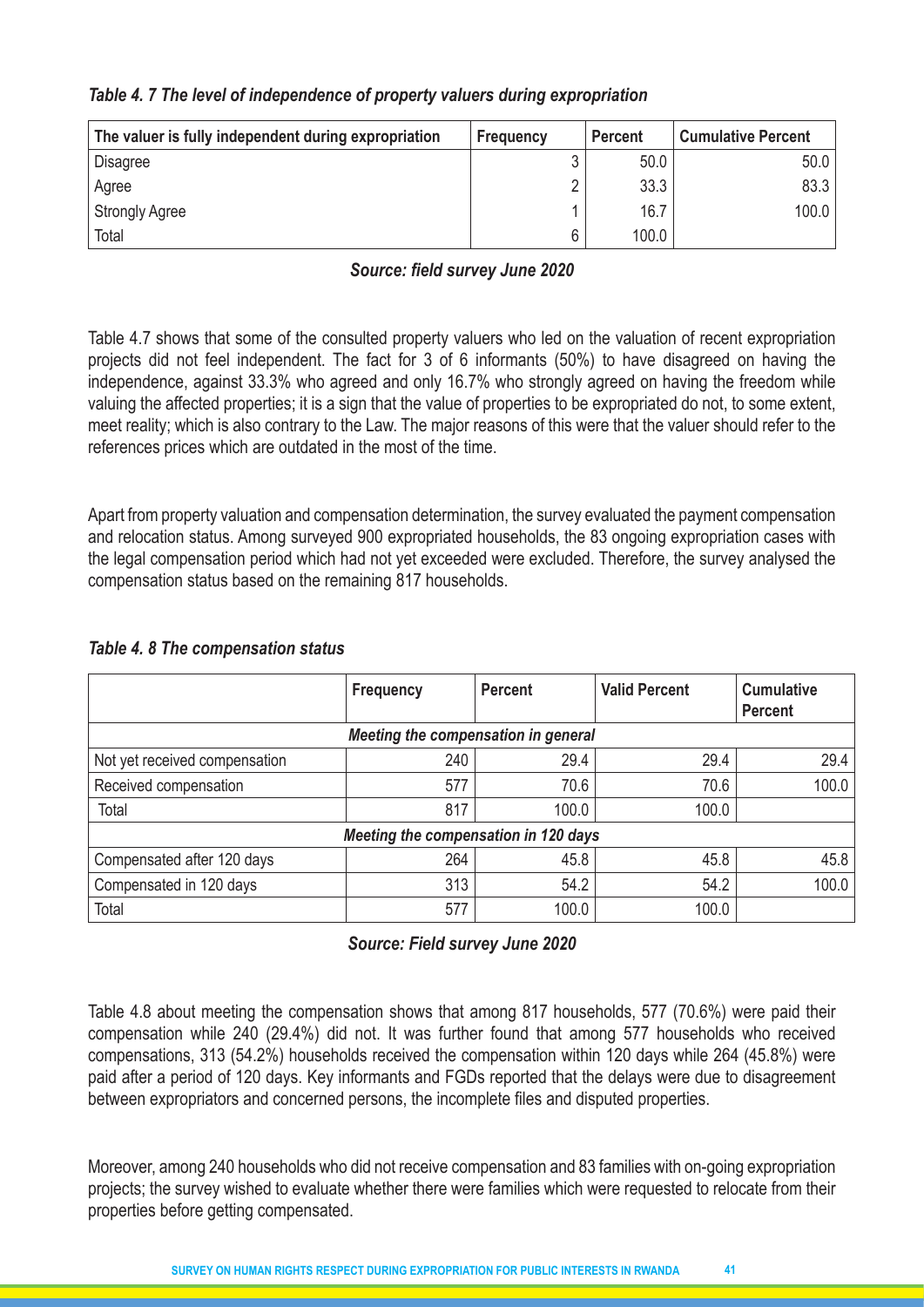#### *Table 4. 9 Being requested to relocate before compensation payment*

|                            |     | Receive compensation | Total |     |
|----------------------------|-----|----------------------|-------|-----|
|                            |     | No                   | Yes   |     |
| Requested to relocate   No |     | 281                  |       | 281 |
| Total                      | Yes |                      |       |     |
|                            |     | つつつ                  |       | ດດາ |

#### *Source: Field survey June 2020*

By the time of field survey, as it can be seen in Table 4.9 which complements with Table 4.8 about the meeting payment of compensation that among the 323 households which did not get compensation, 281 (87%) remained in their properties while 42 (13%) were requested to leave their properties before the compensation payment. These cases were mainly found in road construction projects where 32 cases were identified in Districts and RTDA road projects, 8 in REG projects and 2 in RDF projects.

Hence, the property valuation, compensation determination and payment, and the relocation condition was met at the significant rate but the compensation determination and valuation of affected properties are not yet fully pragmatic due to the conditions of current expropriation law and outdated reference prices. Therefore, the procedural conditions were not fully met too. There are still some holes to seal such as the bigger gap in respect of fair valuation and fewer gap in evaluation and approval of expropriation projects conditions. However, one may conclude that the right to property was not fully esteemed as long as both substantive and procedural conditions were not fully respected too. There are still some tasks to accomplish. Unfortunately, the dodges in meeting both substantive and procedural conditions in expropriation lead to the decrease of adequate standard of living. Therefore, the right to adequate standards of living was evaluated too.

# **4.2.1.2.1. Right to an adequate standard of living**

To evaluate the status of Right to an adequate standard of living (housing, food, water, sanitation, etc.), the social, cultural and economic standard of living were assessed. These cover matters like church services, employment, transport, market and capacity on the market, ownership over properties, renovation and usage of the properties and others. Collected data as hereunder presented, show the status of these elements for some property owners.

| <b>Statement</b>                                              | <b>Yes</b>    | <b>No</b>  | Total        |
|---------------------------------------------------------------|---------------|------------|--------------|
| Did the expropriation exposed you to rain water               | 347(33.5%)    | 690(66.5%) | 1037(100.0%) |
| Did the expropriation disturb your access to Church           | 60(5.8%)      | 977(94.2%) | 1037(100.0%) |
| Did the expropriation disturb your access to job              | 268(25.8%)    | 769(74.2%) | 1037(100.0%) |
| Did the expropriation disturb your access to the market       | $117(11.3\%)$ | 920(88.7%) | 1037(100.0%) |
| Did the expropriation disturb your access to public transport | 78(7.5%)      | 959(92.5%) | 1037(100.0%) |

#### *Table 4. 10 Impact of expropriation on the standard of living*

#### *Source: Field survey June 2020*

As indicated in Table 4.10, expropriation projects did not disturb much the social, cultural and economic standard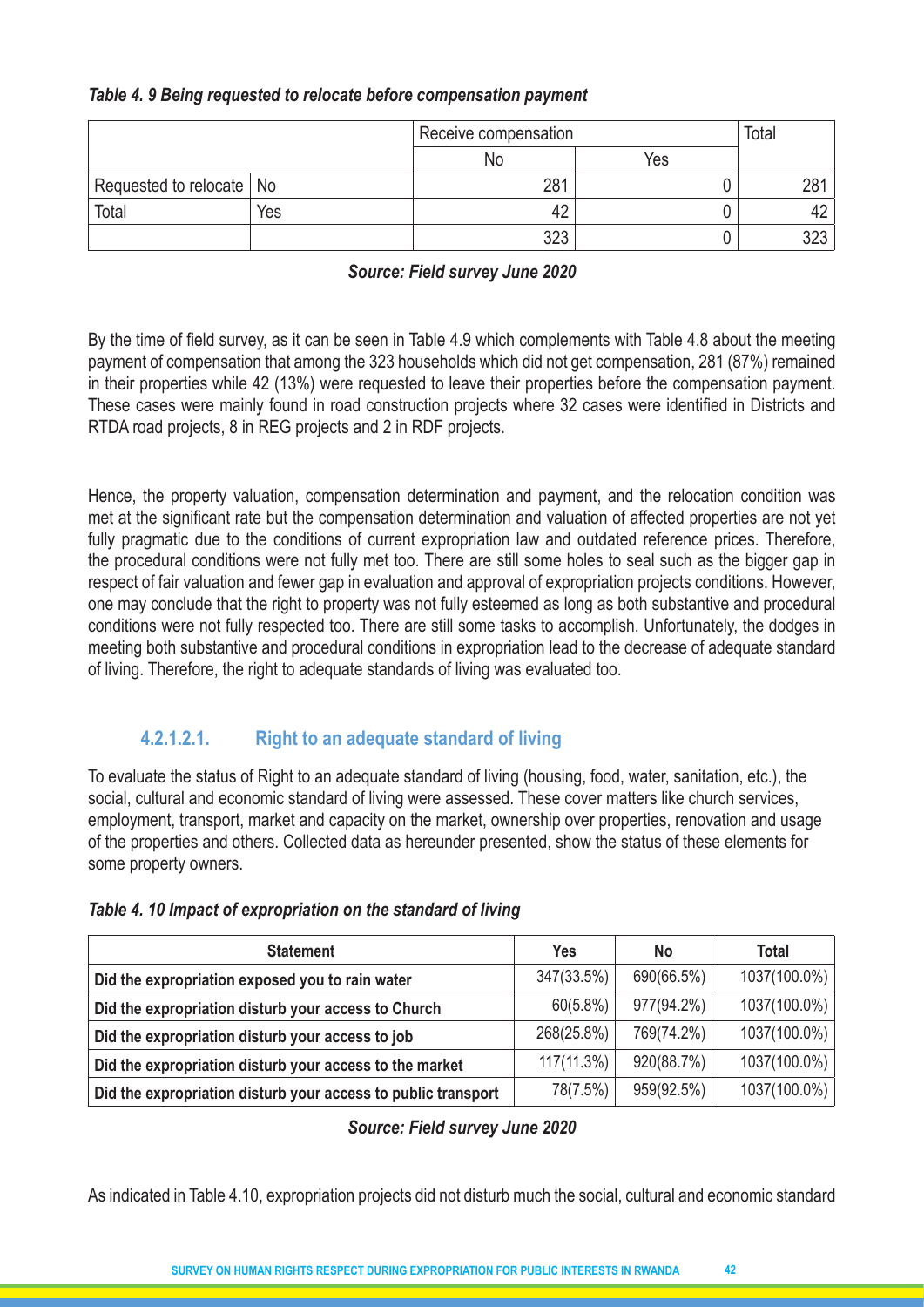of living in general. However, for both the expropriated and their neighbours who stay in their own properties, 347 out of 1037 (33.5%) reported exposure to rain water. The rain water from various infrastructure projects endangered families that were left in high risks zones. This is similar to what happens in terms of losing access to jobs, as confirmed by 25.8%, because some workplaces would be the areas from which workers and employees were expropriated whereas their owners shall not go to settle with the same clients and same business depending upon where s/he is heading to. One may conclude that these are normal which are associated with the general relocation conditions and noise in the construction sites. It cannot be classified as source of human rights violation as long as it depends on the adaptability of the affected person.

In addition to questions on both expropriated and non-expropriated households, the survey traced the perception of the expropriated ones on the socio-economic impacts of expropriation projects, after their relocation.

| <b>Perceptions</b><br><b>Statement</b>                                                                       | <b>Strongly Agree</b> | Agree      | <b>Neutral</b> | <b>Disagree</b>   | <b>Strongly</b><br><b>Disagree</b> | <b>Total</b> |
|--------------------------------------------------------------------------------------------------------------|-----------------------|------------|----------------|-------------------|------------------------------------|--------------|
| The expropriated<br>households lost their<br>economic status                                                 | 165 (18.3%)           | 354(39.3%) | 55 (6.1%)      | 257(28.6%)        | 69 (7.7%)                          | 900(100.0%)  |
| The expropriation<br>affected the relocated<br>families socially                                             | 59(6.6%)              | 232(25.8%) | 172(19.1%)     | 347(38.7%)        | 90(10.0%)                          | 900(100.0%)  |
| The remaining families,<br>neighbours of relocated<br>families, lost their<br>potential sources of<br>income | 86(9.6%)              | 207(23.0%) | 172(19.1%)     | 366(40.7%)        | 69(7.7%)                           | 900(100.0%)  |
| During the process,<br>remaining families,<br>neighbours of relocated<br>families, got affected<br>socially  | 35(3.9%)              | 170(18.9%) | 218(24.2%)     | 408<br>$(45.3\%)$ | 69(7.7%)                           | 900(100.0%)  |
| 5% of disturbance<br>allowance is sufficient                                                                 | 53(5.9%)              | 242(26.9%) | 101(11.2%)     | 225(25.0%)        | 279(31.0%)                         | 900(100.0%)  |

*Table 4. 11 Perceptions of the expropriated households on socio-economic impacts of expropriation projects*

Table 4.11 shows that 18.3% and 39.3%, that is more than 50%, strongly agree and agree, respectively, that expropriation made households lose their economic status, due to the ways families are disturbed during expropriation. This is not due to the limited compensation, rather the limited ability to manage the cash received after compensation. For example in rural areas there are some households who thoughts that the received millions can do numerous activities. Hence, they misused their money which finished before acquiring new homes and or alternative farming land. Therefore, there are now fighting with consequences. Evidently, it is crucial that the dialogue with the local community should be strengthened to increase the affected persons' capability. Moreover, the majority of respondents, again, view that the 5% of disturbance allowance paid to expropriated property owners in addition to the value of their properties should not be fixed. Table 4.11 shows that only 53 out of 900 respondents (5.9%) and 242 representing 26.9%, that is, 32.8% in total, strongly agreed and agreed, respectively, that the 5% of disturbance allowance is sufficient, against 56% who refuted its sufficiency and only 11.2% who remained neutral. Therefore, it would be better if the disturbance allowance is determined based on the accrual disruption rather than the prefixed figure. This was confirmed in interviews with property valuers who got involved in expropriation projects too.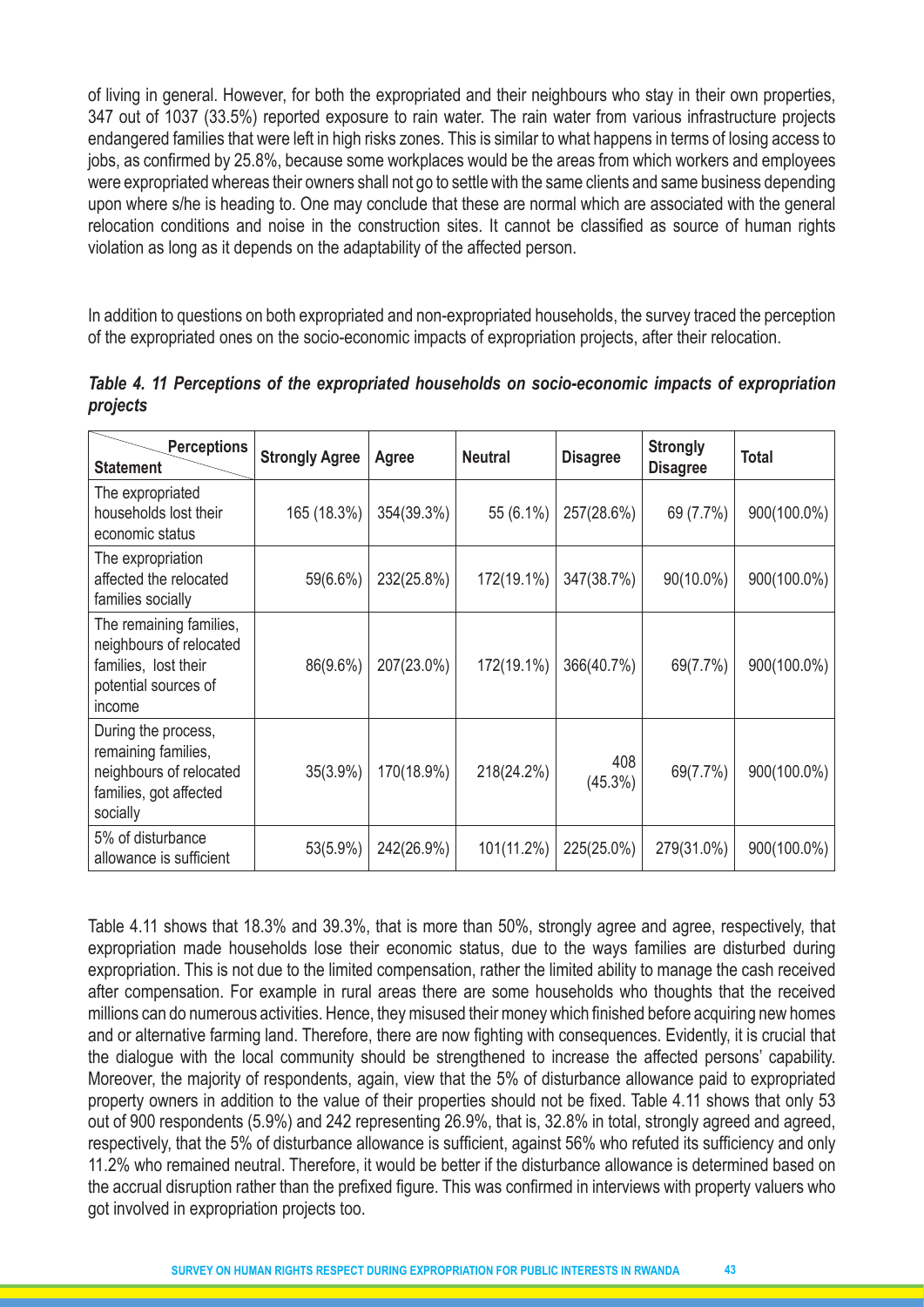As also discussed above, there are some families who got expropriated before having received any compensation due to the projects urgency. This impacted on the victims, economically and socially. It is not only the matter of delaying compensation or starting implementing the public interests activity without compensation; it is also a challenge when the property owner remains in the possession of properties, but has no right to carry out longterm activities on land, for instance, or cannot be given permit to renovate or repair his/her building, because s/ he is located in the expropriation zone.

| <b>Items</b>                                                                     | <b>Allowed</b> | <b>Not allowed</b> | <b>Total</b> |
|----------------------------------------------------------------------------------|----------------|--------------------|--------------|
| Allowed to repair houses                                                         | 23 (24.2 %)    | $12(12.6\%)$       | 35 (36.8%)   |
| Allowed to undertake long-term activity on other properties other than<br>houses | 26 (27.4%)     | 34 (35.8%)         | 60 (63.2%)   |
| Total                                                                            | 49 (51.6 %)    | 46 (48.4%)         | 95 (100%)    |

*Table 4. 12 Rights repair buildings under the expropriation*

*Source: Field survey June 2020*

Table 4.12 shows that among 95 households who remained in their properties, from 323 who did not receive compensation, only 23 representing 24.2% managed to repair their buildings, whereas 12 (12.6 %) did not manage to do maintenance of their buildings, even though the 120 days for the validity of the expropriation valuation report and the payment of compensation had elapsed. This is the general challenge to the local authorities and the CoK authorities who are in charge of human settlements due to the unlimited lateness period loophole in the current expropriation law. Finally 34 (35.8%) could neither do any long-term activities on their land nor access to their forest plantations.

In sum, expropriation projects go with the ordinary challenges associated with relocation and construction of big infrastructures; these are either due to mistakes done by expropriating agencies or due to the property owners to be expropriated. Some other challenges are associated with the status of the expropriation law. Hence, based on the discussed findings in this section 4.2.1, one may conclude that there were some acts of human right violation during expropriation for public interests. The survey also learnt about the causes of irregularities lead to violation of the assessed rights, as discussed in the next developments.

# **4.2.2. Probable causes of irregularities in expropriation projects**

Causes of irregularities lead to acts of human right violation in expropriation projects can be analysed from all sides, including the side of expropriating agencies, property owners to be expropriated and the status of the law.

# **4.2.2.1. The role of expropriating agencies and their stakeholders**

KIIs and FGDs as well as interviews with focal persons of expropriating agencies, common issues associated with irregularities in expropriation projects include the limited planning and budgeting on the side of the expropriating agencies (Appendix 7.2), and urgent projects on the side of the expropriating agencies, especially the implementation of performance contracts (commonly known as imihigo) for public benefits; look at Appendix 7.2.

To these causes, FGDs participants argued that in some cases there is lack of ownership and accountability in some expropriation projects, especially those ones with many stakeholders, including expropriation initiated at central level and implemented at local government level. In such circumstances, some of those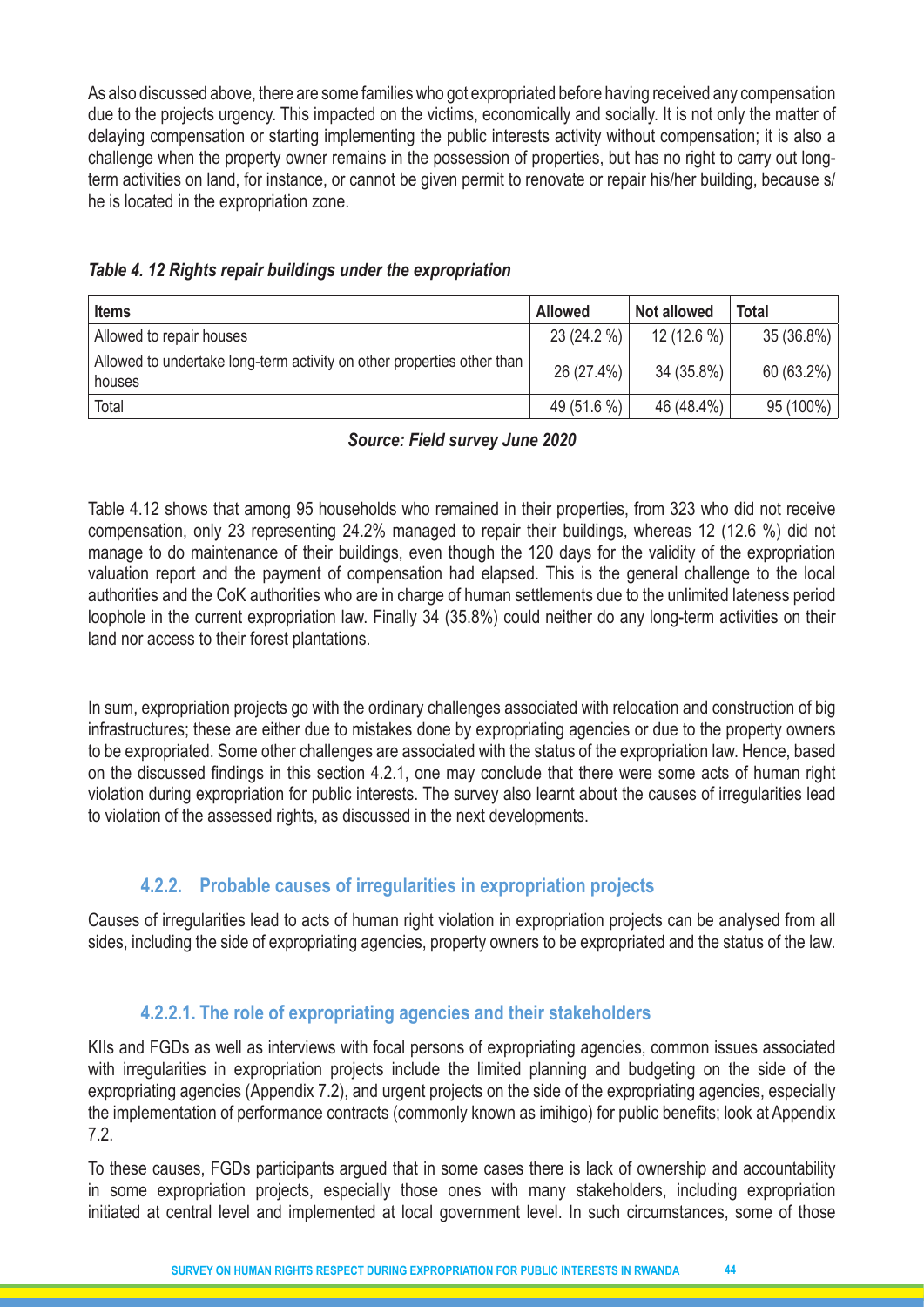expropriating agencies do not care about meeting all substantive and procedural conditions set by the law for a lawful expropriation. FGDs participants believe that the status of such projects constitute a kind of hideout for stakeholders to escape responsibility.

# **4.2.2.2. The role of property owners to be expropriated**

The households to be expropriated have contributed to the realised irregularities in one way or another to the non-conformity to expropriation legal provisions by the expropriating agencies. Common issues raised by expropriators and KIIs and FGDs participants, they include the incomplete files and disputed properties on the side of property owners to be expropriated, ignorance of law and rights, financial constraints which does not allow them to pay property valuers for counter-valuation, when they are not happy with the value given to their properties. The survey also tried to look at demographic status of property owners to be expropriated, to see if there is correlation with some irregularities found in expropriation.

For issues relating to incomplete files of households to be expropriated, during the FGDs, representatives of expropriating agencies clarified that the lack of land title deed or any other written official evidence of property ownership, is one of the causes of delay in compensation. In the same framework, properties that include land, while under litigation, the compensation cannot take place unless in case there is court decision. This is the same case for land which has not yet been registered and properties under succession, when heirs or any to other competent successor has not yet got the title deed. Similarly, some people in rural areas have not yet understood how land which is under 1 hectare cannot be subdivided but can however be registered to all those who have ownership over it with their percentage of ownership; which also delays the compensation. Furthermore, people to be expropriated, especially from rural areas, they do not have enough knowledge about laws that apply to expropriation, and their rights in case the same laws got violated, as confirmed by FGDs. This goes together with financial incapacity to pay themselves the property valuer for counter-valuation.

In addition, we wanted to examine if there exist the Correlation between getting the compensation and the head of the family. Thus, we run the Chi-square Tests by which the level of significance was 5%. The result is shown in the table 4.13.

|                                    |                      |     | Did you receive your compensation yet? | Total                   |                         |  |
|------------------------------------|----------------------|-----|----------------------------------------|-------------------------|-------------------------|--|
|                                    |                      | No  | Yes                                    |                         |                         |  |
| Head of the family                 | Parent               | 300 | 551                                    | 851                     |                         |  |
|                                    | <b>Elderly Child</b> | 23  | 26                                     | 49                      |                         |  |
| Total                              |                      | 323 | 577                                    | 900                     |                         |  |
| <b>Chi-Square Tests</b>            |                      |     |                                        |                         |                         |  |
|                                    | Value                | df  | Asymptotic Significance<br>$(2-sided)$ | Exact Sig.<br>(2-sided) | Exact Sig.<br>(1-sided) |  |
| Pearson Chi-Square                 | 2.750a               | 1   | .097                                   |                         |                         |  |
| Continuity Correction <sup>b</sup> | 2.266                | 4   | .132                                   |                         |                         |  |
| Likelihood Ratio                   | 2.660                | 1   | .103                                   |                         |                         |  |
| <b>Fisher's Exact Test</b>         |                      |     |                                        | .125                    | .068                    |  |
| N of Valid Cases                   | 900                  |     |                                        |                         |                         |  |

# *Table 4. 13 Relationship of receiving compensation and whether the household representative is a child or a parent*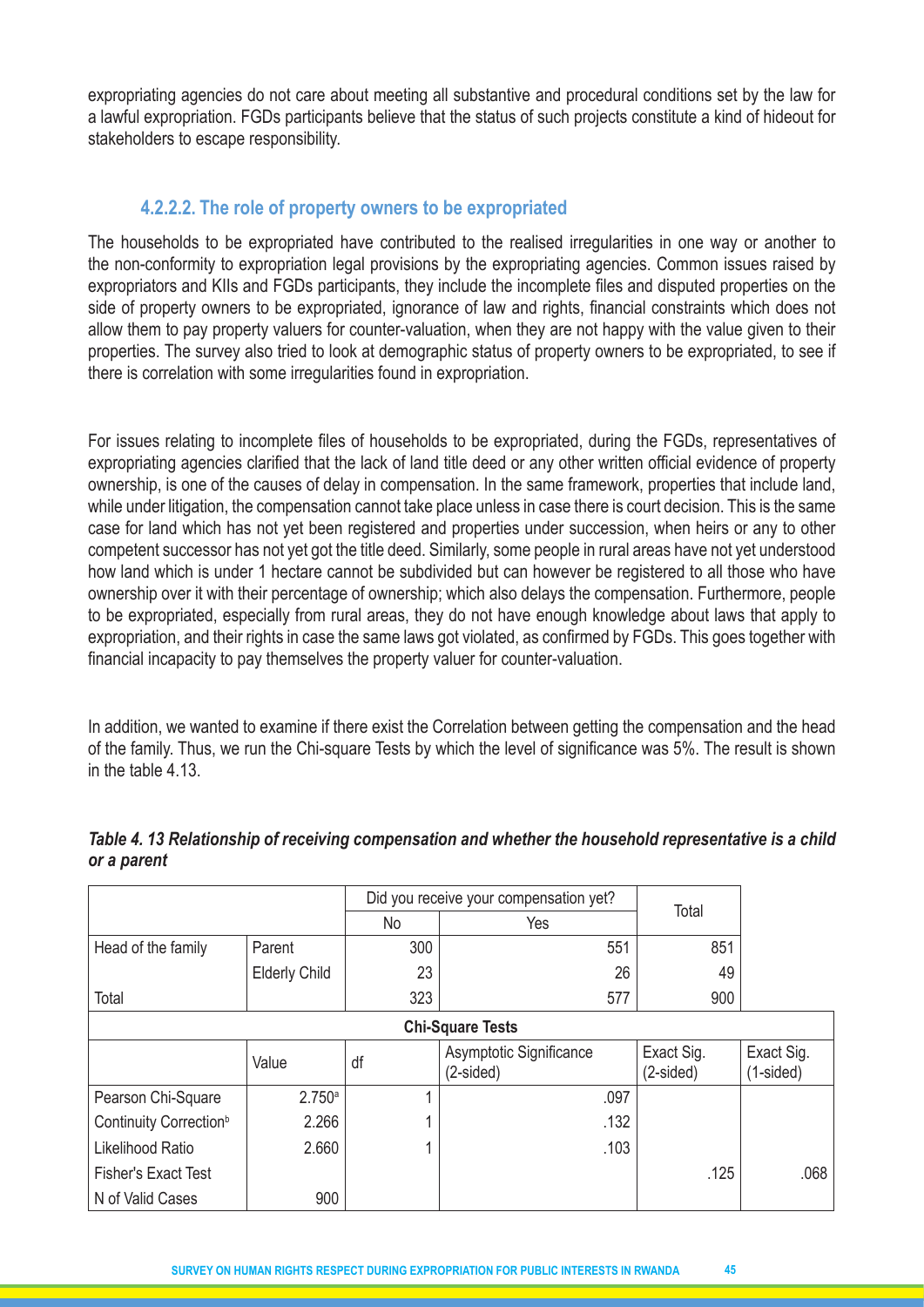a. 0 cells (0.0%) have expected count less than 5. The minimum expected count is 17.59.

b. Computed only for a 2x2 table

#### *Source: Field survey in June 2020*

From the above results, our interest was the Pearson Chi-Square. The value of the test statistic is 2.750. The corresponding p-value of the test statistic is  $p = 0.097$ . Since the p-value is greater than our chosen significance level ( $α = 0.05$ ), we do not reject the null hypothesis. Rather, we conclude that there is not enough evidence to suggest an association between getting compensation and head of the family. As conclusion, no association was found between getting compensation and head of the family behavior  $(X2 (1)$  = 2.750, p = 0.097).

And we wanted to examine if there exist the Correlation between getting the compensation and the gender too. Thus, we run the Chi-square Tests by which the level of significance was 5%. The result is shown in the next table.

|                                                                                         |        |     | Gender of the Head of The family * Did you receive your compensation yet? |                         |                           |  |  |  |
|-----------------------------------------------------------------------------------------|--------|-----|---------------------------------------------------------------------------|-------------------------|---------------------------|--|--|--|
|                                                                                         |        |     | Did you receive your compensation yet?                                    |                         |                           |  |  |  |
|                                                                                         |        | No  | Yes                                                                       | Total                   |                           |  |  |  |
| Gender of the Head of The<br>family                                                     | Male   | 197 | 357                                                                       | 554                     |                           |  |  |  |
|                                                                                         | Female | 126 | 220                                                                       | 346                     |                           |  |  |  |
| Total                                                                                   |        | 323 | 577                                                                       | 900                     |                           |  |  |  |
| <b>Chi-Square Tests</b>                                                                 |        |     |                                                                           |                         |                           |  |  |  |
|                                                                                         | Value  | df  | Asymptotic Significance<br>(2-sided)                                      | Exact Sig.<br>(2-sided) | Exact Sig.<br>$(1-sided)$ |  |  |  |
| Pearson Chi-Square                                                                      | .068a  |     | .794                                                                      |                         |                           |  |  |  |
| Continuity Correction <sup>b</sup>                                                      | .036   |     | .850                                                                      |                         |                           |  |  |  |
| Likelihood Ratio                                                                        | .068   |     | .794                                                                      |                         |                           |  |  |  |
| Fisher's Exact Test                                                                     |        |     |                                                                           | .830                    | .424                      |  |  |  |
| N of Valid Cases                                                                        | 900    |     |                                                                           |                         |                           |  |  |  |
| a. 0 cells (0.0%) have expected count less than 5. The minimum expected count is 17.59. |        |     |                                                                           |                         |                           |  |  |  |
| b. Computed only for a 2x2 table                                                        |        |     |                                                                           |                         |                           |  |  |  |

#### *Table 4. 14 Relationship of receiving compensation and whether the household representative's gender*

#### *Source: Field survey in June 2020*

From the above results, the value of the chi-square test statistic is 0.068. The corresponding p-value of the test statistic is  $p = 0.794$ . Since the p-value is greater than our chosen significance level ( $\alpha = 0.05$ ), we do not reject the null hypothesis. Rather, we conclude that there is not enough evidence to suggest an association between getting compensation and head of the family. As conclusion, no association was found between getting compensation and the gender of head of the family behavior  $(X2 (1)$  = 0.068, p = 0.794).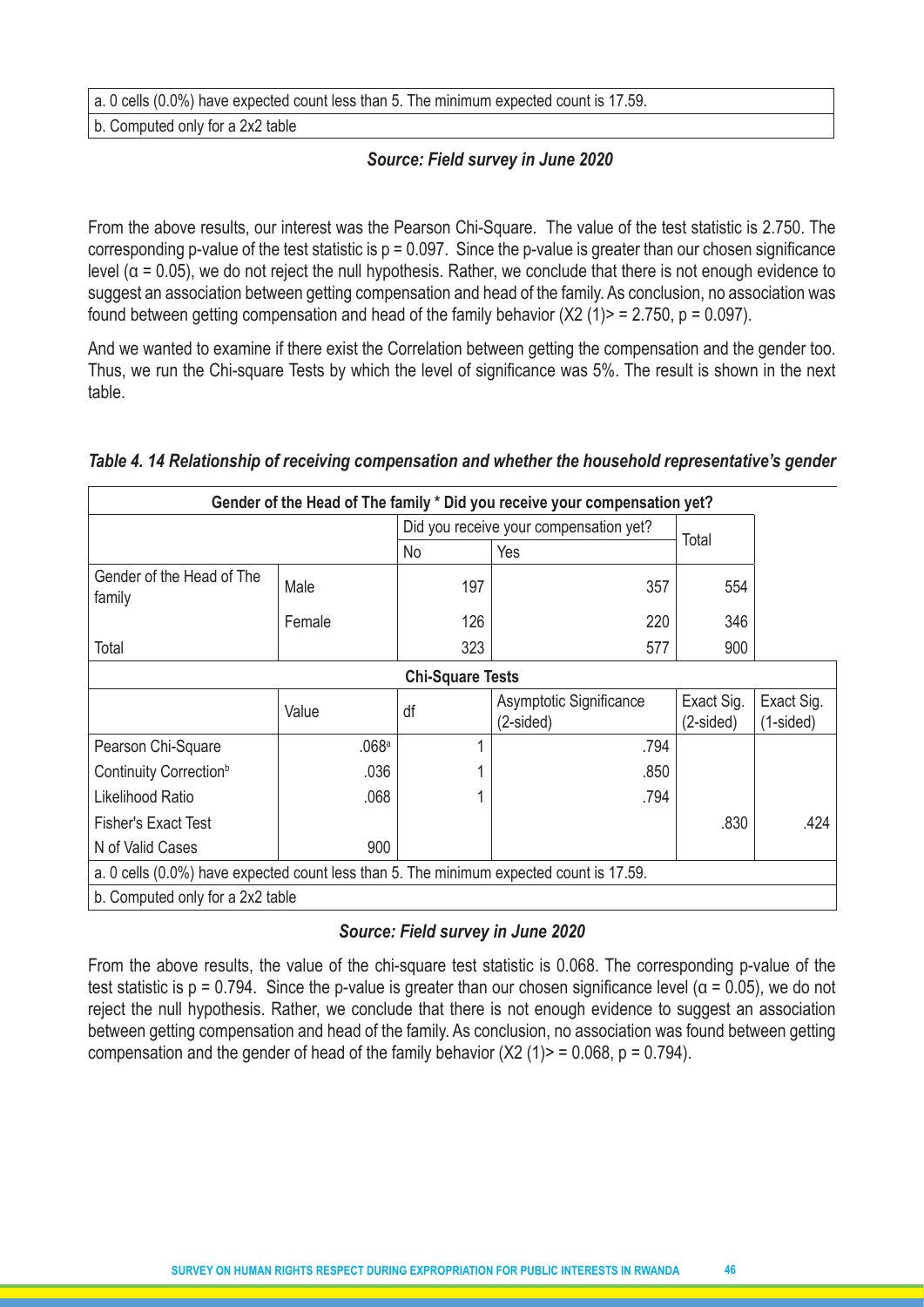# **4.2.2.3. Loopholes in the expropriation law**

Mainly qualitative data got through KIIs and FGDs show that participants advance some reasons that the actual expropriation has gaps that contribute to irregularities in expropriation projects. Evoked reasons include legalism, properties serving as collaterals to banks, the IRPV prices which got only published since 2018, the used valuation methods and the choice of compensation.

| Do you think there is much legalism in the expropriation law, hard to meet?             |       |    |       |       |       |  |  |  |  |
|-----------------------------------------------------------------------------------------|-------|----|-------|-------|-------|--|--|--|--|
| <b>Valid Percent</b><br><b>Cumulative Percent</b><br><b>Percent</b><br><b>Frequency</b> |       |    |       |       |       |  |  |  |  |
| Valid                                                                                   | Yes   | 15 | 68.2  | 68.2  | 68.2  |  |  |  |  |
|                                                                                         | No    |    | 31.8  | 31.8  | 100.0 |  |  |  |  |
|                                                                                         | Total | 22 | 100.0 | 100.0 |       |  |  |  |  |

#### *Table 4. 15 Legalism in the expropriation law*

#### *Source: Field survey June 2020*

Table 4.15 shows that 68.2% of interviewed officials confirm that there is legalism in the expropriation law against 31.8% who refuted the presence of legalism in the law. When it comes to details with interviews, as also confirmed by FGDs; the procedure to inform concerned communities in meetings, giving communiqués on radios and newspapers, publishing the lists, explaining the public interests character of the project, involvement of the district councils for local government and similar policy level organs for the central government, in all steps, including the approval of the valuation reports and compensations, and other procedures were judged to be tiring. This is the same for the power given to people to be expropriated to consent to the compensation when it is not paid in money. It becomes an issue when same people refuses, whereas the project was meant to assure public interests, with an example of implementing the city master plan; interests that are not easily understood by those to be expropriated.

In any case, all role players from all sides contribute to irregularities caused some less respect of human rights in expropriation projects, besides the status of the law, as argued by the different informants of the survey. However, both preventive and protective mechanisms to mitigate human rights violation during expropriation were surveyed as discussed in the next sections.

# **4.2.3. Opinions on the mechanisms to avoid irregularities in expropriation projects**

Respondents, informants and participants of all azimuths of the survey, provided their opinions on what can be done for the prevention of irregularities found in expropriation projects. They included respondents from expropriated households and their neighbours, and participants to KIIs and FGDs.

# **4.2.3.1. Expropriated households and their neighbours**

Expropriated households and neighbours who were not expropriated, expressed their opinions on what should be done to avoid irregularities in expropriation projects that can be sources of violations of human rights.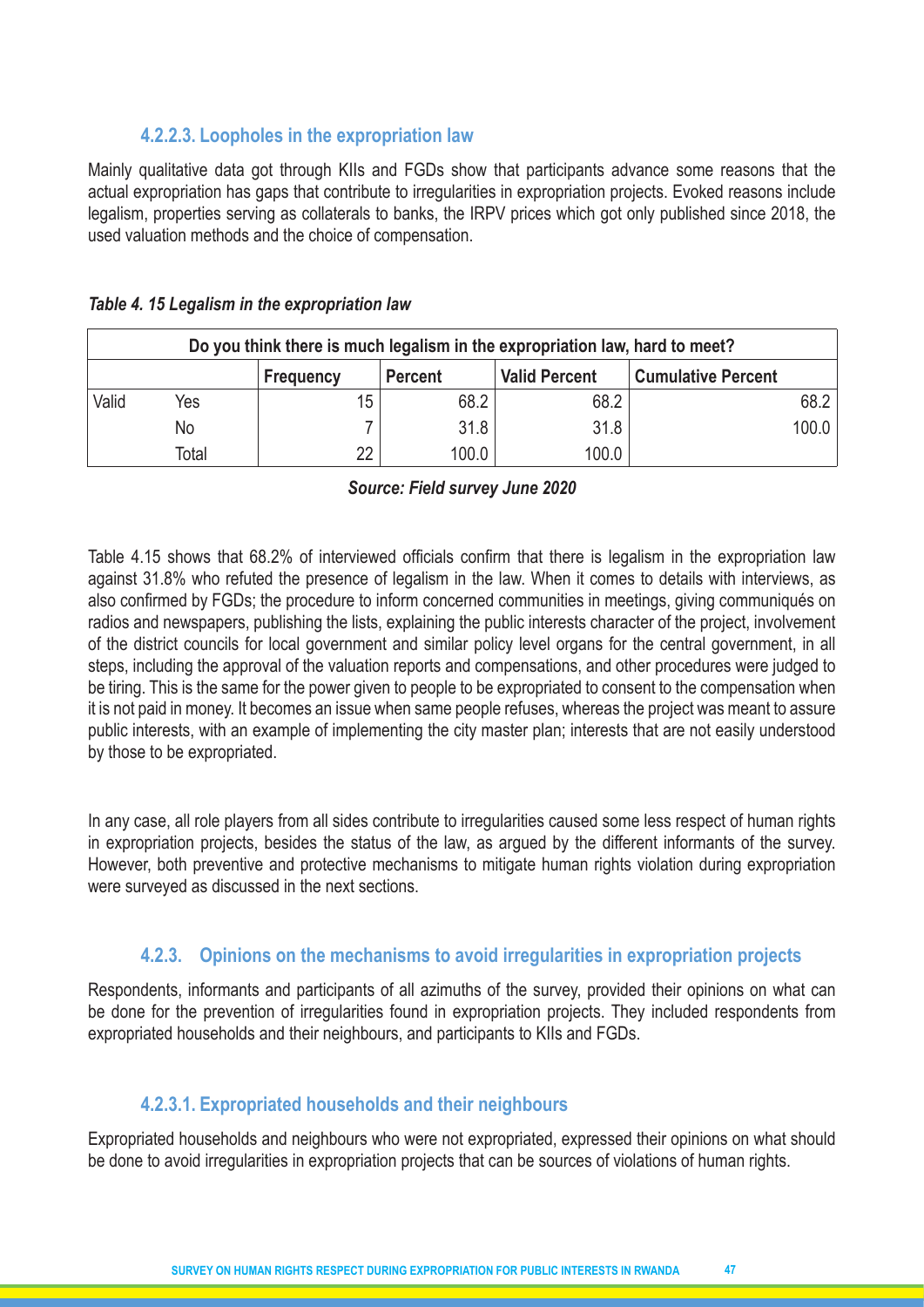

#### *Source: Field survey June 2020*

Referring to the Figure 4.2, the highest preventive measure suggested by households is the dialogue with them when the expropriation project is going to be initiated and implemented. In developments above, they clearly revealed that the sensitizations were just informative without local community's participation and opportunity to exploit expropriation projects. The second is the legal compliance which scored 77.6 %. The community also suggests to receive a fair compensation and to choose the type of compensation at a 55.4% level. Another suggested mechanism to avoid irregularities in expropriation is the reference to the market value while carrying out the property valuation, with 52.3%. Another element that acquired majority of respondents is the avoidance of delays in compensation payment, at 51%. Other elements for lawful expropriations do not interest much the expropriated ones, as they scored less than 50%, including accountability, payment in instalments, The presence of the NCHR in expropriation projects, the stakeholders capacity building, establishment of an organ in charge of expropriation, concrete expropriation project study and plan, corrections in land transfers and boundaries, and the financial support to targeted poor households for counter-valuation purposes.

#### **4.2.3.2. Local community focus group**

The local community, in FGDs, proposed that the compensation should be equity rather than prefixed prices. The equity compensation for the local community, were intended to mean the consideration of life after expropriation. Sometimes the expropriated community cannot enjoy the public interest activities that lead to their expropriation, whereas they contribute to the same through losing ownership over their properties and other socio-economic interests. Secondly, the accountability of the valuation technician who sometimes violate the practice willingly, got suggested by the community. The local community FGDs dared to say that valuation technicians may act under the influence of either party, being the expropriating agency or the property owner who has capacity to bribe them. They also wish that the negotiations with private investors would be carried out, because they may hide themselves in the public interests character of their investments and act as if it is a governmental institution that is expropriating. Negotiations would accelerate the payment of compensation and would give property owners right to bargain and get a compensation they hare happy for. Lastly, the community suggested the establishment of a framework allowing the low income earner to undertake the counter valuation whenever they are not satisfied with valuation reports, because some of them unhappily accept the payment because they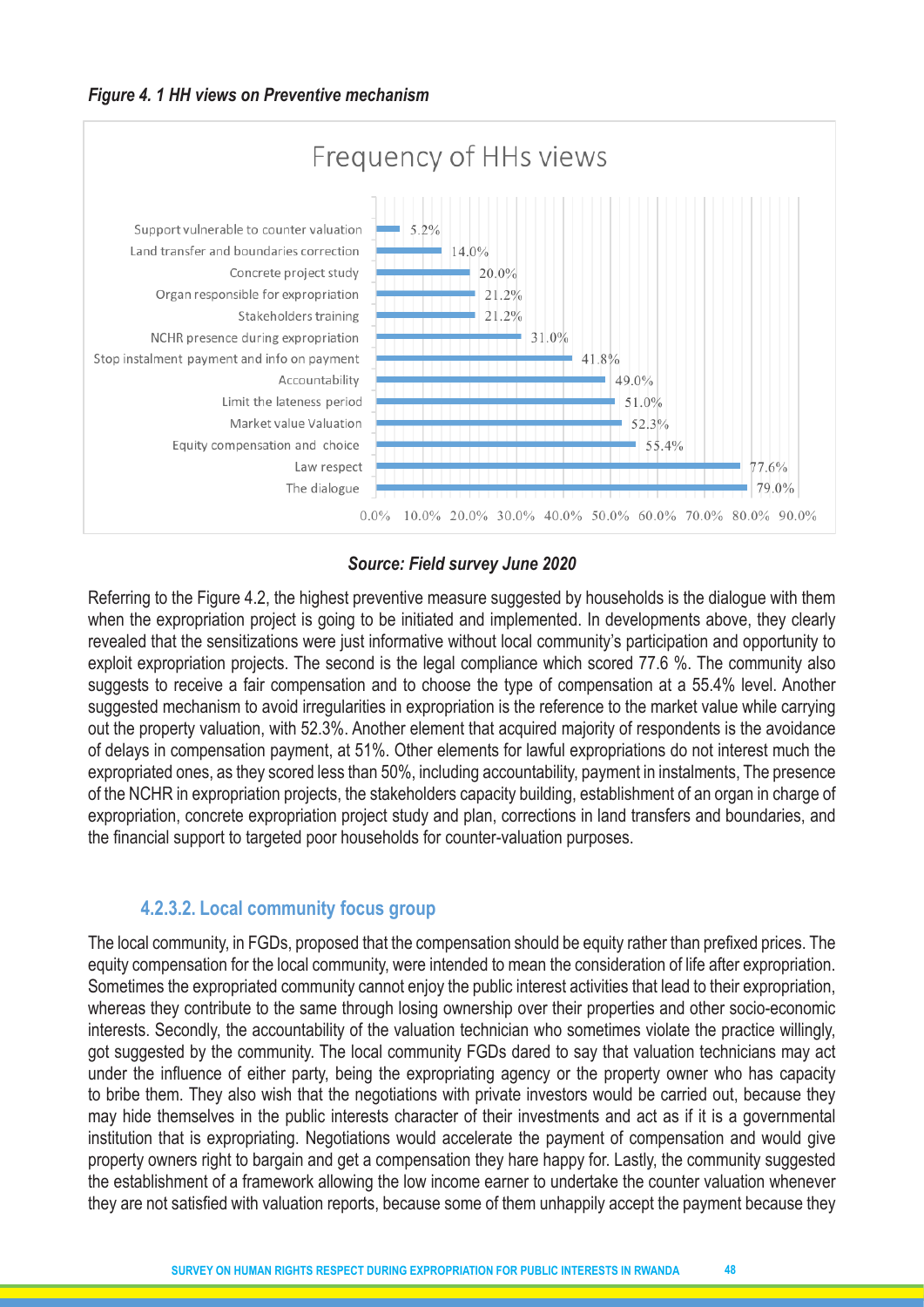cannot get opposed to the expropriation.

#### **4.2.3.3. Government officials and their partners' focus group**

The focus group composed of Government institutions and companies fully owned by the Government and which are involved in expropriation recommended first the establishment of an independent governmental institution responsible for expropriation projects in Rwanda, in order to avoid breaches in their implementation as herein discussed. If the Government is not capable to establish such institution, the focus group suggested regular capacity building initiative for legal compliance in expropriation projects. The third suggested solution was the regular and timely release of land and other properties reference prices by the IRPV. The focus group furthermore wished that any person behind breaches in expropriation projects should be held accountable, which would play an exemplary role to others, and would therefore limit the violation of expropriation legal provisions. Lastly, due to cases they receive from claimants of expropriation compensations, they wished that the expropriation law would be amended, to include an article about the prescription of right to compensation, to avoid negligent and malicious people who come to claim for compensations of 10, 20 years old, as the same prescriptions exist in other laws.

#### **4.2.3.4. Professionals and human rights activists focus group**

The last focus group which was composed of participants from professional bodies and human rights activists operating in the areas of land, property rights and expropriation, advocated for: (1) a detailed and thorough study, together with detailed implementation plan and related budget, and with a socio-economic impact analysis for the community to be expropriated, instead of abrupt implementation of expropriation projects, sometimes without clear plans and budgets; (2) the establishment of expropriation departments for organs that seem to have regular expropriation projects; (3) proper annual revision of property reference prices by IRPV in order to reflect the market value; (4) the amendment of the expropriation law especially articles about paying the compensation to a bank when the expropriated property was given to the bank as a collateral<sup>80</sup>. To this last opinion, the FGDs shared experience on so many cases whereby property owners lose both properties and compensations, as they lost their properties ownership and compensations are paid on the account under the banks' custody, without any legal provision obliging the bank to re-negotiate the loan agreement, so that property owners can get a second chance to own other properties using the same compensations. Participants strongly wished that the law be amended to address the matter.

#### **4.2.4. Opinions on the effective remedial actions for victims of irregularities found in expropriation projects**

Generally, the proposition of the remedial actions to the victims of irregular expropriation projects were almost the same for the local community or, Government officials, professional bodies and human rights activists who participated in the FGDs and interviewees of KIIs. Their focus is the accountability of officials whose malpractices lead to the violation of human rights during expropriation. However, these participants said they are optimistic about the remedy prepared by the Government, as the Ministry of Finance provided explanations before the Parliament during the presentation of the budget for the financial year 2020/2021, where there is a budget line to pay delayed compensations in expropriation projects. However, as this remedy is limited to only paying the

80 According to art. 38 (para4) of the expropriation law, "in case the property of the person to be expropriated is encumbered by a guarantee provided to a bank or a financial institution, the amount of fair compensation shall be deposited into the account indicated by the bank or financial institution".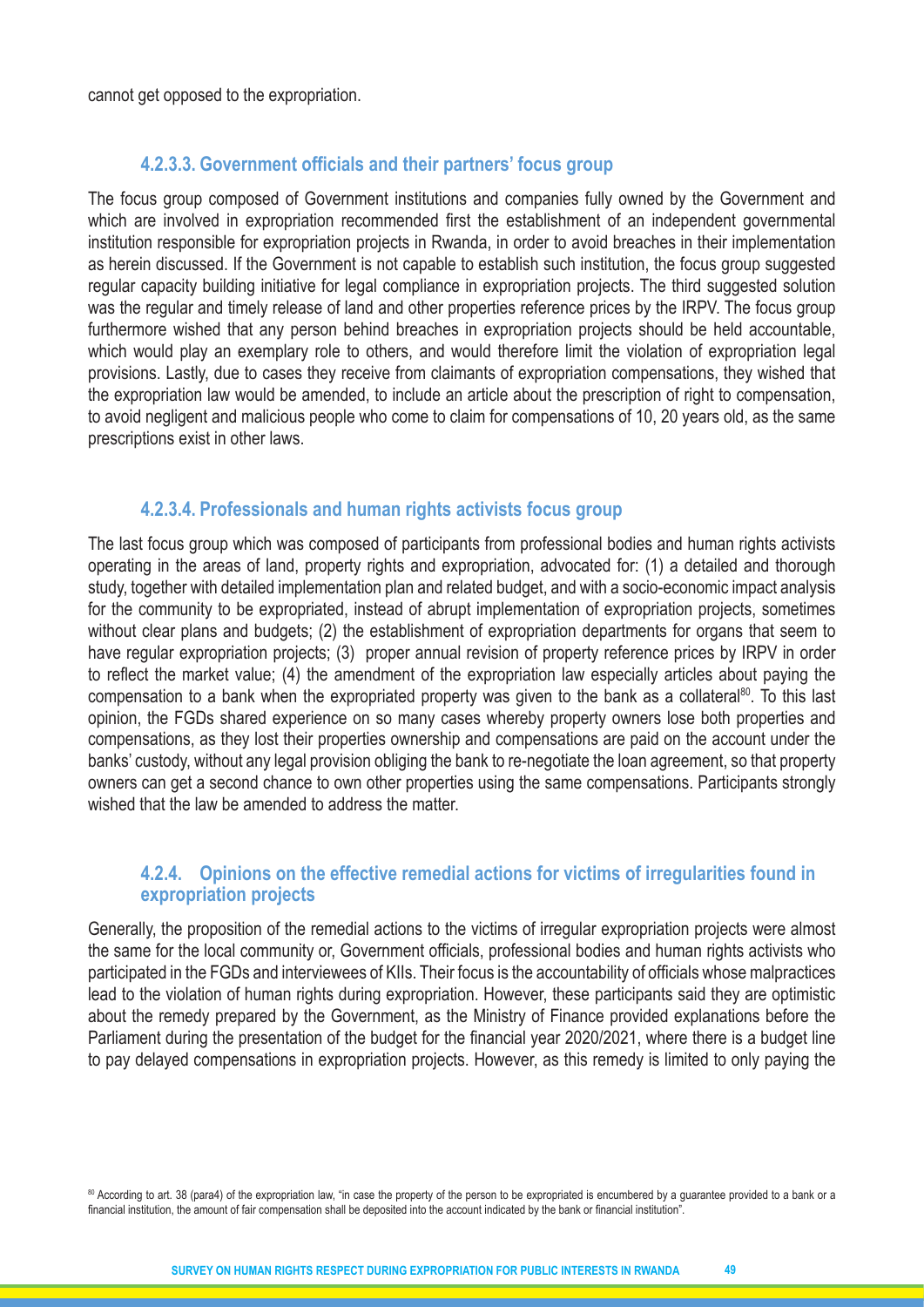compensations, sometimes without delay interests; still the suggested commission would detect other breaches – not only the compensations, case by case, so that responsible parties would be held accountable, so that such breaches should not reappear in the future.

# **4.3. Results discussion**

After presenting and analysing data, the survey report discusses results, in this section, orienting them to potential of human rights violation during expropriation, causes of some irregularities. The discussion hereunder is also extended to what can be done to avoid more violations and to award remedy to victims, while drawing conclusions from the above pieces of analysis.

# **4.3.1. Potential of human rights violation during expropriation**

In this part, the study discussed the results to the references standards of Human Rights in light of facilitating the conclusion making whether there have been human rights violation during expropriation or not. Hence, though cases of irregularities in expropriation projects as discussed above are not many compared to the compliance to the expropriation legal provisions; some of the same irregularities are hereunder discussed to see the eminence of human rights deference during expropriation. They include the right to information, right to property, and right to an adequate standard of living (housing, food, water, sanitation, etc.).

# **4.3.1.1. Right to information**

As discussed supra, the right to information is guaranteed by both the ICCPR (art. 19) and the Constitution of the Republic of Rwanda (art. 38). The ICCPR (art. 19) defines the right to information as forth: *"Everyone shall have the right to freedom of expression; this right shall include freedom to seek, receive and impart information and ideas of all kinds, regardless of frontiers, either orally, in writing or in print, in the form of art, or through any other media of his choice''*. It may therefore be subject to certain restrictions, but these shall only be such as are provided by law and are necessary: (1) for respect of the rights or reputations of others; (2) for the protection of national security or of public order, or of public health or morals. Similarly, Constitution of the Republic of Rwanda (art. 38) says that ''freedom of press, of expression and of access to information are recognized and guaranteed by the State''. Therefore, in the context of expropriation, right to information is associated with enabling property owners to have complete and accurate information about the expropriation project, all processes, the roles and responsibilities of various stakeholders. Even the expropriation law clarifies that it belongs to the expropriator to collaborate with them, including publishing the list of specific evictees and related communiqué on radio and in newspapers<sup>81</sup> before even starting the property valuation exercise in which property owners are also supposed to be involved, with possibility to undertake counter-valuation once they are unhappy with the valuation report<sup>82</sup>. However, as Table 4.2 indicates it, though 85.8% of property owners confirmed having been informed about the expropriation projects. This is the great achievement compared to the low level right to information respect reported in the literature review, where RCSP argued that landowners are not notified about the expropriation, its purpose and the procedures followed. There were also many specific cases of people seeing valuators touring their land and taking measurements without any prior notice were reported in various areas (Kicukiro, Nyamagabe and Gakenke districts)<sup>83</sup>; and similarly, confirmed by the USAID funded research project carried out in 2014<sup>84</sup>. However, even though the respect of social economical rights depends on the means, the remaining 14.2% of property owners who say not get informed should be clearly informed too. These figures were cross-confronted with qualitative data from FGDs where participants said that

<sup>81</sup> Article 16 of the Law N° 32/2015 of 11/06/2015, aforementioned.

<sup>&</sup>lt;sup>82</sup> Articles 33 – 34 of the Law N° 32/2015 of 11/06/2015, aforementioned.

<sup>83</sup> RCSP, Analysis of land expropriation and transfer process in Rwanda, Civil Society Public Policy Dialogue, Kigali Convention Center, 30th November 2017, pp. 6 and 8.

<sup>84</sup> Ikirezi Mireille, Masengo Fidèle and Knox Anna, Op. cit., p. 19.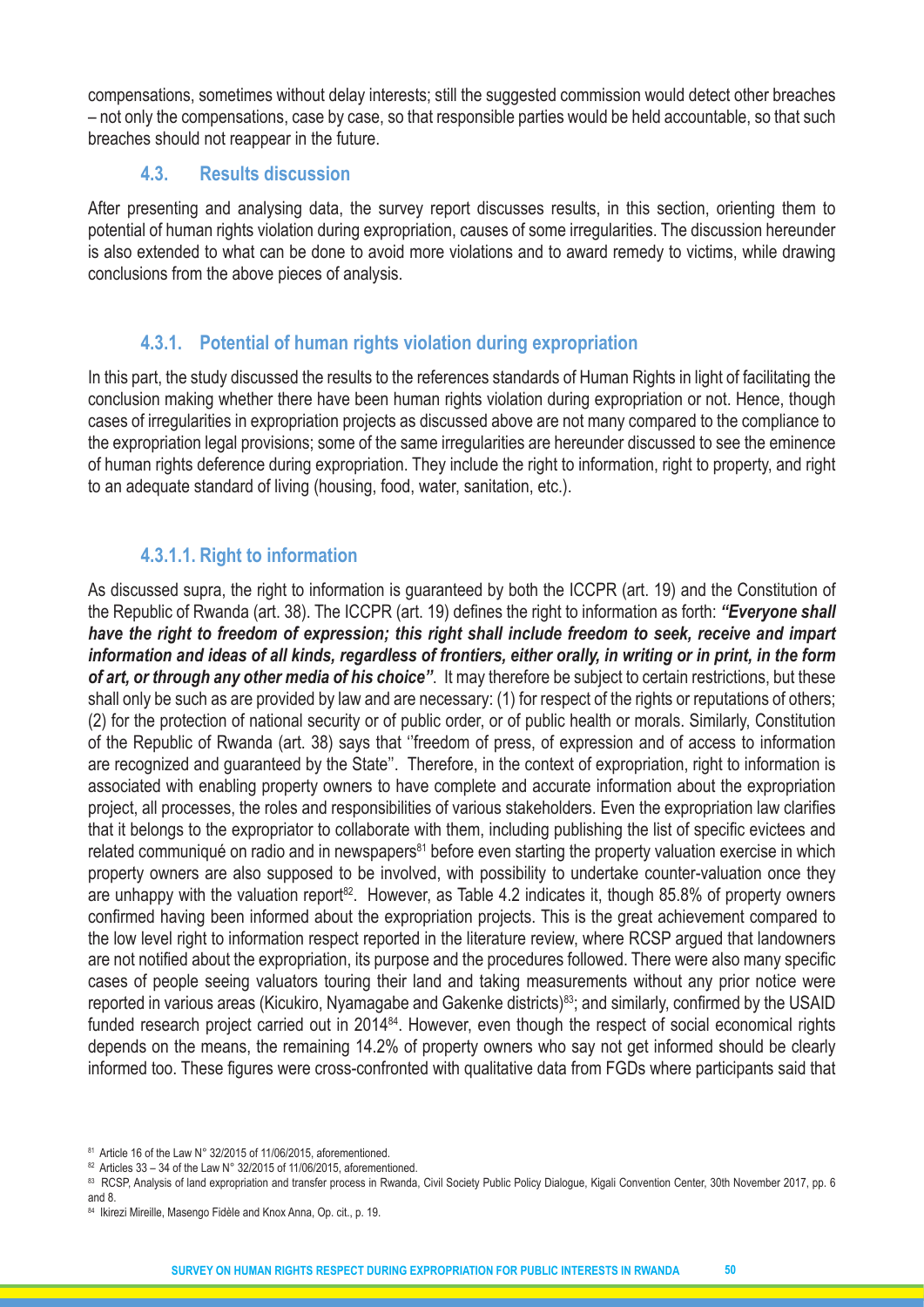for some urgent projects, some processes including informing the community of the expropriation areas about the project are not taken into consideration. Hence, the suggested dialogue and community participation in expropriation projects will fulfil the remaining gap.

#### **4.3.1.2. Right to property**

The constitution of the Republic of Rwanda (art. 34) stipulate clearly that ''everyone has the right to private property, whether individually or collectively owned. It is inviolable. And the right to property shall not be encroached upon except in public interest and in accordance with the provisions of the law''. Furthermore, the ACHPR I (art. 14) ensures that the right to property shall be guaranteed and it may only be encroached upon in the interest of public need or in the general interest of the community and in accordance with the provisions of appropriate laws. Expropriation consists of taking personal interests for public interests. Therefore, right to property during expropriation, entails of taking the personal interest for public interests with veneration of both fundamental and procedural conditions of lawful expropriation. Though human rights are universal and inalienable, interdependent and indivisible, equal and non-discriminator; all human rights violated through expropriation projects are centred to the violation of the right to property, because expropriation is all about relocating the property owner from her/his properties. As also discussed, any violation of the four conditions for lawful expropriation including the public interests, due process of law, non-discrimination and compensation; would suffice to draw a conclusion that there has been violation of right to property, because the evictee has not enjoyed her/his full rights over her/his properties.

Guaranteed by the International Covenant on ESCR (art. 2 and 17), the ACHPR I (art. 14) and the Constitution of the Republic of Rwanda (art. 34 and 35) in the context according to which no one shall be arbitrarily deprived of her/his property except under procedures and reasons provided for by the relevant laws; the present survey showed that some property owners lost their properties without expropriators to have fulfilled some of both substantive and procedural conditions set by the expropriation law: the due process of law and the payment of compensation to expropriated property owners, as well as the communication of the initiation of the expropriation project and its approval, collaboration and correspondences with property owners, fair property valuation and compensation determination, the fair and prior compensation payment, of course before the relocation of property owners.

Yet, the analysis of data revealed that 70.6% of all expropriated families received their compensation. Among 577 compensated households, 313 (54.2%) had received their compensation in 120 days, while 240 households (29.4%) did not receive the compensation at all Table 4.8. Again, Table 4.9 shows that among the 323 households which did not get compensation, 42 representing 13 % got requested to leave their properties without the compensation payment and 120 days had elapsed. Briefly, the study revealed that 40.22% of all pasted expropriation projects appreciated fully the due process of law. The expropriating institutions also confirmed it through highlighting that 45.45% of the expropriation cases respected fully the entire expropriation law. Finally, the FGDs confirmed that the Government itself recognizes that there are people who are still waiting for their compensations, reason why this was captured in the 2020/2021 budget, though the violations of the right to property has already been done. Furthermore, most alarmingly, FGDs participants raised any issue of how the law are not clear on the right to property respect in a scenario whereby property owners lost ownership from their properties as a result of expropriation, and yet do not get their compensations, because their properties constitute collaterals to loan agreements. In such situation, property owners remain in a permanent dilemma, as the loss of ownership over their properties is provided for by the law, together with the fact to channel their compensation to their creditors, banks, without any alternative for them to survive or acquire new properties. Apart from right to property in general, it is essential to discuss the right to fair compensation separately.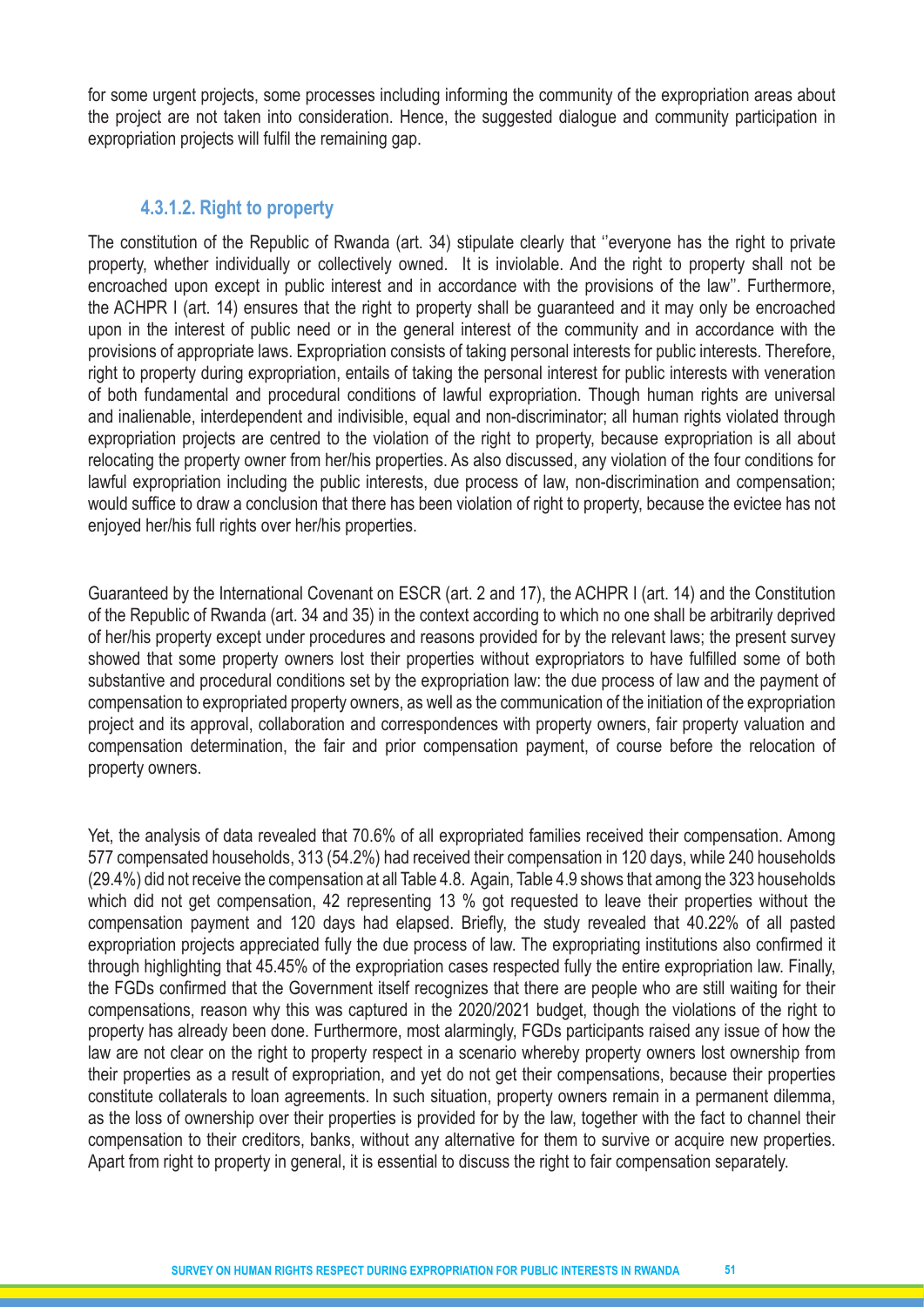# **4.3.1.2.1. Right to fair compensation**

Fair compensation refers to an indemnity equivalent to the value of land and the activities performed thereon given to the person to be expropriated and calculated in consideration of market prices as well as compensation for disturbance due to expropriation<sup>85</sup>. The right to fair compensation is provided for by the Law n° 32/2015 of 11/06/2015 relating to expropriation in the public interest in its article 4 that stipulates that every project, at any level, which intends to carry out acts of expropriation in the public interest, shall budget for valuation of the property of the person to be expropriated and for fair compensation. The article 35 of the same law provides that payment of fair compensation in advance can be paid in monetary form in the Rwandan currency or in any other form mutually agreed upon by the expropriator and the person to be expropriated. However, the study revealed some acts of violation of this right. For example, in Table 4.6, 47.3% of expropriated households climaxed that there was unfair determination of compensation. 56% of the respondents agreed also that the 5% of disturbance allowance is not sufficient Table 4.11. And finally, 29.4% of 900 expropriated households did not received their compensation at all Table 4.8. These were emphasized by 50% of the real property valuers participated in expropriation highlighted that they were not independent while determining the fair compensation Table 4.7. Therefore, unfair determination of compensation results in provision of unfair compensation, where violation of right to fair compensation. However, this is due to the valuation variances, outdated land price references and voids in current expropriation law.

To sum up, the survey can confirm that there an increase of the right to property respect but still hindered by inaccurate reference prices, valuation variances, loopholes in legal matters where the Ministerial order establishing the supervisory comity is still missing and void of current law about the mortgaged properties and type of compensation. Hence, the enactment of these regulations will lead to full respect of property rights.

# **4.3.1.2.2. Right to an adequate standard of living**

Article 11 of the International Covenant on ESCR highlights that ''the States Parties to the present Covenant recognize the right of everyone to an adequate standard of living for himself and his family, including adequate food, clothing and housing, and to the continuous improvement of living conditions''. As the landed properties are bedrock of human being activities which are sources of adequate living conditions for human kind, the violation of right to property can immediately lead to the violation of Right to an adequate standard of living. As discussed, the right to an adequate standard of living, includes the right to adequate housing, food, water, sanitation, etc. (art. 11 article of the International Covenant on ESCR). In other words, one cannot talk about adequate standard of living, if the basic needs pertaining housing, food, water, sanitation, etc. are satisfied. The interdependence and indivisibility of human rights show us that we have covered these types of needs in above discussions.

However, it is worthy again to say that if the payment of compensation is meant to be done within 120 days counted from the day it was agreed upon between the expropriator and the person to be expropriated, and that unfortunately when this is not paid within the same timeframe, the property owners are no longer allowed to undertake long term projects, including agricultural ones and other economic activities that yield money to the people, so that they can afford food, water and sanitation, and again if they cannot repair their houses; the right to an adequate standard of living is violated. For example, Table 4.12 indicated that 35.8%of not relocated households waiting for their compensation for more than 120 days did not manage to undertake any long term activity on the agricultural land nor accessing their tree plantations. For all these reasons, the survey confirms that there has been some violation of the right to adequate living in surveyed expropriation projects. However, these violations are being eliminated through the budgeting for the arrears in compensation; and the study

85 Law n° 32/2015 of 11/06/2015 relating to expropriation in the public interest (art.2)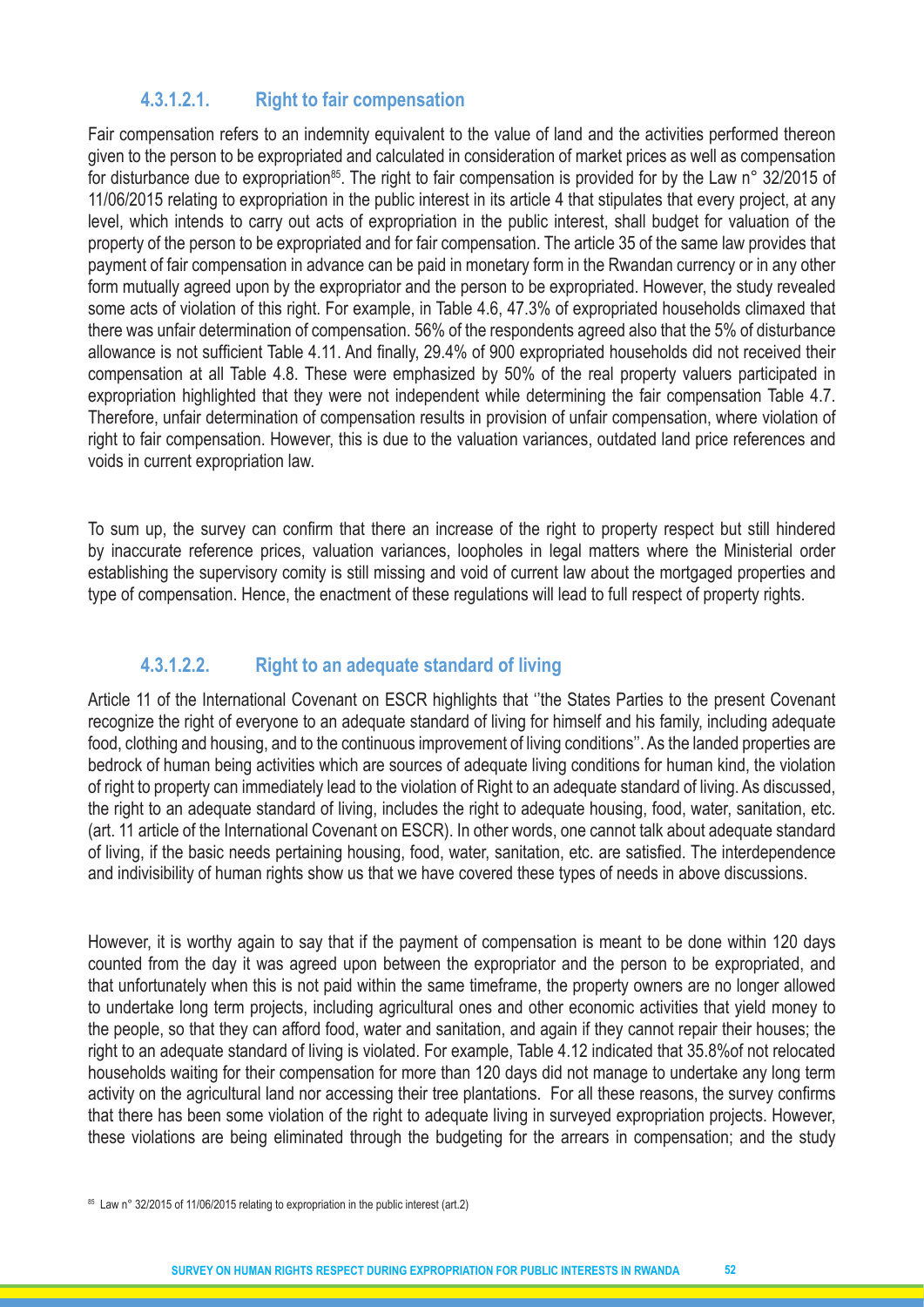advised the complementation based on the elimination of the legal loopholes for sustainable human rights respects. Although, the right to adequate standards of living, it is worthy that right to adequate housing and right to environment are discussed separately thereafter.

#### **4.3.1.2.2.1. Right to adequate housing**

The right to adequate housing is more than just four walls and a roof. It is the right of every one to gain and sustain a safe and secure home and community in which to live in peace and dignity.<sup>86</sup> There are elements of the right to adequate housing such as (1) Legal security of tenure; (2) Affordability; (3) Cultural adequacy; (4) Availability of services, materials, facilities and infrastructure; (5) Accessibility; (5) Location and (6) Habitability. This study focused on the last element of right to adequate housing. In habitability element; adequate housing should provide for elements such as adequate space, protection from cold, damp, heat, rain, wind or other threats to health, structural hazards, and disease vectors. Unfortunately, there are few household who did not manage to repair their houses due to the limitations associated to their property rooted from expropriation projects. And this is what is presented in Table 4.12, 12.6 % of non-relocated property owners (12 out of 95) did not get opportunity repair their houses, as they were still living there waiting for the compensation. Therefore, the habitability element is not met. Hence, there were acts of violating right to adequate housing.

# **4.3.1.2.2.2. Right to clean environment**

The right to environment is stipulated in Article 22 of the Constitution of the Republic of Rwanda of 2003 revised in 2015 which states that everyone has the right to live in a clean and healthy environment. It is also stipulated in Organic Law n° 04/2005 of 08/04/2005 determining the modalities of protection, conservation and promotion of environment in Rwanda<sup>87</sup>. When expropriation projects expose anyone to unsuitable environment, the right to clean environment is violated. With reference to table 4.10, the results showed that 33.5 % of surveyed families were exposed to noise. This is to say that 33.5% of surveyed families were exposed to the rain water dangers from various infrastructure projects, the families left in high risks zones, dumping activities related to the projects required expropriation, air pollution, traffic noise, vocal noise, dusts noise etc... Therefore, basing on findings, there were some acts of violating right to clean environment. However, this is due to the expropriation projects which are not thoroughly analysed and not fully inclusive.

All in all, while taking into consideration of the universal and inalienable, interdependent and indivisible characteristics of human rights, the survey generally confirm that there have been some few acts of violations of the right to information, right to property, and right to an adequate standard of living (housing, food, water, sanitation, etc.), in surveyed expropriation projects. This should not however continue like this, reason why the next developments concentrate on mechanisms for their prevention.

# **4.3.2. Mechanisms for the prevention of human rights violations during expropriation**

Participants to the survey suggested different mechanisms for the prevention of expropriation irregularities. They include a detailed and thorough study, together with detailed implementation plan and related budget and with a socio-economic impact analysis for the community to be expropriated. They also include dialogue with targeted property owners when the expropriator is a private investor, the effective information and collaboration with households to be expropriated, prior and fair compensation, compensation in equity rather than prefixed prices,

(Art. 11 (1) of the Covenant) Adopted at the Sixth Session of the Committee on Economic, Social and Cultural Rights, on 13 December 1991 (Contained in Document E/1992/23). https://www.ohchr.org/en/issues/housing/toolkit/pages/righttoadequatehousingtoolkit.aspx

<sup>86</sup> Office of High Commissioner for Human Rights, CESCR General Comment No. 4: The Right to Adequate Housing

<sup>87</sup> Organic Law n° 04/2005 of 08/04/2005 determining the modalities of protection, conservation and promotion of environment in Rwanda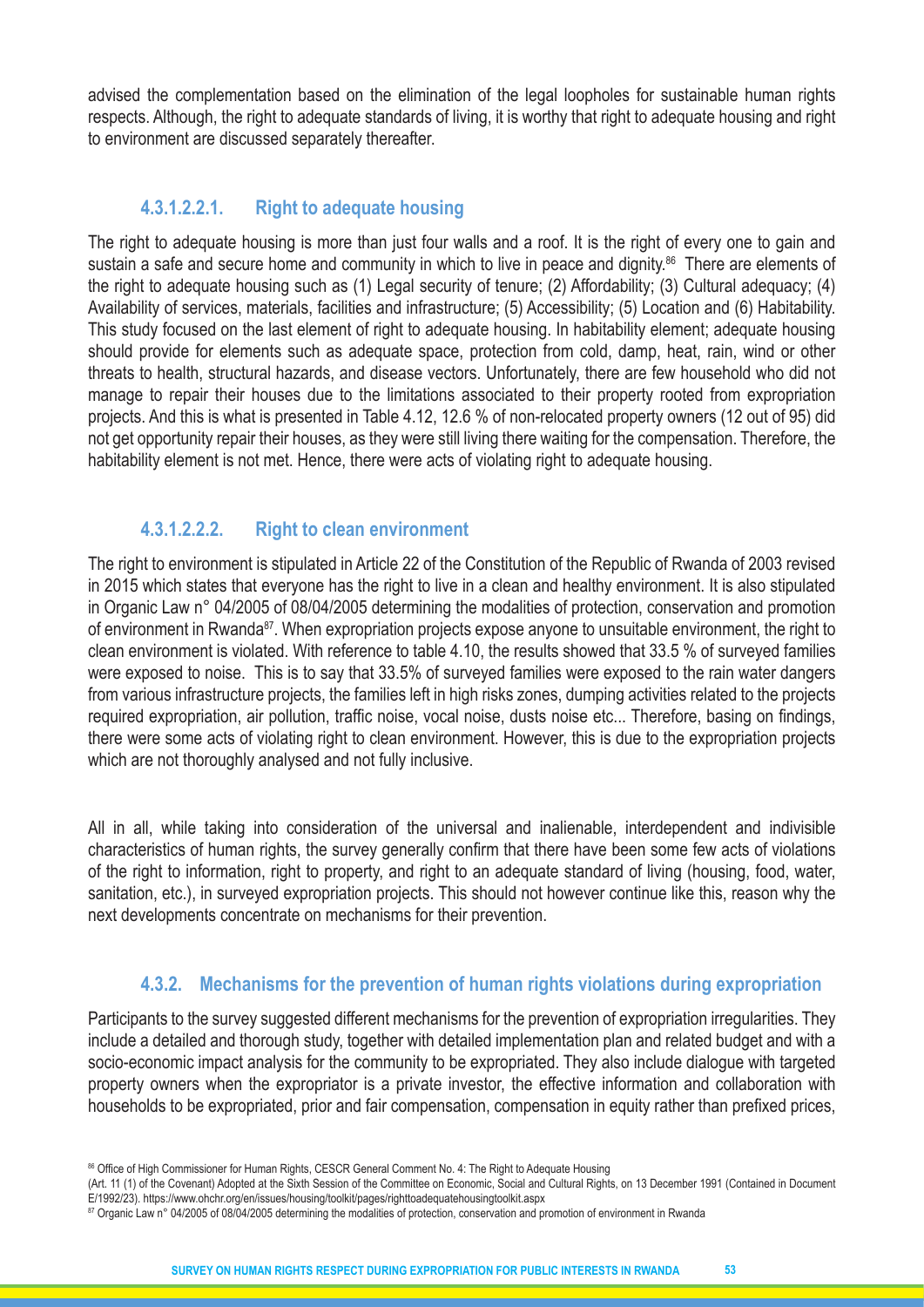right to choose the type of compensation, and reference to the market value while carrying out the property valuation. Moreover, they proposed the establishment of an independent governmental institution responsible for expropriation projects in Rwanda; but this suggestion is against the decentralization policy of the Government of Rwanda if the proposed institution would be technical instead of strategic. Therefore, the establishment of expropriation departments for organs that seem to have regular expropriation projects can complement the prior proposed idea. Other proposed mechanisms are; proper annual revision of property reference prices by IRPV in order to reflect the market value, and accountability for all role players in the violations of human rights during expropriation. On the side of the legal and policy framework, participants to the study wished for an amendment of the expropriation law to limit the period during which property owners have right to claim compensation (prescription), limiting the lateness period and amendment of the same law in regards to the mortgaged properties when the expropriated property was given to the bank as a collateral.

One can see that the majority of mechanisms suggested by participants to the survey are related to the provisions of the expropriation law. Bargaining with the private investor, being informed of all steps of the expropriation and the public interests characteristics, fair and prior compensation and others, they are all provided for by the expropriation law. They are among other key conditions for lawful expropriation as discussed supra, which conditions include the public interests of the project, the non-discriminatory characteristic, the due process of law and the payment of compensation to expropriated property owners and a clear procedure, from the initiation of the project, its planning and budgeting, collaboration with the community, valuation, up to the payment of compensation, before the relocation of the property owner. They also include the obligation of IRPV to regularly and annually review property reference prices, which is not respected.

Therefore, the survey confirms that preliminary mechanisms for the prevention of violations of human rights violation lie in the full and effective compliance to the expropriation law. Additional mechanisms for the prevention purposes would be holding accountable those who are responsible for previous human rights violations to play an exemplary role to their successors, so that the latter should remember to avoid making similar mistakes. They would also include the amendment of the expropriation law to address the raised matter of mortgaged properties where compensations are paid to creditors, compensation in equity rather than IRPV's prefixed prices, which would go together with the non-fixation of the rate for the disruption compensation. The law also needs to limit long-lasting claims for compensation for negligent property owners, in terms of fixing prescription period for the right to claim for compensations, to enable expropriating agencies to freely deal with new expropriation cases, instead of having the burden to treat old cases, some of which appear after many restructuring of governmental institutions and their affiliated agencies and partners. With a special attention, the survey supports the opinion of having internal departments whose missions are only related to expropriation foe enhancing the due process of law and accountability to concerned staff in case of violation of human rights and or abuse of power.

#### **4.3.3. Effective remedial actions for victims of human rights violations resulting from expropriation projects**

For pending cases of acts of violation of human rights, according to the law, victims of violations of human rights during expropriation normally have right to sue responsible organs in courts of justice, for courts to decide either on the continuation of expropriation projects or forcing those agencies to pay compensations and related damages within given periods of time. However, as most of these projects are implemented by Governmental agencies and that the 2020/2021 budget has catered for arrears of expropriation compensations; victims cannot be advised to seek for justice in courts, though they still have those rights.

In any case, as also suggested by different participants to the survey, accountability for cases whereby government officials, valuation technicians and other role players, negligently or maliciously did not comply with expropriation legal provisions, until leading to such breaches, and therefore be personally held answerable.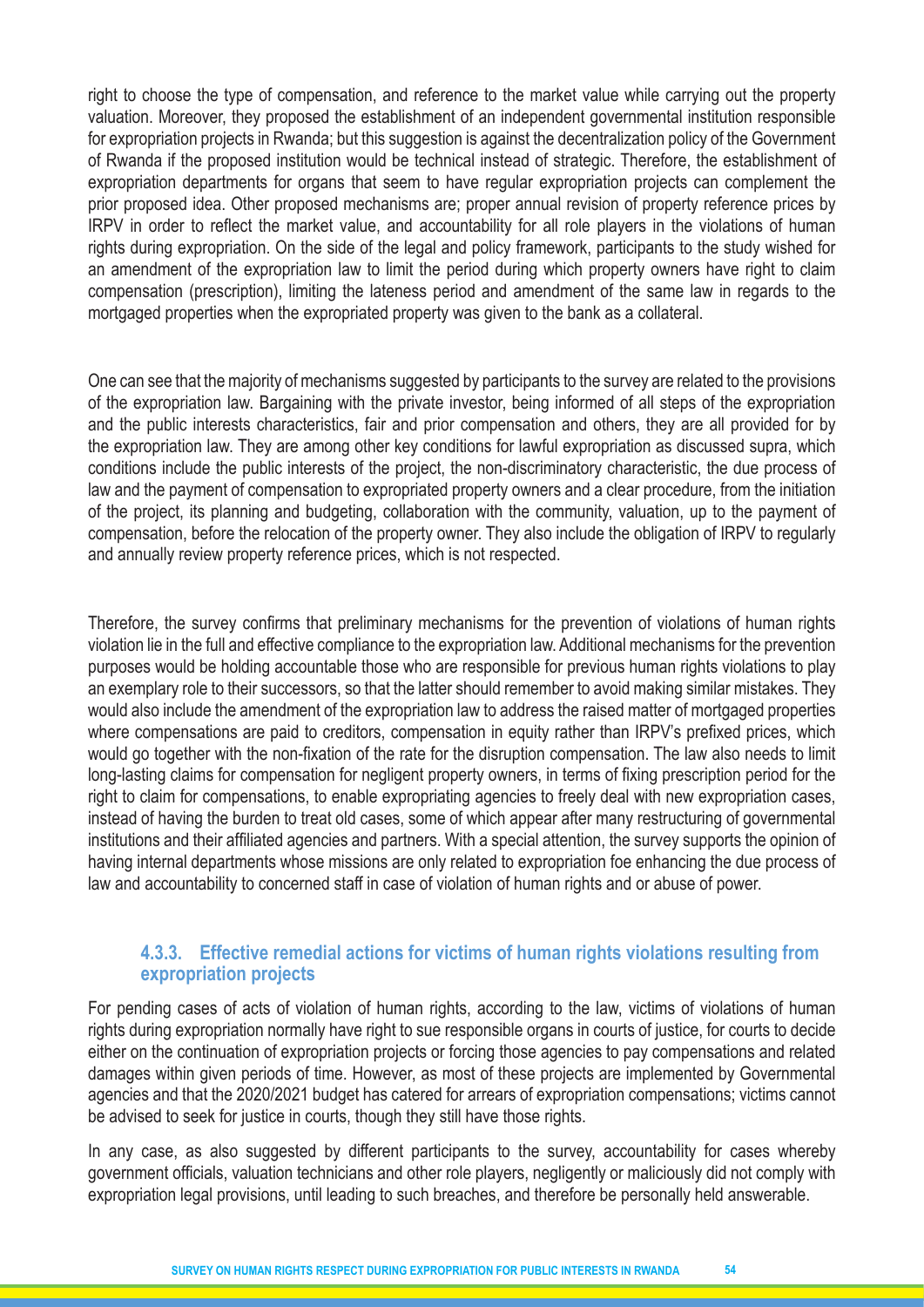# **Chap. V. CONCLUSION AND RECOMMENDATIONS**

The survey on the human rights respect during expropriation for public interests in Rwanda had objectives of assessing the level of human rights respect during expropriation for public interests, to propose mechanisms to prevent human rights violations during expropriation, to propose effective remedial actions for victims of human rights violations resulted from expropriations and to formulate recommendations to relevant stakeholders. This chapter draws conclusions from the survey and issues recommendations to concerned organs.

# **5.1. Conclusion**

In terms of conclusions, in line with the assessment of assessment of the human rights reverence during expropriation in Rwanda, the study found that in some expropriation projects, both procedural and substantive conditions for lawful expropriation were not fully respected. But it is splendid that the level of human rights respect increased compared to previous reports. For instance, the study revealed that 85.8% of respondents were communicated about the projects before their implementation, 52.6% were happy with the value given to their properties, and 70.6 % received their compensation and budget for compensation arrear were covered in the approved Government budget 2020-2021 for remaining 29.4% without compensation.

Moreover, the survey revealed that the irregularities found during the survey, regardless of their level, are due to the poor planning and budgeting, and urgent projects on the side of the expropriating agencies, especially the implementation of performance contracts (commonly known as imihigo) for public interests. On the side of property owners to be expropriated, the survey found that irregularities in expropriation projects result in incomplete files and disputed properties, ignorance of law and rights, financial constraints which does not allow them to pay property valuers for counter-valuation, when they are not happy with the value given to their properties. And finally, the last not the least is the loopholes in current expropriation law and missing of ministerial order establishing the supervisory committees.

It is in this regards that the survey concludes that there were some minor irregularities in expropriation projects are associated with acts of violations of human rights. Specific violated human rights, though they are not extended to all property owners, include the right to information in that few property owners did not get informed about the projects, right to property as some property owners got relocated before receiving their compensations, others delayed to be paid their compensations before total relocation. Furthermore, there were some violation of right to adequate standards of living (including the right to adequate housing, food, water, sanitation, etc.), as irregularities in expropriation projects prevented some households, to renovate their building, to get money to cover their expenses and or investment.

Findings that led to the prior conclusions, also led to the suggestion of mechanisms for the prevention of human rights violations during expropriation as well as remedial actions that should be taken in favour of victims of human rights violations within expropriation projects, which mechanisms are included in the recommendations presented hereunder.

# **5.2. Recommendations**

The following recommendations are formulated to the relevant stakeholders for the respect of human rights during expropriation for public interests in Rwanda.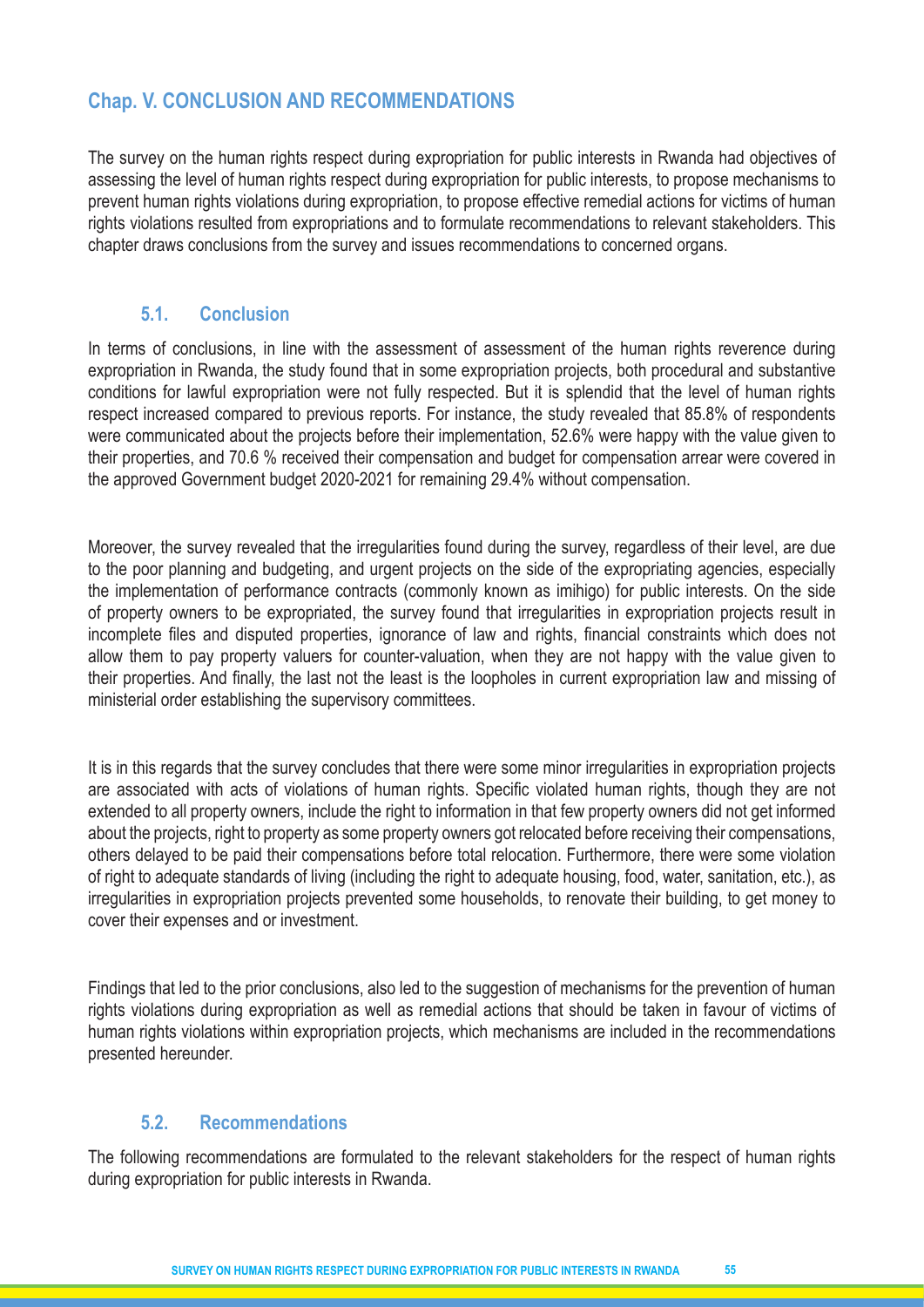1. The Commission recommends the Ministry of Finance and Economic planning, in collaboration with expropriating agencies to accelerate the payment of compensation arrears.

2. To establish ''The Order of the Prime Minister determining the organization, functioning, responsibilities and composition of the committees in charge of supervision of projects of expropriation in the public interest'' provided for in Article 8 of the law N° 32/2015 of 11/06/2015 relating to expropriation in the public interest, the survey reminds the Office of the Prime Minister: has to be established.

3. The study has ascertained that only 40.22% of all pasted expropriation projects appreciated fully the due process of law. The expropriating institutions also confirmed it through highlighting that only 45.45% of the expropriation cases respected fully the entire expropriation law. Hence, the Commission recommends MINICOM, MINIFRA (particularly REG, WASAC, RTDA and RHA), and MINALOC especially Districts and the City of Kigali, to abide by any substantive and procedural condition set by the expropriation law, while initiating and implementing expropriation projects; and to hold accountable those who are responsible for human rights violations during expropriation.

4. There was identified some loopholes in the law N° 32/2015 of 11/06/2015 relating to expropriation in the public interest related to the non-limitation of the delay period after the legal period of expiration of 120 days. The Ministry of Justice is recommended to set an acceptable period of delay to which a disturbance allowance rate shall be applied as compound rate if not respected.

5. The survey recognised that the Article 22 of law N° 32/2015 of 11/06/2015 relating to expropriation in the public interest was not fully respected. The land prices references were not annually published and those prices did not fully reflect market value. The Ministry of Environment and the Institute of Real Property Valuers (IRPV) are recommended to base on acceptable scientific method in establishing and publishing the annual property reference prices reflecting the market value as provided for by the expropriation law; in addition, the reference prices should be accessible and understandable to the local community.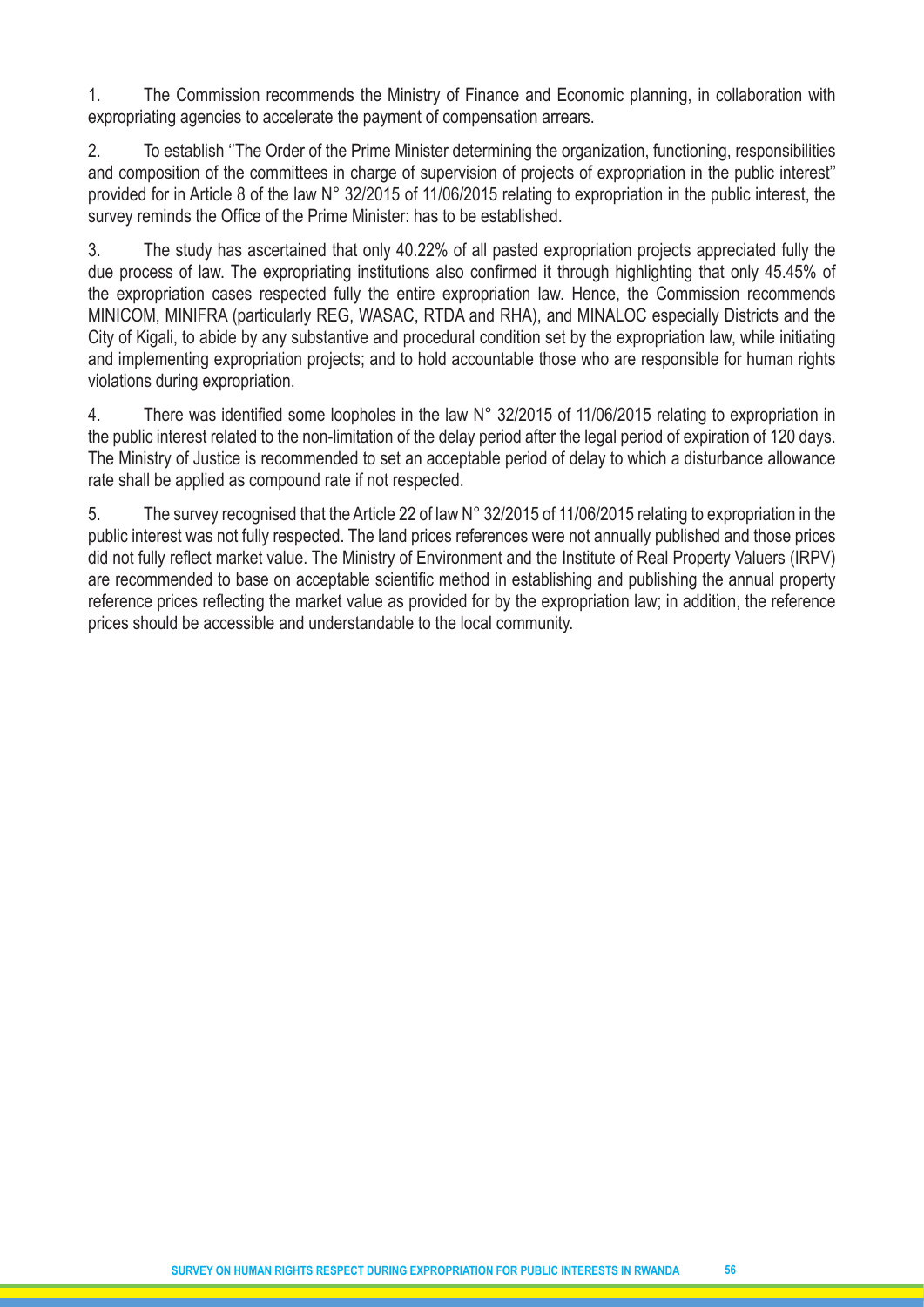# **6. REFERENCES**

#### **6.1. International human rights instruments**

- 14. Universal Declaration of Human Rights, Paris, 1948
- 15. International Covenant on Civil and Political Rights, New York, 956
- 16. International Covenant on Economic, Social and Cultural Rights, New York, 956
- 17. African Charter on Human and Peoples Rights, Nairobi, 1981

#### **6.2. Domestic legal instruments**

18. The Constitution of the Republic of Rwanda of 2003 revised in 2015, Official Gazette n° Special of 24/12/2015.

19. Law N° 18/2007 of 19/04/2007 relating to expropriation in the public interest.

20. Law N° 32/2015 of 11/06/2015 relating to expropriation in the public interest, Official Gazette natio 35 of 31/08/2015.

21. Law N° 43/2013 of 16/06/2013 governing land in Rwanda, Official Gazette Special No of 16/06/2013.

22. Law N°39/2015 of 22/08/2015 relating to the management of abandoned property, Official Gazette n° Special of 16/10/2015

23. Law Nº27/2016 of 08/07/2016 governing matrimonial regimes, donations and successions, Official Gazette n°31 of 01/08/2016.

24. Law N°17/2010 of 12/05/2010 establishing and organizing the real property valuation profession in Rwanda, Official Gazette n° 20 of 17/05/2010

25. IRPV, Rwanda lands and property incorporated thereon reference prices: land, construction and crops reference prices, Official Gazette, Special No of 08/11/2018

26. Organic Law n° 04/2005 of 08/04/2005 determining the modalities of protection, conservation and promotion of environment in Rwanda

# **6.1. Publications, electronic references and other sources**

27. Alan Ro. Romero, Distinguish between real property and personal property, Rural Law Center, University of Wyoming College of Law, <https://www.dummies.com/education/law/distinguish-between-real-propertyand-personal-property/>, April 2020.

28. ALRC, Definitions of property, Australian Law Reform Commission, 2015 <https://www.alrc.gov.au/ publication/definitions-of-property/>, April 2020.

29. AU, African Charter on Human and Peoples Rights, available at http://www.humanrights.se/wp-content/ uploads/2012/01/African-Charter-on-Human-and-Peoples-Rights.pdf, accessed in March 2020.

30. August Reinisch, Legality of expropriations, Book chapter in Standards of investment protection, Oxford University Press, 2008, 171 – 204 (p. 186).

31. Brian Duignan, Eminent domain law, <https://www.britannica.com/topic/prescription-property-law>, April 2020.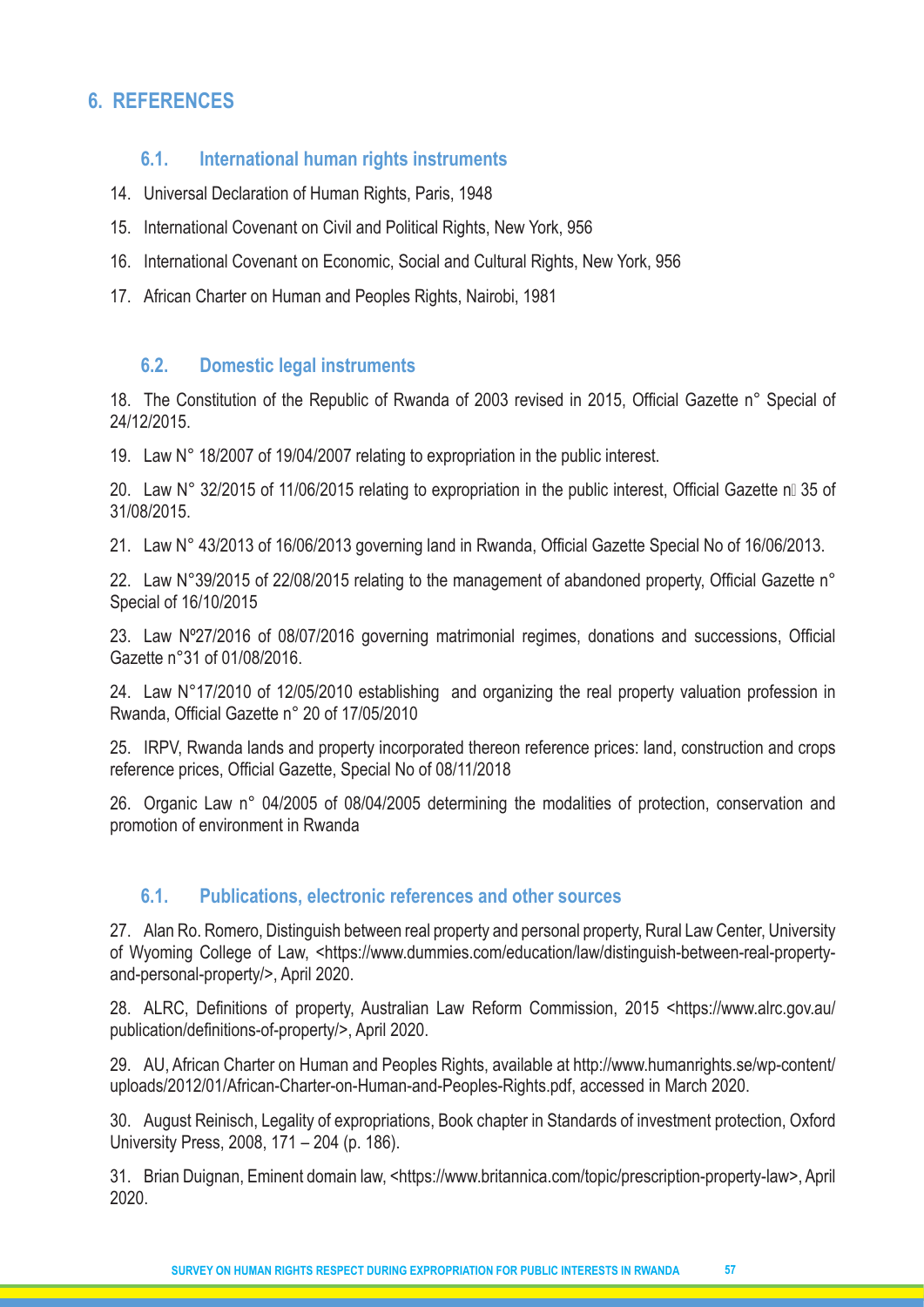32. BV Slade, Public purpose or public interest and third party transfers, PER, Vol. 7, Potchefstroom, Jan. 2014.

33. Christophe Golay and Ioana Cismas, Legal opinion: the right to property from a human rights perspective, The International Centre for Human Rights and Democratic Development (Rights & Democracy), Geneva, 2009.

34. Davy Benjamin, Human Dignity and Property in Land—A Human Rights Approach, A chapter in Deepa Kylasam Iyer, Property Regimes in India: A Study of Political Determinants of Structural Factors, Springer Singapore, Ed. 1 , 2017, pp. 191 - 205

35. Emily Rodriguez and Gloria Lotha, Confiscation, <https://www.britannica.com/topic/confiscation>, April 2020

36. Ernest Uwayezu and Walter T. de Vries (2), Can In-Kind Compensation for Expropriated Real Property Promote Spatial Justice? A Case Study Analysis of Resettlement in Kigali City, Rwanda, Sustainability 2020, 12(9), 3753; https://doi.org/10.3390/su12093753

37. Ernest Uwayezu and Walter T. de Vries, Expropriation of Real Property in Kigali City: Scoping the Patterns of Spatial Justice, Land 2019, 8, 23 <https://www.mdpi.com/journal/land>, March 2020

38. Gatete Nyiringabo Ruhumuriza, Families in high-risk zones were not expropriated, but evacuated, In The New Times of 27/12/2019, available at <https://www.newtimes.co.rw/opinions/families-high-risk-zoneswere-not-expropriated-evacuated>, April 2020

39. Hadley Rose, Frank Mugisha, A. K. D. C. (2016) 'The implementation of Rwanda's expropriation law and its outcomes on the population', in 2016 Worl Bank Conference on Land and Poperty, <https://land-links.org/ wp-content/uploads/2016/09/USAID\_Land\_Tenure\_World\_Bank\_2016\_Rwanda\_Expropriation\_Law.pdf>, March 2020

40. IASC, Human rights and natural disasters: Operational guidelines and field manual on human rights protection in situations of natural disaster, Pilot Version, Washington, March 2008, pp. 1, 20 – 22 (87 p.).

41. IJRC, Right to life, < https://ijrcenter.org/thematic-research-guides/rights-to-life/>, April 2020.

42. Ikirezi Mireille, Masengo Fidèle and Knox Anna, Implementation of Expropriation Law in Rwanda: Challenges and Ways Forward, LAND Project Policy Research Brief No.2, Kigali, Rwanda: USAID LAND Project, July 2014, p. 20

43. International Network for ESCR, The right to health, <https://www.escr-net.org/rights/health>, April 2020.

44. Jack Donnelly, Human dignity and human rights, Geneva Academy of International Humanitarian Law and Human Rights, Swiss Initiative to commemorate the 60th Anniversary of the Universal Declaration of Human Rights, Geneva, June 2009, pp. 9 and 82 (90 p.)

45. Jérémie Gilbert, "Land Rights as Human Rights", SUR 18 (2013), accessed April 14, 2020, <https://sur. conectas.org/en/land-rights-human-rights/>, April 2020.

46. John V Orth, Escheat: Is the State the last heir, University of North Carolina School of Law, Calorina School Scholarsihip Repository, School Publications, 13 Green Bag 2D, 2009.

47. Kauko VIITANEN, Just Compensation in Expropriation?, FIG XXII International Congress Washington, D.C. USA, April 19-26 2002, pp. 1 – 8.

48. Laurent Sermet, The European Convention on Human Rights and property rights, Council of Europe, Human rights files, No. 11 rev, 1999.

49. Lincoln University, Classification of human rights, <http://www.lincoln.edu/criminaljustice/hr/ Classification.htm>, April 2020.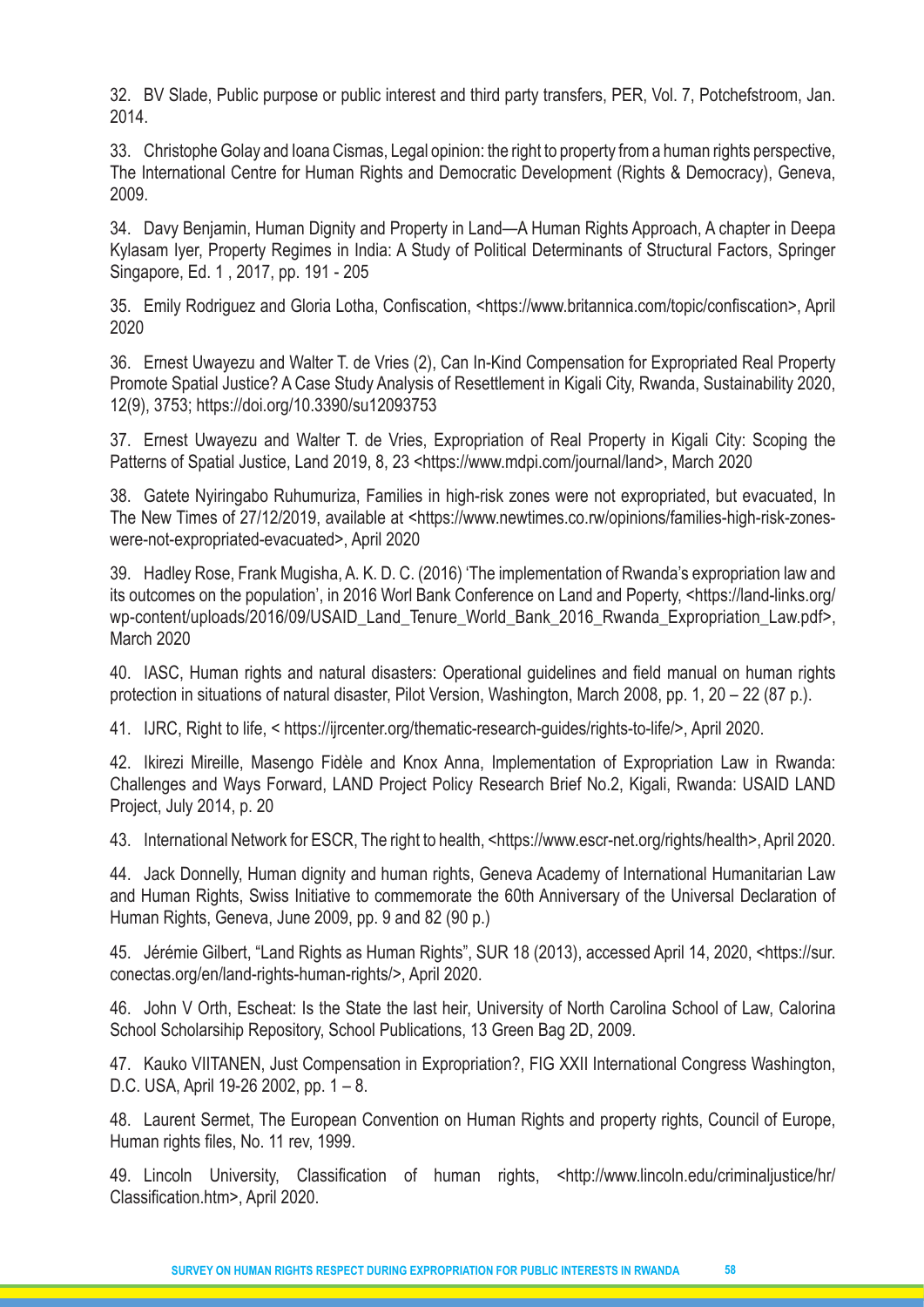50. Mark W. Friedman, Dietmar W. Parager and Ina Popova, Expropriation and nationalization, "Global Arbitration Review", <https://globalarbitrationreview.com/chapter/1142558/expropriation-andnationalisation>, April 2020.

51. Michael Ray, Expropriation law, <https://www.britannica.com/topic/expropriation>, April 2020.

52. Mugisha John, Compensation for Land Expropriation in Rwanda: The Need for Conventional Approaches to Valuation, JLEA Vol. 3 Issue 1, 296 – 306, Jan. 2015.

53. Nasra Bishumba, Report shed light on property expropriation issues, in The New Times of March 03rd 2020, available at <https://www.newtimes.co.rw/news/report-sheds-light-property-expropriation-issues>, March 2020.

54. NCHR, Status of the ratification of international and regional human rights instruments by Rwanda, 2nd edition, Kigali, October 2017, p. 9.

55. Office of High Commissioner for Human Rights, CESCR General Comment No. 4: The Right to Adequate Housing Adopted at the Sixth Session of the Committee on Economic, Social and Cultural Rights, on 13 December 1991 (Contained in Document E/1992/23).https://www.ohchr.org/en/issues/housing/toolkit/pages/ righttoadequatehousingtoolkit.aspx

56. OHCHR (1), What are human rights, <https://www.ohchr.org/en/issues/pages/whatarehumanrights. aspx>, April 2020.

57. OHCHR (2), Land and human rights: standards and applications, Report, Geneva, 2015, pp. 53 – 56, also available at https://www.ohchr.org/Documents/Publications/Land\_HR-StandardsApplications.pdf, visited in April 2020.

58. OHCHR (3), International Covenant on Economic, Social and Cultural Rights, accessed at https://www. ohchr.org/en/professionalinterest/pages/cescr.aspx, on March 12th 2020.

59. OHCHR (4), Forced eviction, Fact Sheet No 25, Rev. 1, New York and Geneva, 2014, pp. 2 – 3.

60. OHCHR (5), International Covenant on Civil and Political Rights, <https://www.ohchr.org/en/ professionalinterest/pages/ccpr.aspx>, March 2020.

61. OHCHR (6), Right to information on hazardous substances and wastes, <https://www.ohchr.org/EN/ Issues/Environment/ToxicWastes/Pages/Rightstoinformation.aspx#main>, April 2020.

62. OHCHR (7), General comment No. 13: the right to education (art 13) (1999), <https://www.ohchr.org/EN/ Issues/Education/Training/Compilation/Pages/d)GeneralCommentsNo13Therightstoeducation(article13) (1999).aspx>, April 2020.

63. QLD, Right to information – formerly freedom of information, <https://www.qld.gov.au/about/rightsaccountability/rights-to-information>, April 2020.

64. RCSP, Analysis of land expropriation and transfer process in Rwanda, Civil Society Public Policy Dialogue, Kigali Convention Center, 30th November 2017, pp. 6 and 8.

65. Suzy H. Nikiema, Best practices in compensation for expropriation, IISD, Manitoba/Canada, 2013, pp.  $10 - 15 (20 p)$ .

66. UN, Humana rights, <https://www.un.org/en/sections/issues-depth/human-rights/>, April 2020.

67. UN2, Universal Declaration of Human Rights, available at https://www.un.org/en/universal-declarationhuman-rights/, retrieved in March 2020.

68. UNESCO, Economic, social and cultural rights, <http://www.unesco.org/new/en/social-and-humansciences/themes/advancement/networks/larno/economic-social-and-cultural-rights/>, April 2020.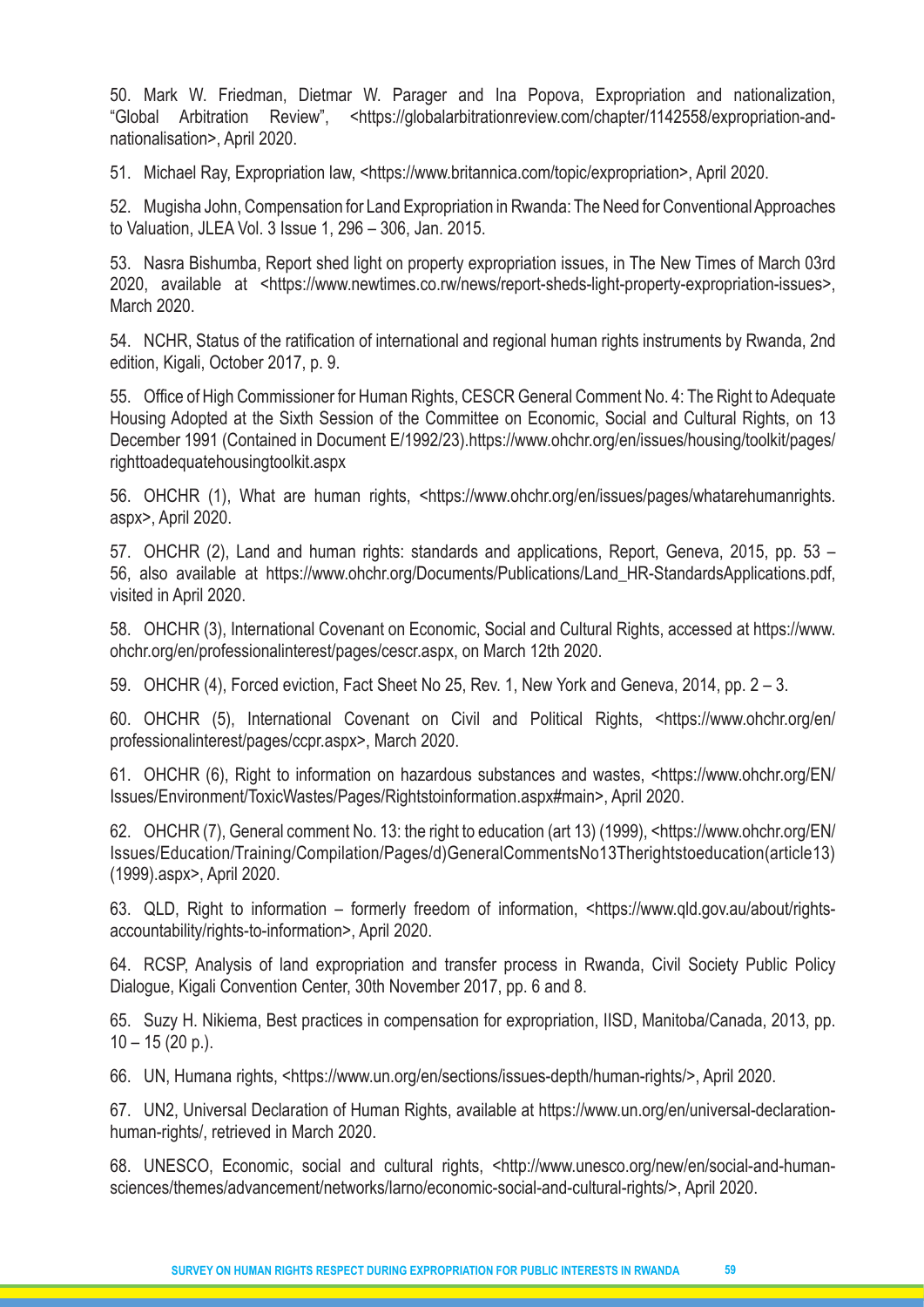69. UNODC, Seizure of assets and confiscation of proceeds of crime, <https://www.unodc.org/documents/ human-trafficking/Toolkit-files/08-58296\_tool\_5-7.pdf>, April 2020

70. Waldron, Jeremy, "Property and Ownership", The Stanford Encyclopedia of Philosophy https://plato. stanford.edu/archives/sum2020/entries/property/, April 2020.

71. WHO, Right to health, Fact Sheet No 31, Geneva, June 2008, p. 3.

72. Zachary Hudson, Eminent domain due process, Yale Law Journal, Vol. 119, 2010, 1280 – 1327.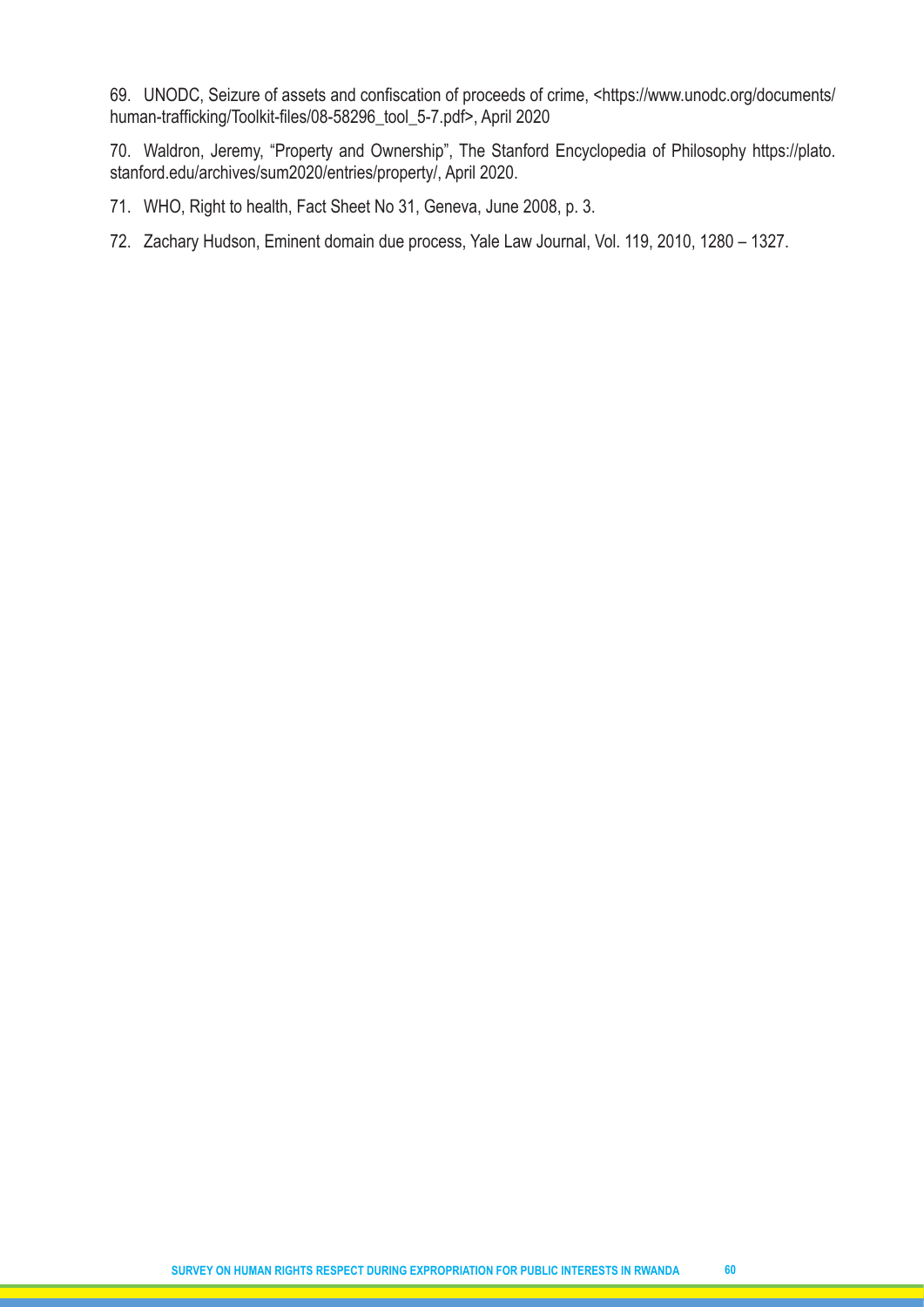# **7. APPENDIX**

# **7.1. Perceptions of the Valuers on the expropriation**

| <b>Perceptions</b><br><b>Statement</b>                                                                                   | <b>Strongly Agree</b> | <b>Agree</b> | <b>Neutral</b> | <b>Disagree</b> | <b>Strongly Disagree</b> | <b>Total</b> |
|--------------------------------------------------------------------------------------------------------------------------|-----------------------|--------------|----------------|-----------------|--------------------------|--------------|
| Expropriation was done<br>for the public interest                                                                        | 2(33.3%)              | $3(50.0\%)$  | $0(0.0\%)$     | $0(0.0\%)$      | 1(16.7%)                 | $6(100.0\%)$ |
| The sensitization of<br>expropriation is always<br>done on the rights time                                               | $0(0.0\%)$            | $0(0.0\%)$   | 4(66.7%)       | 2(33.3%)        | $0(0.0\%)$               | $6(100.0\%)$ |
| The Expropriator,<br>ignores the<br>consequences on living<br>conditions of persons to<br>be expropriated                | 0                     | $3(50.0\%)$  | $2(33.3\%)$    | 1(16.7%)        | $0(0.0\%)$               | $6(100.0\%)$ |
| The valuer is fully<br>independent during<br>expropriation                                                               | 1(16.7%)              | 2(33.3%)     | $0(0.0\%)$     | $3(50.0\%)$     | $0(0.0\%)$               | $6(100.0\%)$ |
| Some lawful claims<br>against expropriation are<br>ignored                                                               | $0(0.0\%)$            | 2(33.3%)     | 2(33.3%)       | 1(16.7%)        | 1(16.7%)                 | $6(100.0\%)$ |
| sometimes people are<br>sacked away before<br>120                                                                        | 1(16.7%)              | 2(33.3%)     | $0(0.0\%)$     | 2(33.3%)        | 1(16.7%)                 | $6(100.0\%)$ |
| Sometimes there<br>are mistreating of<br>the appeal on the<br>estimated value.                                           | $0(0.0\%)$            | 1(16.7%)     | 1(16.7%)       | 2(33.3%)        | 2(33.3%)                 | $6(100.0\%)$ |
| Most of the time<br>they are delay in fair<br>compensation and<br>the expropriation<br>remain valid without<br>agreement | $0(0.0\%)$            | 4(66.7%)     | 2(33.3%)       | $0(0.0\%)$      | $0(0.0\%)$               | $6(100.0\%)$ |
| They always provide<br>the right to choose<br>the form of fair<br>compensation                                           | $0(0.0\%)$            | $3(50.0\%)$  | 2(33.3%)       | $0(0.0\%)$      | 1(16.7%)                 | $6(100.0\%)$ |
| There is a lack of fair<br>compensation and<br>the expropriation<br>remain valid without<br>agreement                    | $0(0.0\%)$            | 2(33.3%)     | $0(0.0\%)$     | $3(50.0\%)$     | 1(16.7%)                 | $6(100.0\%)$ |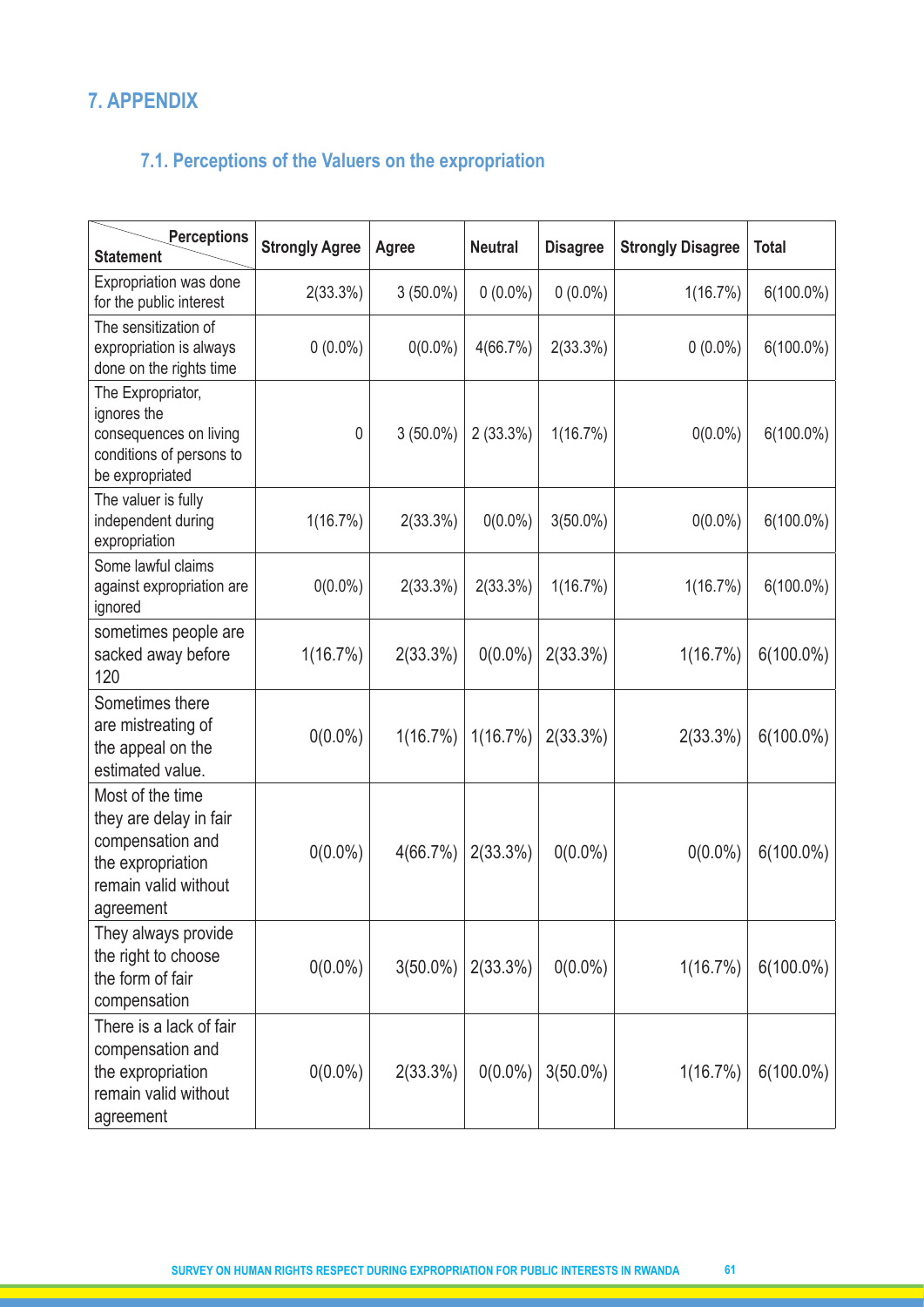| During the process,<br>there is limited rights<br>on the property while<br>the expropriation<br>exceeded the planned<br>compensation and the<br>expropriation in public<br>interest remain valid | 2(33.3%)   | $2(33.3\%)$ | $0(0.0\%)$ | 2(33.3%)    | $0(0.0\%)$ | $6(100.0\%)$ |
|--------------------------------------------------------------------------------------------------------------------------------------------------------------------------------------------------|------------|-------------|------------|-------------|------------|--------------|
| Disturbance allowance<br>of 5 % is enough                                                                                                                                                        | 1(16.7%)   | $0(0.0\%)$  | 1(16.7%)   | 2(33.3%)    | 2(33.3%)   | $6(100.0\%)$ |
| No provision of<br>disturbance allowance<br>(5%) while the<br>expropriator refrain the<br>expropriation in public<br>interest                                                                    | $0(0.0\%)$ | $3(50.0\%)$ | 2(33.3%)   | 1(16.7%)    | $0(0.0\%)$ | $6(100.0\%)$ |
| The compensation is<br>always paid in 120<br>days after approval of<br>expropriation                                                                                                             | $0(0.0\%)$ | 4(66.6%)    | $0(0.0\%)$ | 1(16.7%)    | 1(16.7%)   | $6(100.0\%)$ |
| During the<br>expropriation, the<br>population are<br>informed at every<br>stage                                                                                                                 | 1(16.7%)   | 2(33.3%)    | 1(16.7%)   | 2(33.3%)    | $0(0.0\%)$ | $6(100.0\%)$ |
| During the process,<br>there exist the<br>ignorance the<br>economic loss<br>of the remaining<br>not expropriated<br>community                                                                    | 1(16.7%)   | $3(50.0\%)$ | 1(16.7%)   | $0(0.0\%)$  | 1(16.7%)   | $6(100.0\%)$ |
| During the process,<br>there is less flexibility<br>on the payment mode                                                                                                                          | 2(33.3%)   | 1(16.7%)    | 2(33.3%)   | $1(16.7\%)$ | $0(0.0\%)$ | $6(100.0\%)$ |
| During the process,<br>there exist the social<br>loss of the remaining<br>not expropriated<br>community                                                                                          | 2(33.3%)   | $3(50.0\%)$ | $0(0.0\%)$ | $0(0.0\%)$  | 1(16.7%)   | $6(100.0\%)$ |
| The 5% planned for<br>delays are always<br>given after delay                                                                                                                                     | $0(0.0\%)$ | 2(33.3%)    | 1(16.7%)   | $3(50.0\%)$ | $0(0.0\%)$ | $6(100.0\%)$ |

*Source: Field survey June 2020 7.2.*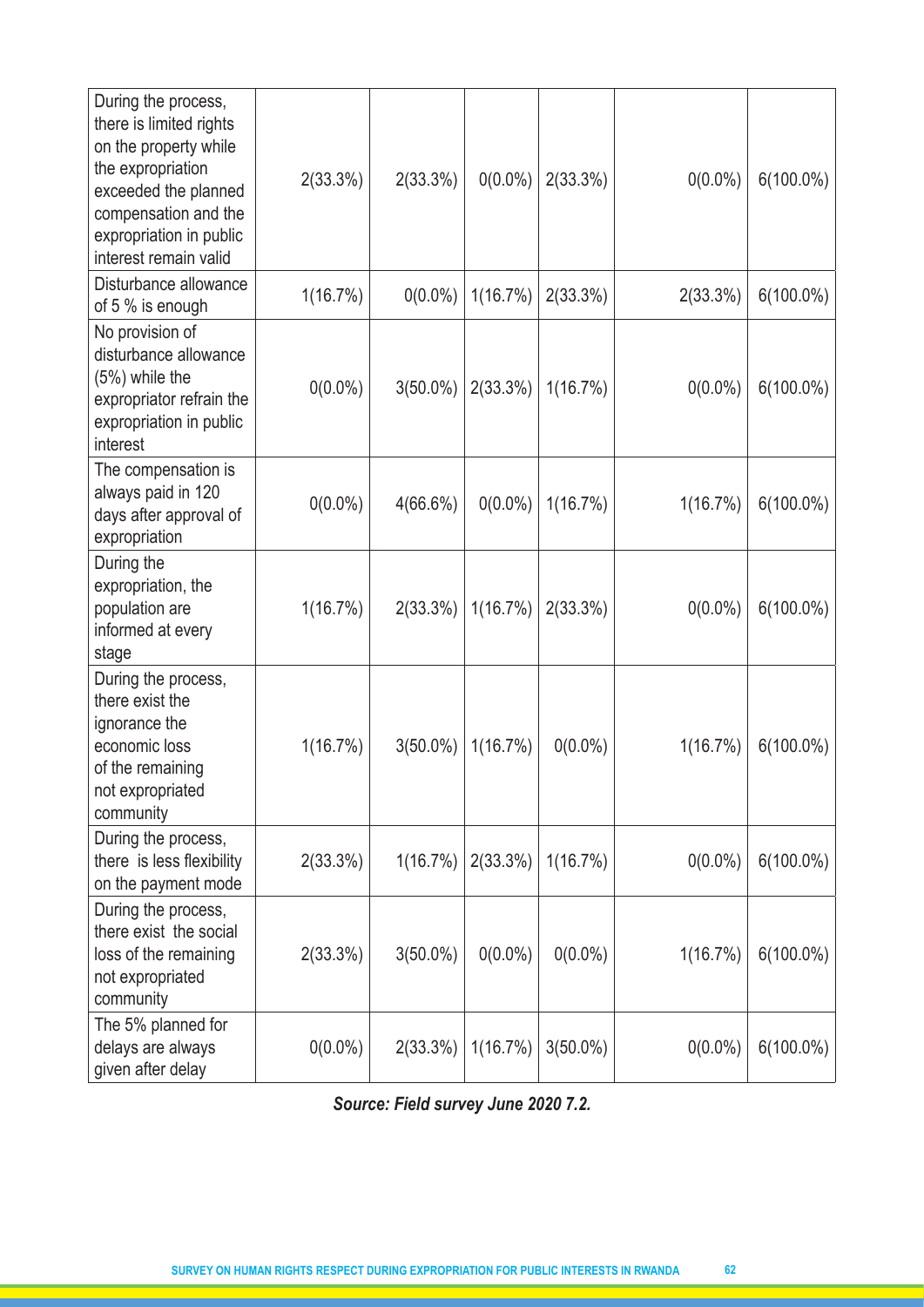# **7.2. Irregularities in expropriating agencies table**

|       |                                                                                                                                                                                                            |                  | Ministry, the expropriation                                                                                             |                      | 7.2.1. If the expropriation was initiated by a private organ, have the initiator shared with the District/Kigali City/ |  |  |  |  |  |
|-------|------------------------------------------------------------------------------------------------------------------------------------------------------------------------------------------------------------|------------------|-------------------------------------------------------------------------------------------------------------------------|----------------------|------------------------------------------------------------------------------------------------------------------------|--|--|--|--|--|
|       |                                                                                                                                                                                                            | <b>Frequency</b> | <b>Percent</b>                                                                                                          | <b>Valid Percent</b> | <b>Cumulative Percent</b>                                                                                              |  |  |  |  |  |
|       | Yes                                                                                                                                                                                                        | 9                | 100.0                                                                                                                   | 100.0                | 100.0                                                                                                                  |  |  |  |  |  |
|       | <b>No</b>                                                                                                                                                                                                  | 0                | 0.0                                                                                                                     | 0.0                  |                                                                                                                        |  |  |  |  |  |
|       | Total                                                                                                                                                                                                      | 9                | 100.0                                                                                                                   | 100.0                |                                                                                                                        |  |  |  |  |  |
|       | 7.2.2. If the expropriation was done for a project of a private initiator to be implemented: Did you first send the<br>initiator to negotiate with people who were supposed to be affected by the Project? |                  |                                                                                                                         |                      |                                                                                                                        |  |  |  |  |  |
|       |                                                                                                                                                                                                            | Frequency        | <b>Percent</b>                                                                                                          | <b>Valid Percent</b> | <b>Cumulative Percent</b>                                                                                              |  |  |  |  |  |
|       | Yes                                                                                                                                                                                                        | 10               | 58.8                                                                                                                    | 58.8                 | 58.8                                                                                                                   |  |  |  |  |  |
|       | No                                                                                                                                                                                                         | 7                | 41.2                                                                                                                    | 41.2                 | 100.0                                                                                                                  |  |  |  |  |  |
|       | Total                                                                                                                                                                                                      | 17               | 100.0                                                                                                                   | 100.0                |                                                                                                                        |  |  |  |  |  |
|       |                                                                                                                                                                                                            |                  | 7.2.3. Did you assess if the private initiator had liquidity for property valuation and compensation?                   |                      |                                                                                                                        |  |  |  |  |  |
|       |                                                                                                                                                                                                            | <b>Frequency</b> | <b>Percent</b>                                                                                                          | <b>Valid Percent</b> | <b>Cumulative Percent</b>                                                                                              |  |  |  |  |  |
|       | Yes                                                                                                                                                                                                        | 3                | 17.6                                                                                                                    | 17.6                 | 17.6                                                                                                                   |  |  |  |  |  |
|       | No                                                                                                                                                                                                         | 15               | 82.4                                                                                                                    | 82.4                 | 100.0                                                                                                                  |  |  |  |  |  |
|       | Total                                                                                                                                                                                                      | 17               | 100.0                                                                                                                   | 100.0                |                                                                                                                        |  |  |  |  |  |
|       |                                                                                                                                                                                                            |                  | the public interests associated with the expropriation?                                                                 |                      | 7.2.4. Before proceeding with expropriation, was there a concept paper or any other documentation motivating           |  |  |  |  |  |
|       |                                                                                                                                                                                                            | <b>Frequency</b> | <b>Percent</b>                                                                                                          | <b>Valid Percent</b> | <b>Cumulative Percent</b>                                                                                              |  |  |  |  |  |
|       | Yes                                                                                                                                                                                                        | 20               | 90.9                                                                                                                    | 90.9                 | 90.9                                                                                                                   |  |  |  |  |  |
|       | No                                                                                                                                                                                                         |                  | 9.1                                                                                                                     | 9.1                  | 100.0                                                                                                                  |  |  |  |  |  |
|       | Total                                                                                                                                                                                                      | 22               | 100.0                                                                                                                   | 100.0                |                                                                                                                        |  |  |  |  |  |
|       |                                                                                                                                                                                                            |                  | 7.2.5. Before proceeding with expropriation, was there an approved budget for property valuation and com-<br>pensation? |                      |                                                                                                                        |  |  |  |  |  |
|       |                                                                                                                                                                                                            | <b>Frequency</b> | <b>Percent</b>                                                                                                          | <b>Valid Percent</b> | <b>Cumulative Percent</b>                                                                                              |  |  |  |  |  |
|       | Yes                                                                                                                                                                                                        | 19               | 86.4                                                                                                                    | 86.4                 | 86.4                                                                                                                   |  |  |  |  |  |
|       | No                                                                                                                                                                                                         | 3                | 13.6                                                                                                                    | 13.6                 | 100.0                                                                                                                  |  |  |  |  |  |
|       | Total                                                                                                                                                                                                      | 22               | 100.0                                                                                                                   | 100.0                |                                                                                                                        |  |  |  |  |  |
|       |                                                                                                                                                                                                            |                  | 7.2.6. Level of effective communication                                                                                 |                      |                                                                                                                        |  |  |  |  |  |
|       |                                                                                                                                                                                                            | Frequency        | <b>Percent</b>                                                                                                          | <b>Valid Percent</b> | <b>Cumulative Percent</b>                                                                                              |  |  |  |  |  |
| Valid | Yes                                                                                                                                                                                                        | 8                | 36.4                                                                                                                    | 36.4                 | 36.4                                                                                                                   |  |  |  |  |  |
|       | No                                                                                                                                                                                                         | 14               | 63.6                                                                                                                    | 63.6                 | 100.0                                                                                                                  |  |  |  |  |  |
|       | Total                                                                                                                                                                                                      | 22               | 100.0                                                                                                                   | 100.0                |                                                                                                                        |  |  |  |  |  |
|       |                                                                                                                                                                                                            |                  | 7.2.7. Did you respect the 120 days maximum to have paid the compensation,                                              |                      |                                                                                                                        |  |  |  |  |  |
|       |                                                                                                                                                                                                            | <b>Frequency</b> | <b>Percent</b>                                                                                                          | <b>Valid Percent</b> | <b>Cumulative Percent</b>                                                                                              |  |  |  |  |  |
|       | Yes                                                                                                                                                                                                        | 16               | 72.7                                                                                                                    | 72.7                 | 72.7                                                                                                                   |  |  |  |  |  |
|       | No                                                                                                                                                                                                         | 6                | 27.3                                                                                                                    | 27.3                 | 100.0                                                                                                                  |  |  |  |  |  |
|       | Total                                                                                                                                                                                                      | 22               | 100.0                                                                                                                   | 100.0                |                                                                                                                        |  |  |  |  |  |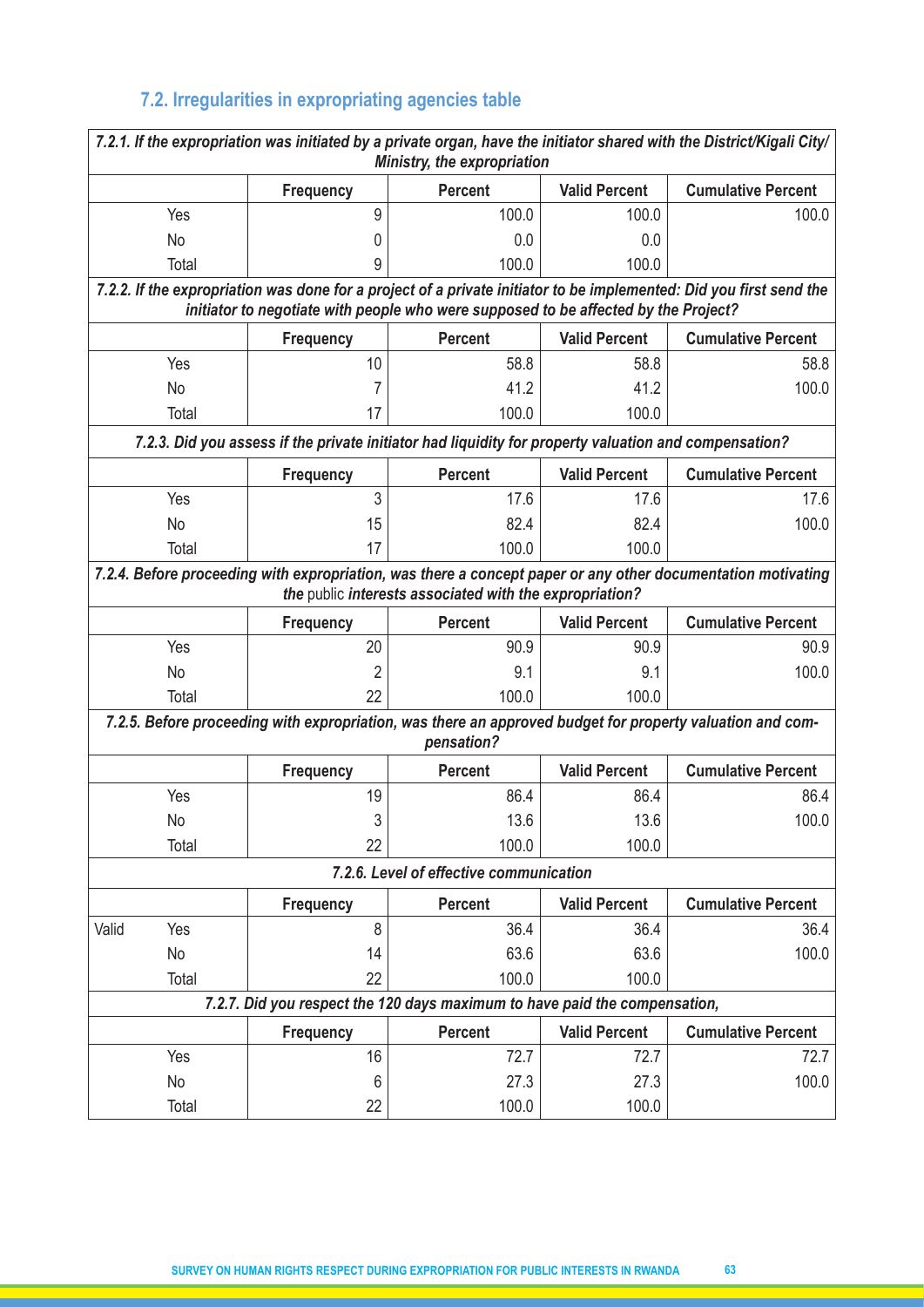| 7.2.8. Agreement on expropriation continuity after delays in compensation and additional 5% of disturbance<br>allowance |                                                                                         |                                                                            |                      |                           |  |  |  |  |  |  |  |
|-------------------------------------------------------------------------------------------------------------------------|-----------------------------------------------------------------------------------------|----------------------------------------------------------------------------|----------------------|---------------------------|--|--|--|--|--|--|--|
|                                                                                                                         | <b>Valid Percent</b><br><b>Cumulative Percent</b><br><b>Percent</b><br><b>Frequency</b> |                                                                            |                      |                           |  |  |  |  |  |  |  |
| Yes                                                                                                                     | $\overline{2}$                                                                          | 33.3                                                                       | 33.3                 | 33.3                      |  |  |  |  |  |  |  |
| n/a                                                                                                                     |                                                                                         | 16.7                                                                       | 16.7                 | 16.7                      |  |  |  |  |  |  |  |
| No                                                                                                                      | 3                                                                                       | 50.0                                                                       | 50.0                 | 100.0                     |  |  |  |  |  |  |  |
| Total                                                                                                                   | 6                                                                                       | 100.0                                                                      | 100.0                |                           |  |  |  |  |  |  |  |
|                                                                                                                         | 7.2.9 Cancelled expropriation cases,                                                    |                                                                            |                      |                           |  |  |  |  |  |  |  |
|                                                                                                                         | <b>Frequency</b>                                                                        | <b>Percent</b>                                                             | <b>Valid Percent</b> | <b>Cumulative Percent</b> |  |  |  |  |  |  |  |
| Yes                                                                                                                     | 4                                                                                       | 18.2                                                                       | 18.2                 | 18.2                      |  |  |  |  |  |  |  |
| No                                                                                                                      | 18                                                                                      | 81.8                                                                       | 81.8                 | 100.0                     |  |  |  |  |  |  |  |
| Total                                                                                                                   | 22                                                                                      | 100.0                                                                      | 100.0                |                           |  |  |  |  |  |  |  |
|                                                                                                                         |                                                                                         | 7.2.10. Received 5% of disturbance allowance as expropriation is cancelled |                      |                           |  |  |  |  |  |  |  |
|                                                                                                                         | <b>Frequency</b>                                                                        | <b>Percent</b>                                                             | <b>Valid Percent</b> | <b>Cumulative Percent</b> |  |  |  |  |  |  |  |
| Yes                                                                                                                     |                                                                                         | 25.0                                                                       | 25.0                 | 25.0                      |  |  |  |  |  |  |  |
| No                                                                                                                      | 3                                                                                       | 75.0                                                                       | 75.0                 | 100.0                     |  |  |  |  |  |  |  |
| Total                                                                                                                   |                                                                                         | 100.0                                                                      | 100.0                |                           |  |  |  |  |  |  |  |

*Source: Field survey June 2020*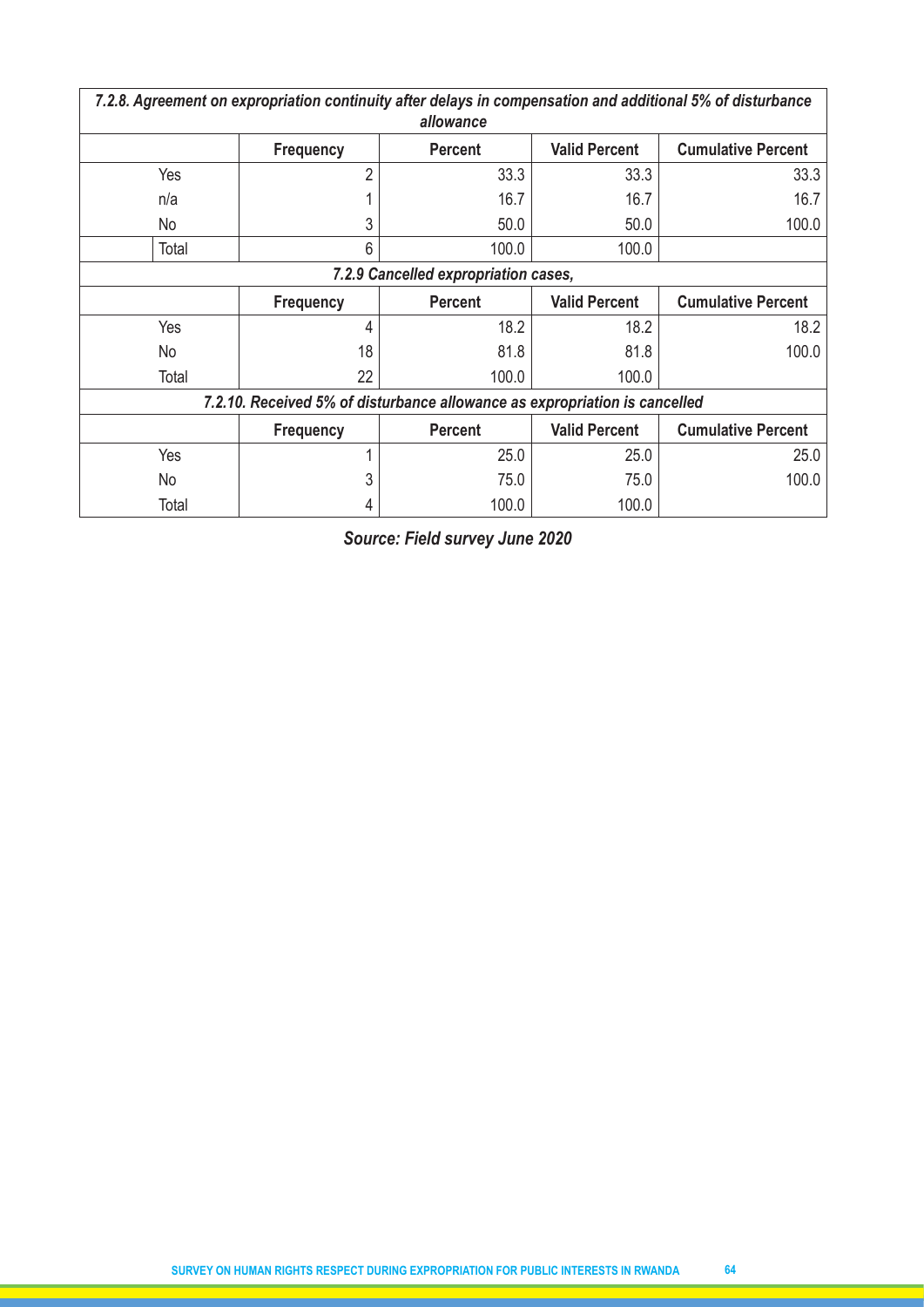|  |                | <b>Number of Respondents</b> |                  |              |                      |                                   |       |    |                    |                     |                  |                |  |
|--|----------------|------------------------------|------------------|--------------|----------------------|-----------------------------------|-------|----|--------------------|---------------------|------------------|----------------|--|
|  |                |                              | <b>Provinces</b> |              |                      | <b>Districts</b>                  |       |    | <b>Sectors</b>     |                     |                  |                |  |
|  |                | <b>Expropriated</b>          | Not Expro.       | <b>Total</b> | <b>District Name</b> | <b>Expropriated</b><br>Not Expro. |       |    | <b>Sector Name</b> | <b>Expropriated</b> | <b>Not Expro</b> | <b>Total</b>   |  |
|  |                |                              |                  |              |                      |                                   |       |    | Bumbogo            | 11                  | 0                | 11             |  |
|  |                |                              |                  |              | Gasabo               | 61                                | $9\,$ | 70 | Gatsata            | 1                   | $\pmb{0}$        |                |  |
|  |                |                              |                  |              |                      |                                   |       |    | Ndera              | 19                  | 5                | 24             |  |
|  |                | 127                          | 20               | 147          |                      |                                   |       |    | Remera             | 30                  | $\overline{4}$   | 34             |  |
|  | City of Kigali |                              |                  |              |                      |                                   |       |    | Gahanga            | 32                  | $\,8\,$          | 40             |  |
|  |                |                              |                  |              | Kicukiro             | 66                                | 11    | 77 | Kagarama           | 17                  | $\sqrt{2}$       | 19             |  |
|  |                |                              |                  |              |                      |                                   |       |    | Kigarama           | $\overline{2}$      | $\pmb{0}$        | $\overline{2}$ |  |
|  |                |                              |                  |              |                      |                                   |       |    |                    | 15                  |                  | 16             |  |
|  |                |                              |                  |              | <b>Bugesera</b>      | 60                                | $9\,$ |    | Rilima             | 5                   | $\overline{5}$   | $10$           |  |
|  |                |                              |                  |              |                      |                                   |       | 69 | Nyamata            | 13                  | $\overline{4}$   | 17             |  |
|  |                |                              |                  |              |                      |                                   |       |    | Juru               | 42                  | $\pmb{0}$        | 42             |  |
|  |                |                              |                  |              |                      |                                   |       |    | Karama             | 28                  | $\overline{4}$   | 32             |  |
|  | Eastern        | 181                          | 27               | 208          | Nyagatare            | 61                                | 9     | 70 | Tabagwe            | 6                   | $\overline{1}$   | $\overline{7}$ |  |
|  |                |                              |                  |              |                      |                                   |       |    | Nyatare            | 27                  | $\overline{4}$   | 31             |  |
|  |                |                              |                  |              |                      |                                   |       |    | Gishari            | 21                  | $\overline{4}$   | $25\,$         |  |
|  |                |                              |                  |              | Rwamagana            | 60                                | $9\,$ | 69 | Kigabiro           | 20                  | $\sqrt{2}$       | 22             |  |
|  |                |                              |                  |              |                      |                                   |       | 19 | $\mathfrak{Z}$     | 22                  |                  |                |  |

# **7.3. Number of respondent per Provinces, Disticts and Sectors**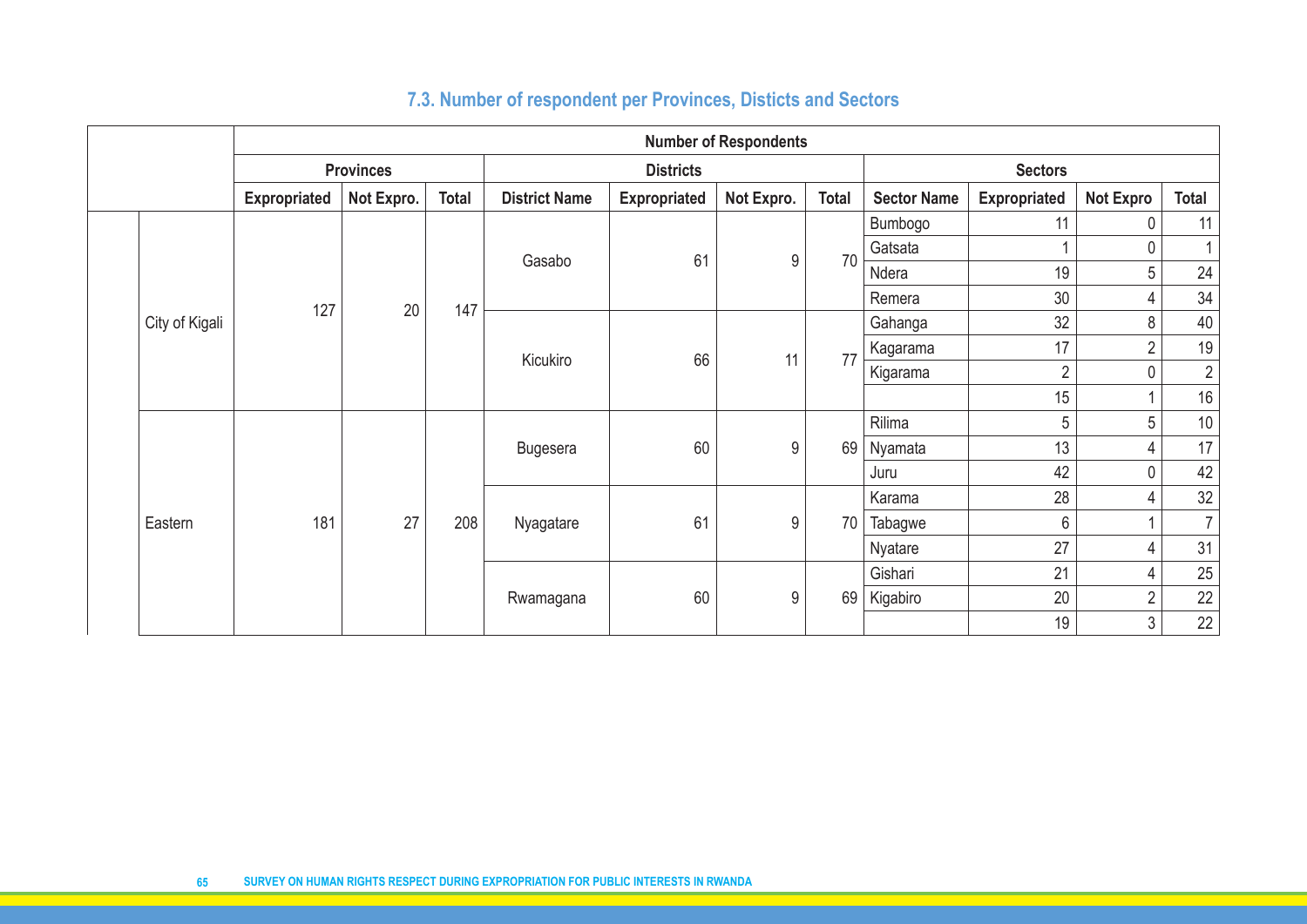| Northern | 170 | 27 | 197 | <b>Burera</b> | 50 | 9 | 59 | Butaro        | 12             |                | 13             |
|----------|-----|----|-----|---------------|----|---|----|---------------|----------------|----------------|----------------|
|          |     |    |     |               |    |   |    | Cyanika       | 10             | $\overline{2}$ | 12             |
|          |     |    |     |               |    |   |    | Kagogo        | 14             |                | 15             |
|          |     |    |     |               |    |   |    | Rusarabuye    | 14             | 5              | 19             |
|          |     |    |     | Gicumbi       | 60 | 9 | 69 | <b>Bukure</b> | 13             |                | 14             |
|          |     |    |     |               |    |   |    | Muko          | 11             |                | 12             |
|          |     |    |     |               |    |   |    | Rutare        | 20             | 4              | 24             |
|          |     |    |     |               |    |   |    | Rwamiko       | 16             | 3              | 19             |
|          |     |    |     | Musanze       | 60 | 9 | 69 | Gacaca        | 22             |                | 23             |
|          |     |    |     |               |    |   |    | Gataraga      | 8              |                | 9              |
|          |     |    |     |               |    |   |    | Kinigi        | 17             |                | 17             |
|          |     |    |     |               |    |   |    | Muhoza        | 10             | 6              | 16             |
|          |     |    |     |               |    |   |    |               | $\mathfrak{Z}$ |                | 4 <sup>1</sup> |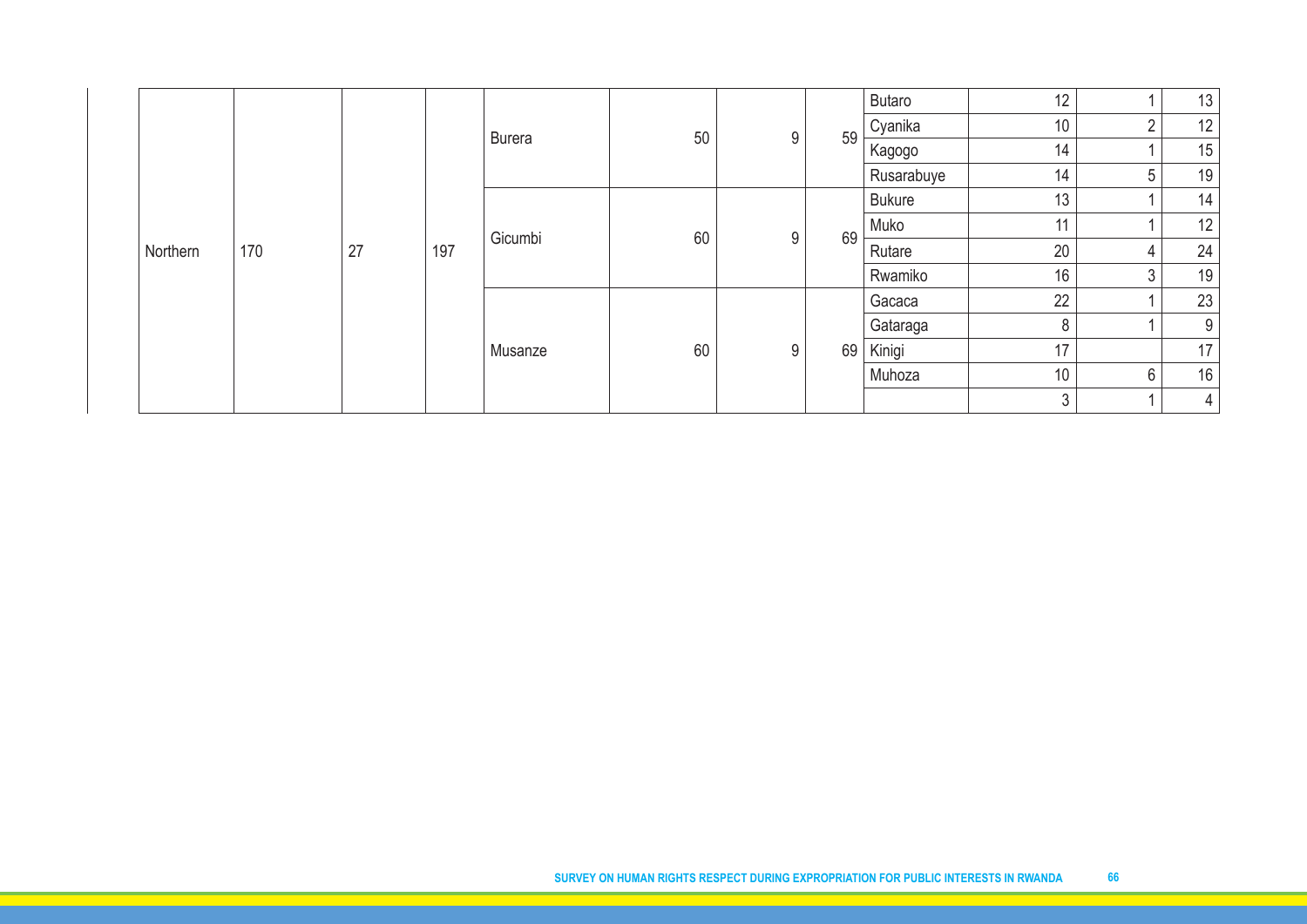|          |  |     |    |     |           |    |                | Gishamvu | $\overline{7}$ | 0               | 7 <sup>1</sup>      |                |
|----------|--|-----|----|-----|-----------|----|----------------|----------|----------------|-----------------|---------------------|----------------|
|          |  | 245 | 36 | 281 | Huye      | 57 | $9\,$          | 66       | Huye           | 16              | 1                   | 17             |
|          |  |     |    |     |           |    |                |          | Karama         | 5               | $\sqrt{2}$          | 7 <sup>1</sup> |
|          |  |     |    |     |           |    |                |          | Ngoma          | $6\phantom{.0}$ | $\overline{1}$      | $\overline{7}$ |
|          |  |     |    |     |           |    |                |          | Rudashya       | 18              | $\overline{2}$      | $20\,$         |
|          |  |     |    |     |           |    |                |          | Tumba          | 5               | $\mathfrak{S}$      | $\,8\,$        |
|          |  |     |    |     | Muhanga   | 60 | $10$           | 70       | Kabacuzi       | $\overline{1}$  | 0                   | $\overline{1}$ |
|          |  |     |    |     |           |    |                |          | Kiyumba        | $\overline{7}$  | 3                   | $10$           |
|          |  |     |    |     |           |    |                |          | Nyamabuye      | 20              | 4                   | 24             |
| Southern |  |     |    |     |           |    |                |          | Nyarusange     | 31              | $\overline{2}$      | 33             |
|          |  |     |    |     |           |    |                |          | Shyogwe        | $\overline{1}$  | $\mathbf{1}$        | $\overline{2}$ |
|          |  |     |    |     | Nyamagabe | 68 | $\overline{7}$ | 75       | Gasaka         | 33              | 6                   | 39             |
|          |  |     |    |     |           |    |                |          | Kaduha         | $6\phantom{.}$  | 1                   | $\overline{7}$ |
|          |  |     |    |     |           |    |                |          | Mbazi          | 29              | $\mathsf{O}\xspace$ | 29             |
|          |  |     |    |     |           |    |                |          | Busasamana     | 17              | 8                   | 25             |
|          |  |     |    |     |           |    |                | Kigoma   | $\mathfrak{Z}$ | 0               | $\mathfrak{Z}$      |                |
|          |  |     |    |     | Nyanza    | 60 | 10             | 70       | Muyira         | 18              | $\overline{2}$      | $20\,$         |
|          |  |     |    |     |           |    |                |          | Nyagisozi      | 12              | $\mathbf 0$         | 12             |
|          |  |     |    |     |           |    |                |          | 10             | $\mathsf{0}$    | $10$                |                |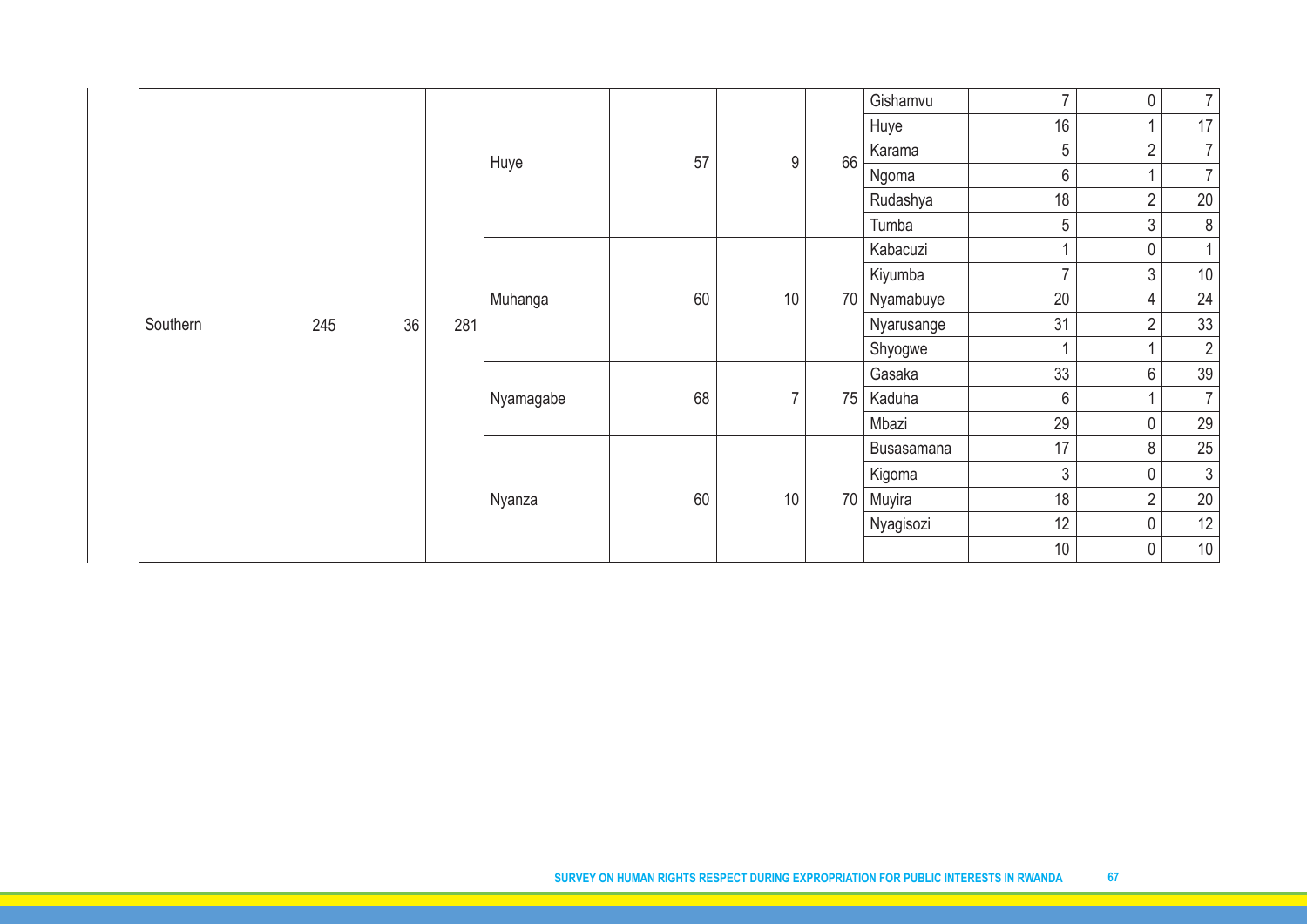|         |     |     |      |            |     |     |      | Bwishyura       | 32             | 5        | 37   |
|---------|-----|-----|------|------------|-----|-----|------|-----------------|----------------|----------|------|
| Western | 177 | 27  | 204  | Karongi    | 58  |     | 65   | Murundi         | 5              | 0        | 5    |
|         |     |     |      |            |     |     |      | Rwabicuma       | 21             | $\Omega$ | 23   |
|         |     |     |      | Nyamasheke |     |     | 68   | Bushekeri       | 10             | 0        | 10   |
|         |     |     |      |            |     |     |      | <b>Bushenge</b> | 9              | 3        | 12   |
|         |     |     |      |            | 58  | 10  |      | Kagano          | 6              | 0        | 6    |
|         |     |     |      |            |     |     |      | Kanjongo        | $\overline{4}$ | 0        | 4    |
|         |     |     |      |            |     |     |      | Ruharambuga     | 11             |          | 12   |
|         |     |     |      |            |     |     |      | Shangi          | 18             | 6        | 24   |
|         |     |     |      | Rubavu     |     |     |      | Gisenyi         | 22             | 6        | 28   |
|         |     |     |      |            | 61  | 10  | 71   | Nyamyumba       | 9              |          | 10   |
|         |     |     |      |            |     |     |      |                 | 30             | 3        | 33   |
| Total   | 900 | 137 | 1037 |            | 900 | 137 | 1037 |                 | 900            | 137      | 1037 |

*Source: Field Survey June 2020*